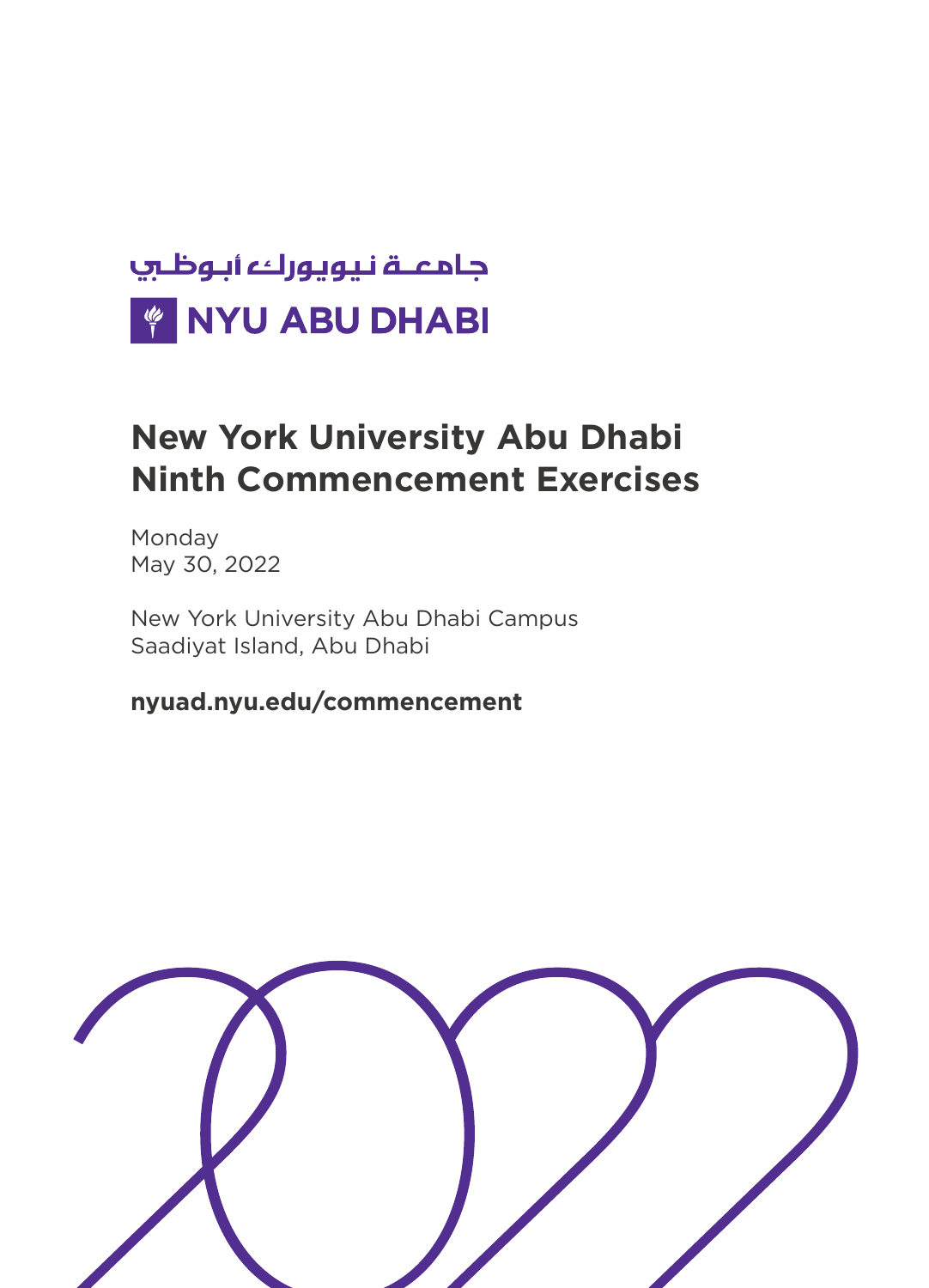

**Thank you for joining us for this most special of occasions, NYU Abu Dhabi's ninth Commencement. Today we salute the extraordinary Class of 2022.** 

As the world continues to emerge from the pandemic, we are delighted to be here in person again, at last.

Class of 2022, we are so proud to salute you and all that you have achieved in your four years at NYU Abu Dhabi. On behalf of our faculty and our entire campus community, we particularly want to recognize the leadership, solidarity, strength, and care you have shown throughout your academic journey at NYU Abu Dhabi. You came to our campus from the UAE and around the globe for an experience that few can claim: an undergraduate education alongside some of the world's most talented students and professors from more than 115 countries.

Your ability to collaborate across diferences, to build inclusive communities, and to bring creative, informed, and caring solutions into our world is needed now more than ever. You are poised to join a community that will number over 2,000 NYU Abu Dhabi graduates, part of a remarkable, huge global family of more than 500,000 NYU alumni, including graduates from NYU New York and NYU Shanghai. Wherever your journey takes you next, you will always fnd fellow alumni who, like you, are bold, engaged, and purposeful.

To the parents, families, and friends of the Class of 2022: we ofer warmest thanks for your role in supporting your loved ones throughout their education and for making this day possible.

To each member of the great Class of 2022: as we send you off with pride, we look forward to following your journeys, supporting your aspirations,, and welcoming you home to NYU Abu Dhabi whenever your travels bring you back.

Congratulations to our seniors.

 $Aden\Lambda H\overline{K}$ 

**Andrew Hamilton President New York University** 

ried

**Mariët Westermann** *Vice Chancellor New York University New York University Abu Dhabi*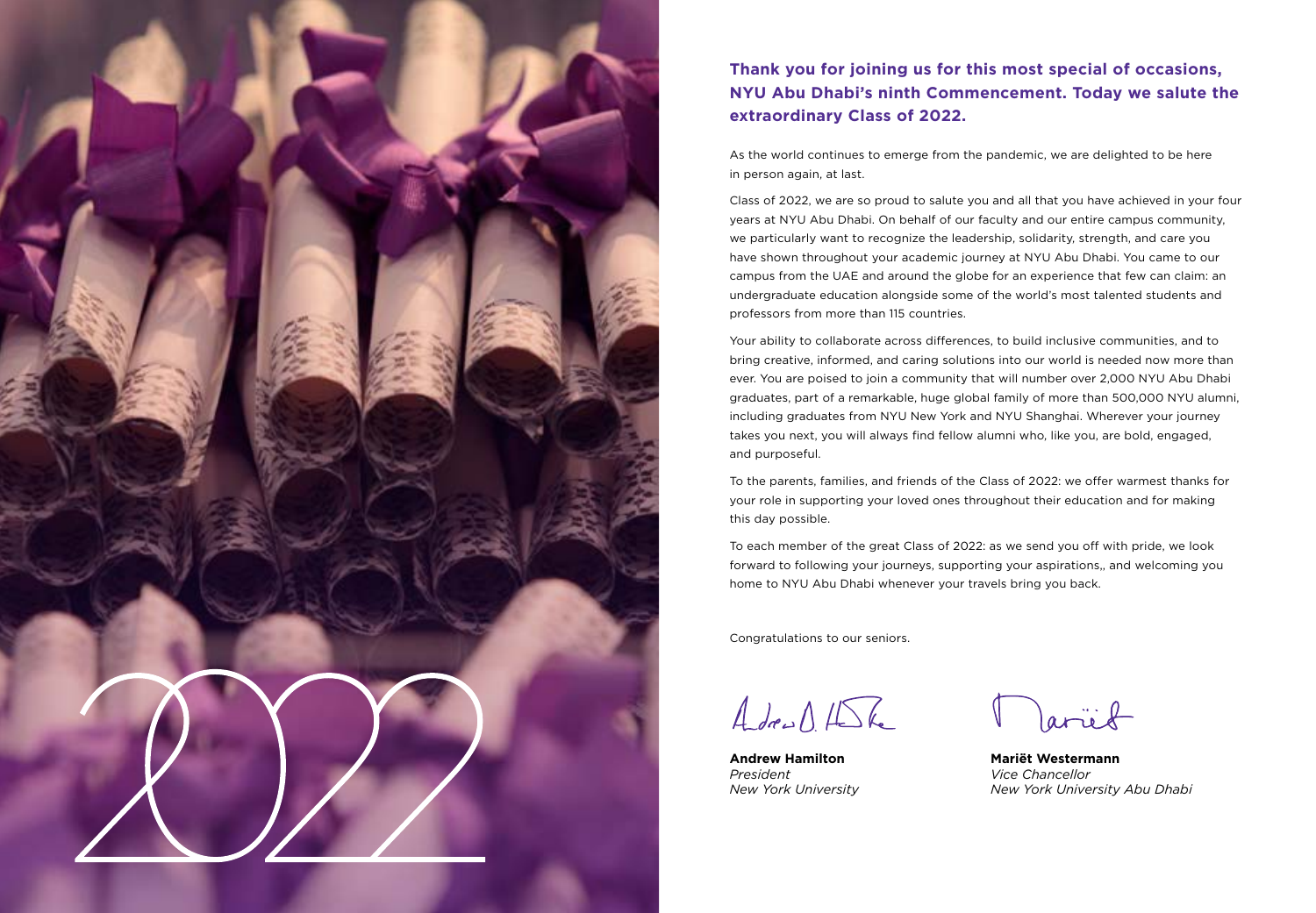## **Order of Exercises**

#### **The University Color Guard**

The colors of the United Arab Emirates and the United States of America, as well as New York University and New York University Abu Dhabi are carried by representatives of NYU Abu Dhabi's faculty and staff.

#### **The Class of 2022 Banner Bearer**

Lin Ye, BA

#### **Graduates by discipline**

Arts and Humanities Engineering Science Social Science Visiting Students

#### **The procession continues with members of**

NYU Abu Dhabi Vice Chancellor's Advisory Group NYU Abu Dhabi Student Affairs Leadership

**The procession concludes with the arrival of the platform party**  NYU Abu Dhabi Faculty

#### **The Chief Marshal**

#### **Torchbearers**

Phu Thien (Toby) Le, BA Bevan Chu, Class of 2023

The remaining members of the Platform Party include NYU and NYU Abu Dhabi leadership, student speakers, awards recipients, divisional deans, representatives of NYU's Board of Trustees, and the ceremony's guest speakers.

**The National Anthem of the United Arab Emirates The National Anthem of the United States of America** 

#### **Pronouncement**

Arlie Petters Provost

**Student Welcome**  Hessa AlAbbas, BSc

## **Trustees Video Welcome**

William R. Berkeley Chairman, NYU Board of Trustees

#### **Video Tribute to the Class of 2022**

**Student Speaker**  Yusril Nurhidayat, BA

**Vice Chancellor's Message** 

Mariët Westermann

#### **Presentation of NYU Abu Dhabi Piano Prize**

Awarded to Odmaa Bayaraa, BSc

The Piano Prize, being presented for the second time this year, is awarded annually to a senior graduating from NYU Abu Dhabi who best exemplifes former Provost Fabio Piano's selfess devotion to science and to the wellbeing and excellence of our University. The Piano Prize will forever remind our academic community of the combined importance of research, excellence, and service in the life of NYUAD, on the model that Fabio Piano set for us in our first decade. Presented by Arlie Petters, Provost

#### **President's Message**

Andrew Hamilton

#### **Keynote Speaker**

Ellen Stofan, PhD Presented by President Hamilton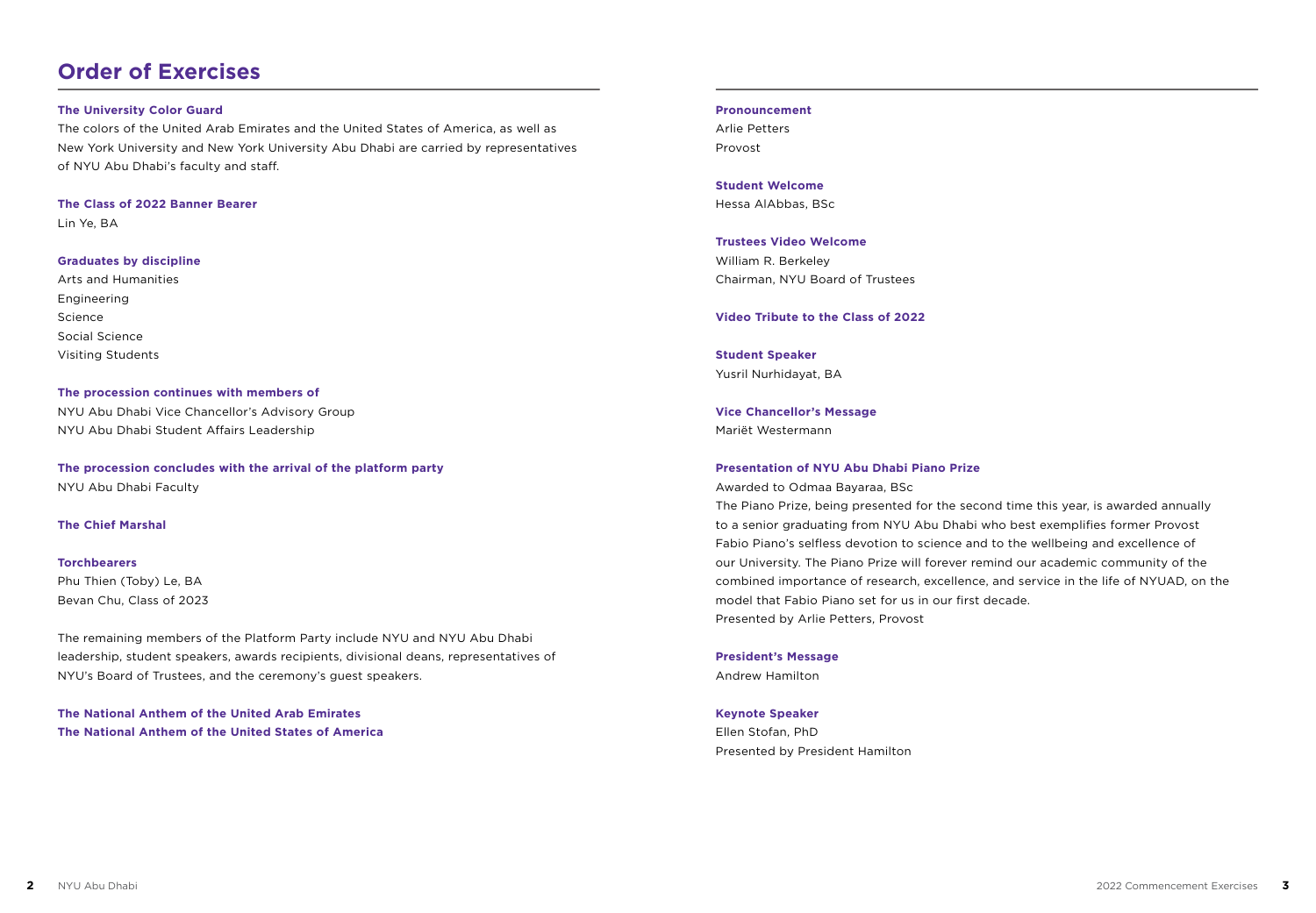## **Order of Exercises**

#### **Presentation of Global Leadership Award**

Awarded to Ellen Stofan, PhD

The NYU Abu Dhabi Global Leadership Award is given to a person whose actions embody the principles and values of the NYU Abu Dhabi community: to engage the world and celebrate its diversity and to advance the goal of a responsible, just, and peaceful globe.

Presented by President Hamilton

#### **Keynote Speaker**

Anish Kapoor Presented by Vice Chancellor Westermann

#### **Presentation of Global Leadership Award**

#### Awarded to Anish Kapoor

The NYU Abu Dhabi Global Leadership Award is given to a person whose actions embody the principles and values of the NYU Abu Dhabi community: to engage the world and celebrate its diversity and to advance the goal of a responsible, just, and peaceful globe.

Presented by Vice Chancellor Westermann

#### **Valedictory Remarks**

Bryan Waterman Associate Professor of Literature, Vice Provost for Undergraduate, Academic Development Presented by Vice Chancellor Westermann

#### **Presentation of NYU Abu Dhabi Distinguished Alumni Award**

Awarded to Dhia Fani, Class of 2017

The Distinguished Alumni Award, which is being presented for the fourth time, honors an NYU Abu Dhabi graduate who exemplifes the commitment to intellectual and creative advance, the embrace and conceptual and ethical complexity, and the dedication to a more united, generous, and responsive world, which are at the core of NYU Abu Dhabi.

Presented by Kyle Farley, Associate Vice Chancellor for Student Affairs

#### **Presentation of Candidates for Degrees**

Deans representing each discipline will be called to the stage to present their candidates. The Provost will present each candidate with his or her diploma, and President Hamilton and Vice Chancellor Westermann will then congratulate candidates on the awarding of their degrees. All candidates and guests are requested to remain seated until the end of the presentations, which will be followed by the official conferring of degrees by President Hamilton.

**Arts and Humanities**  Awam Amkpa **Engineering**  Samer Madanat **Science**  Marta Losada **Social Science**  Paula England **Visiting Students**  Carol Brandt

#### **Ceremony of the Torch**

Phu Thien (Toby) Le, BA Bevan Chu, Class of 2023

The NYU torch, symbolizing "academic purpose and authority," has been an integral part of the University's identity since 1911, and a part of its commencement ceremonies since 1938. In 2014, members of the NYU Abu Dhabi Design Collective collaborated to create a torch for NYU Abu Dhabi, which while remaining true to the structure of the original, incorporates elements drawn from local cultural heritage.

Likewise, the ceremony of the torch, inspired by the practice in New York by which a senior member of the faculty passes the torch to the youngest undergraduate degree candidate, has been adapted for NYU Abu Dhabi's commencement. Here, a member of the graduating class passes the torch to a member of the following year's graduating class.

#### **Conferral of Degrees**

President Hamilton

#### **Closing Song**

"We are Not Strangers" Cast of The RealAD Show

#### **Recessional**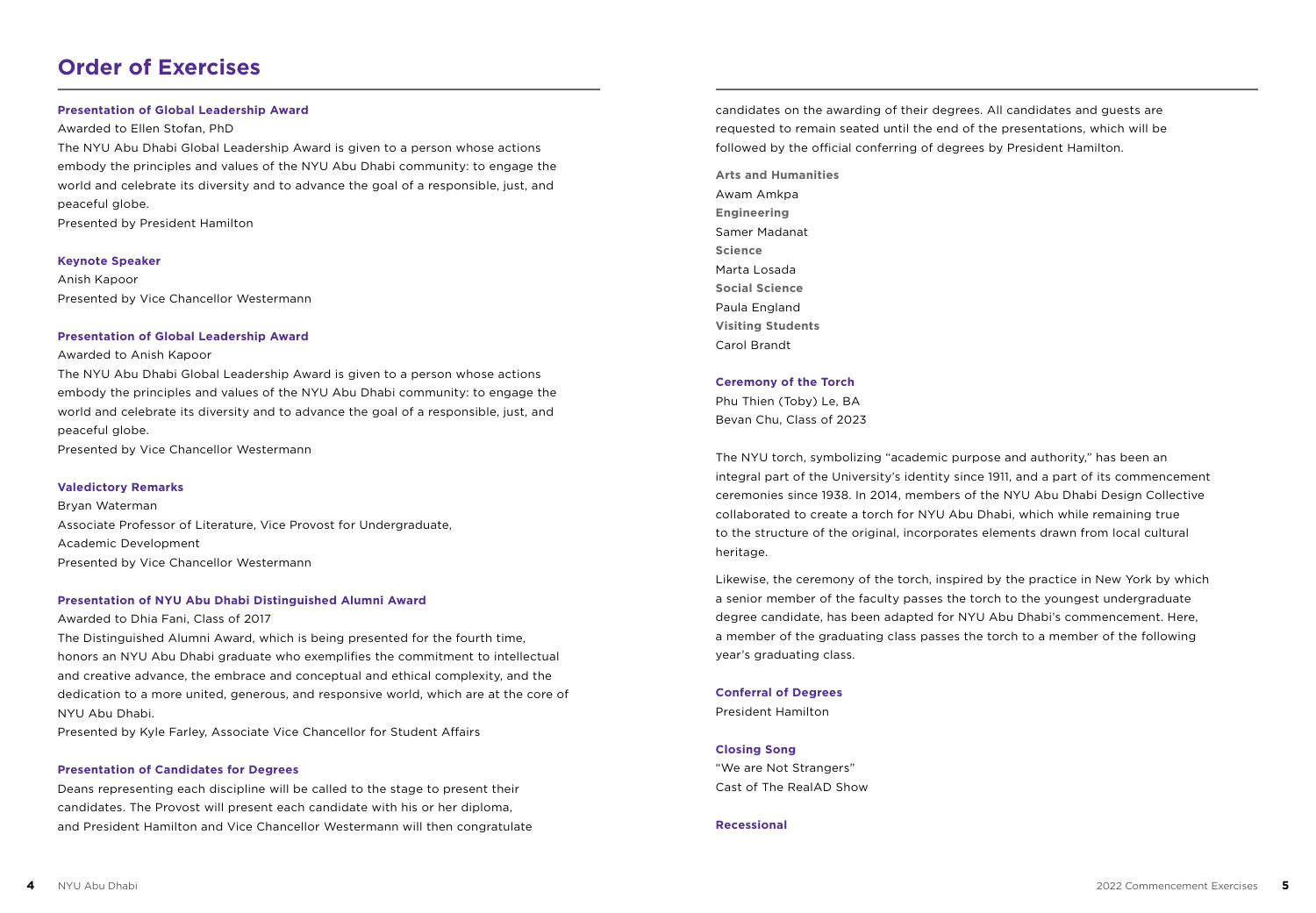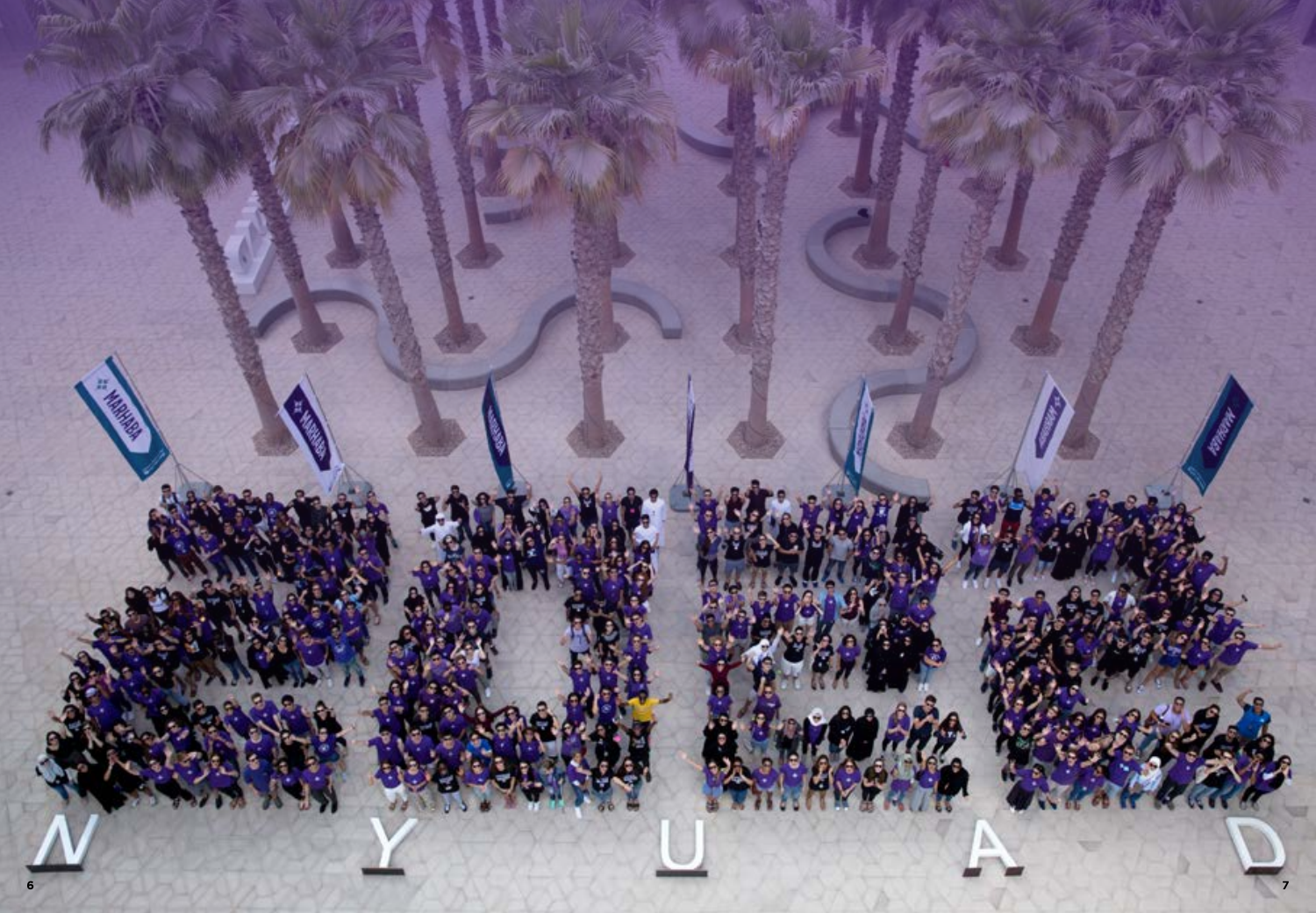## **History of New York University**

Since its founding in 1831, NYU has been an innovator in higher education, reaching out to an emerging middle class, embracing an urban identity and professional focus, and promoting a global vision that informs its 19 schools and colleges.

Today, that trailblazing spirit makes NYU one of the most prominent and respected research universities in the world, featuring top-ranked academic programs and accepting fewer than one in eight undergraduates. Anchored in New York City and with degreegranting campuses in Abu Dhabi and Shanghai as well as 11 study away sites throughout the world, NYU is a leader in global education, with more international students and more students studying abroad than any other US university.

NYU students come from nearly every state and 133 countries, and the university draws upon the diverse backgrounds of our faculty, staff, and students, ensuring its scholarship and teaching benefit from a wide range of perspectives. NYU takes seriously its role as an engine of social mobility, and stands out among the top US universities in its diverse student body, including low-income and first-generation students.

Now among the largest private universities in the US, NYU provides a rigorous, demanding education to more than 65,000 students and undertakes \$1 billion in research annually. It counts among its faculty recipients of the highest scholarly honors and is a top producer of patents and revenue from licensing among US universities. NYU has a vast network of alumni who have gone on to succeed across professions, from the sciences to the arts and government, throughout the world.

## **History of New York University Abu Dhabi**

The groundwork for NYU Abu Dhabi was laid long before the undergraduates we celebrate today arrived on campus. Conceived in 2007, the idea for the University was built on the goal to create a world-class American liberal arts and research institution in the United Arab Emirates, offering an unparalleled educational opportunity that would attract the brightest students and scholars from the Emirates and around the world.

NYU Abu Dhabi launched its first community educational program in 2008: the Sheikh Mohamed bin Zayed Scholars Program. This annual eight-month enrichment and leadership development program is for top undergraduate students enrolled in the UAE's three federal institutions of higher education. In July 2011, the University launched the Summer Academy, an 18-month program designed to strengthen the academic profiles of highly motivated Emirati high school students.

Also in 2008, The NYUAD Institute hosted its inaugural public event to launch its series of scholarly and public programs, including academic conferences, workshops, lectures, film series, and performances. The institute offers a platform for intellectual discourse in the capital, and to date has hosted more than 1,200 lectures, conferences, screenings, and workshops.

Launched in 2010 as a world-class center of cutting-edge and innovative research, scholarship, and cultural activity, the Research Institute has established more than 80 faculty labs and projects, and 20 distinctive research centers led by accomplished thought leaders, spanning science, technology, and engineering.

In November 2013, Shamma Al Mazrui, UAE's Minister of State for Youth Affairs, who was then a member of NYUAD's senior class, was recognized as the University's first Rhodes Scholar. Since then, 16 additional students have been selected to join the community of scholars at Oxford University.

In just over ten years, NYUAD has grown to an undergraduate population of 1,834 In September 2021, NYUAD celebrated its 10-year anniversary graduating students who have gone on to hold positions in some of the world's biggest companies and continued their education in some of the world's best universities. Of all NYUAD graduates, 95 percent were in employment or further study six months after receiving their degrees. undergraduate students from over 120 countries and speaking more than 115 languages, and a graduate student population of 114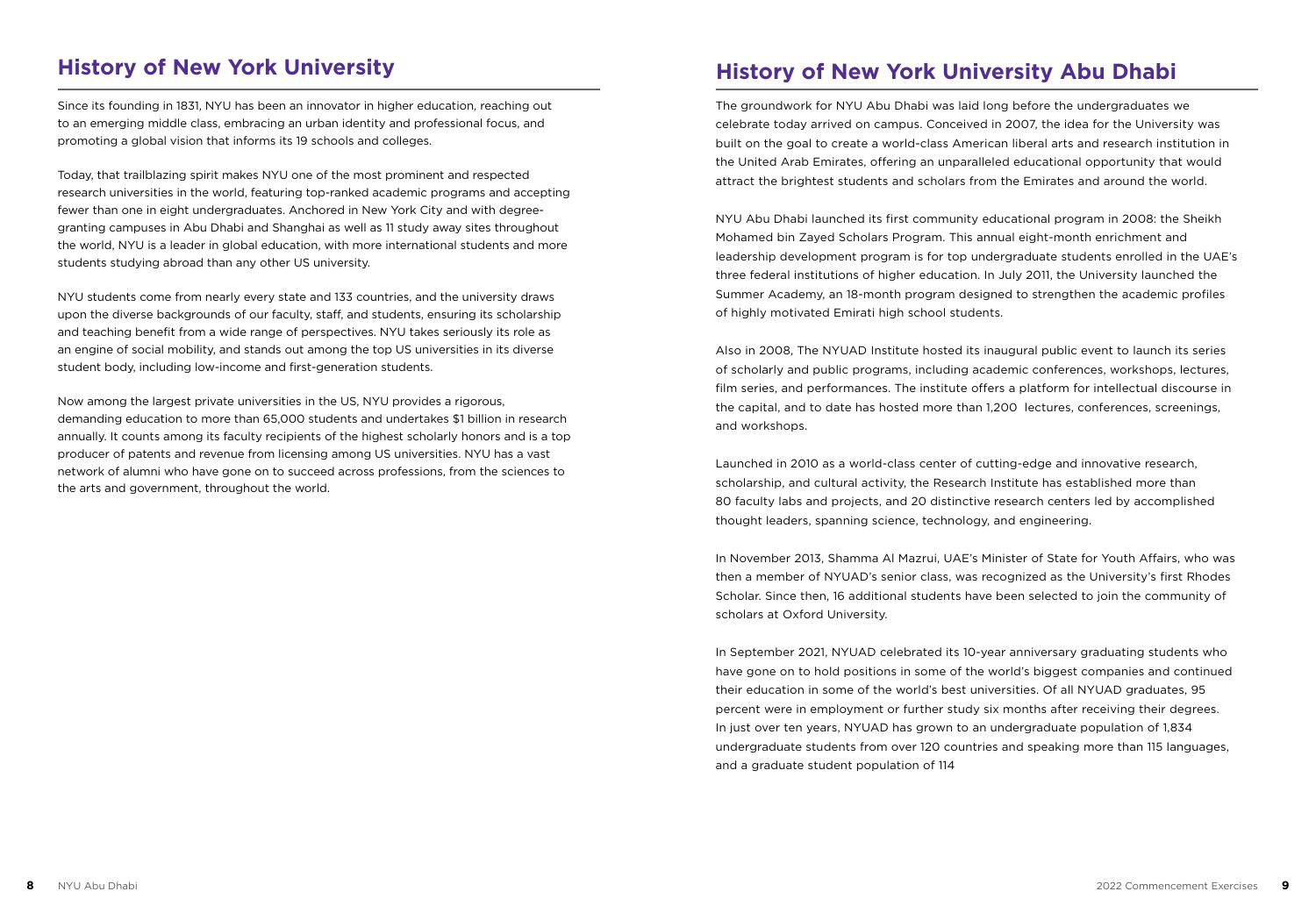### **William R. Berkley**  *Chairman of the New York University Board of Trustees*

William R. Berkley is the founder and Executive Chairman of the W. R. Berkley Corporation, a Fortune 500 property-casualty insurance holding company. During his career, Mr. Berkley has founded a number of public and private companies, some of which he continues to control or serve as Chairman or Director.

Mr. Berkley is a graduate of NYU (Stern '66) and the Harvard Graduate School of Business Administration. He is Chair of the NYU Board of Trustees and has served in various capacities at NYU for almost three decades, including Chairman of the Board of Overseers of the Stern School of Business, and member of the Board of Trustees of the NYU Langone Medical Center, as well as Vice Chairman of the Board of Trustees at NYU. He has also served as Vice Chairman of the Board of Directors of Georgetown University, and was a former Vice Chair of the Board of Trustees of the University of Connecticut.

Mr. Berkley has received numerous awards for his business, civic and philanthropic contributions, including an honorary doctor of law degree from Mercy College, and the Charles Waldo Haskins award from NYU's Stern School of Business. He was also the recipient of the Valentine Mott Award, from NYU Langone Medical Center, for exceptional and long-standing support and leadership.

### **Andrew Hamilton**

*President, New York University* 

Andrew Hamilton is the 16<sup>th</sup> president of New York University. He previously served as the vice chancellor of Oxford University, the university's senior officer, after an academic career that took him from Princeton to the University of Pittsburgh, and then to Yale, where he was named provost.

Throughout his time in academic leadership positions, he has maintained his scholarly work, including an active research laboratory, which he continues to do at NYU.

A distinguished chemist and a Fellow of the Royal Society, Dr. Hamilton's scholarly work lies at the intersection of organic and biologic chemistry.

He received his PhD from Cambridge University, his master's degree from the University of British Columbia, and his undergraduate degree from Exeter University.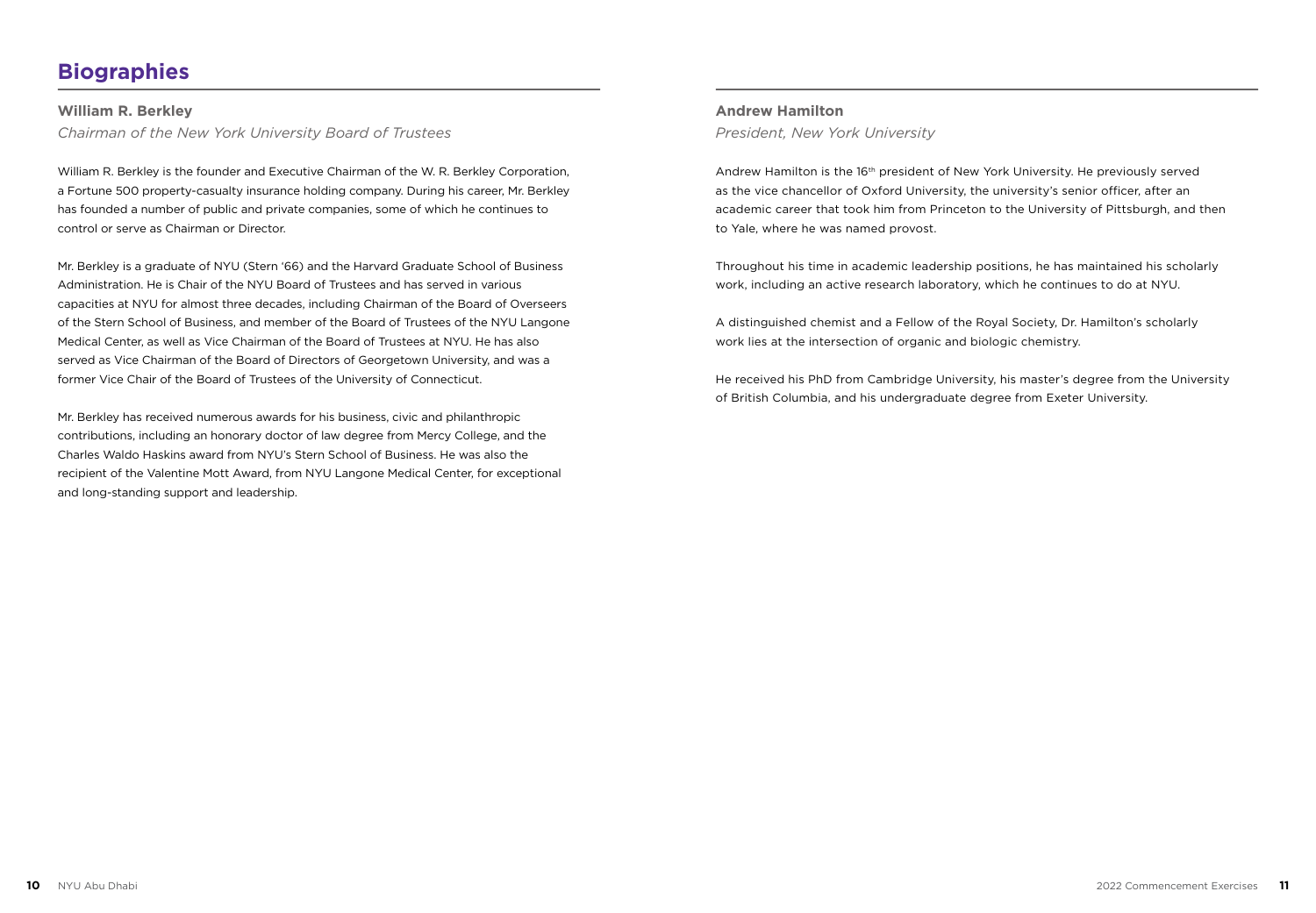**Mariët Westermann**  *Vice Chancellor, New York University Abu Dhabi* 

Mariët Westermann joined NYU Abu Dhabi as Vice Chancellor and Professor of Arts and Humanities in 2019.

Dr. Westermann previously served as executive Vice President at the Mellon Foundation. Prior to joining the Mellon Foundation, she was a member of the faculty at NYU, frst as director and Paulette Goddard Professor at the Institute of Fine Arts and then as the frst provost of NYU Abu Dhabi.

Before joining NYU in 2002, she had been associate director of research at the Clark Art Institute and a faculty member at Rutgers University.

Dr. Westermann is a widely published scholar on the art of the Netherlands, her native country, and on the humanities, cultural heritage, and diversity and inclusion. Her current research is focused on Gardens of Eden in the Abrahamic faith communities.

She earned her bachelor's degree, magna cum laude, at Williams College, where she was elected to Phi Beta Kappa, and she received her master's and PhD degrees from NYU's Institute of Fine Arts.

#### **Arlie Petters**

*Provost, New York University Abu Dhabi* 

Arlie Petters joined NYU Abu Dhabi in 2020 from Duke University, where he was the Benjamin Powell Distinguished Professor of Mathematics, former Dean of Academic Afairs for Trinity College of Arts and Sciences, and Associate Vice Provost for Undergraduate Education.

Prior to joining Duke, Dr. Petters served as an Assistant Professor of Mathematics at Princeton University and an Instructor of Pure Mathematics at Massachusetts Institute of Technology (MIT).

As a prolifc and award-winning scholar, Dr. Petters has published numerous articles in the top-tier journals of his field and has written five books. His principal research interests are mathematical physics and scientifc methods in business administration. He pioneered the mathematical theory of weak-defection gravitational lensing and advanced innovative applications of the theory.

Dr. Petters received his PhD in mathematics from MIT, and has a BA and MA in mathematics and physics from Hunter College of the City University of New York.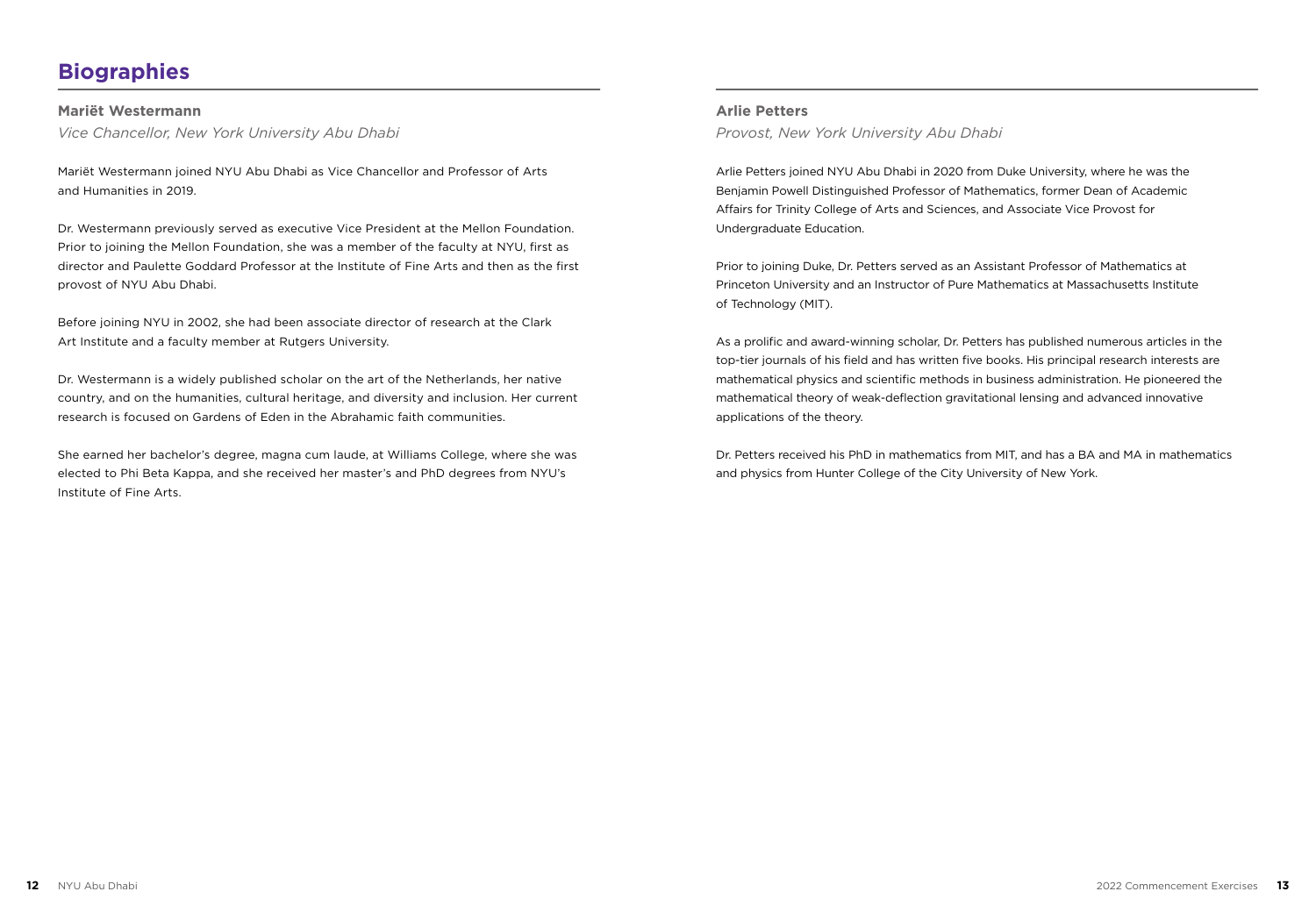### **Kyle Farley**  *Associate Vice Chancellor of Student Affairs*

 center and athletics. Kyle Farley leads NYU Abu Dhabi's Campus Life division spanning residential education, leadership and career development, student engagement, new student orientation, intercultural education, spiritual life, community outreach, the student health

Jonathan Edwards College at Yale University. Prior to NYUAD, Farley most recently served as the inaugural Dean of Students at Yale-NUS College in Singapore where he built support structures for a global student body, and oversaw the student afairs portfolio that included student organizations, residential life, athletics, wellness, and new student orientation. He also served as the Dean of Higher Education at Academies Australasia in Sydney and was the Dean of

Farley received a BA in Philosophy and History from Calvin College and a PhD in American History from the University of Pennsylvania.

### **Ellen Stofan, PhD**

*Under Secretary for Science and Research Smithsonian Institution*  ،

Ellen Stofan oversees the science museums and science research centers as well as the Smithsonian Libraries and Archives, Office of International Relations, Smithsonian Scholarly Press and Scientific Diving Program.

Stofan previously was the John and Adrienne Mars Director of the Smithsonian's National Air and Space Museum.

As the former Chief Scientist of NASA, Stofan served as the principal advisor to the Administrator on science programs and strategic planning.

Stofan held senior scientist positions at NASA's Jet Propulsion Laboratory. Currently, she is on the science team of the NASA Dragonfy mission to Titan. Stofan holds master's and doctorate degrees in geological sciences from Brown University, and a bachelor's degree from the College of William & Mary.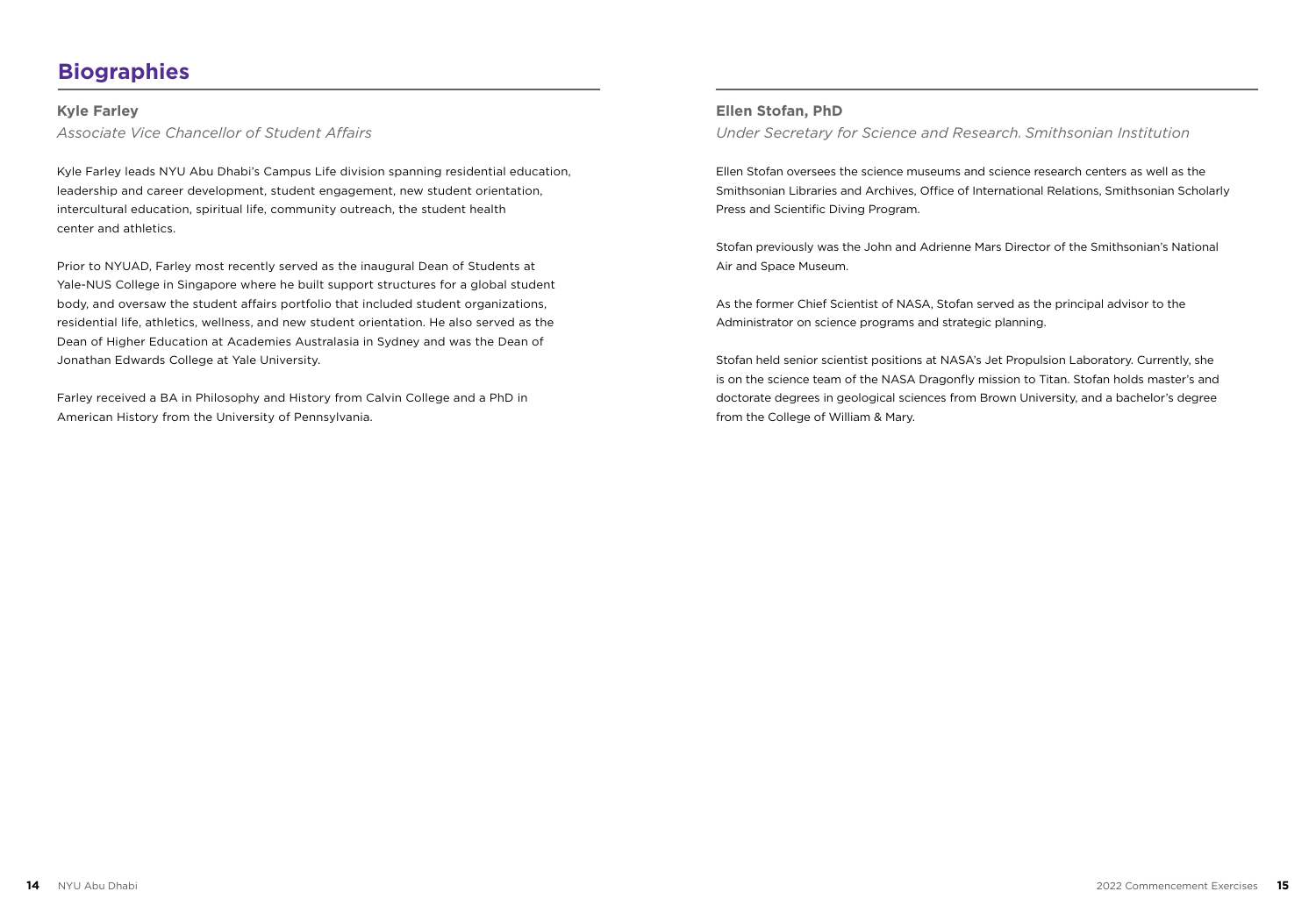**Anish Kapoor** 

Anish Kapoor was born in Mumbai in 1954 and lives and works in London. He studied sculpture at Hornsey College of Art, followed by postgraduate studies at Chelsea School of Art, London.

He represented Britain at the 44<sup>th</sup> Venice Biennale, for which he was awarded the Premio Duemila and won the Turner Prize in 1991.

Recent solo exhibitions include: Gallerie dell'Accademia and Palazzo Manfrin, Venice, Italy, Modern Art Oxford, UK, Houghton Hall, Norfolk, UK, 'HOWL', Rotunda, Pinakothek der Moderne, Munich, Germany; CAFA Art Museum / Imperial Ancestral Temple, Beijing; CorpArtes, Santiago; Serralves, Museu de Arte Contemorânea, Porto; Parque de la Memoria, Buenos Aires; Museo d'Arte Contemporanea di Roma (MACRO), Rome; Museo Universitario Arte Contemporáneo (MUAC), Mexico City; Château de Versailles, France. Permanent commissions include Cloud Gate in Millennium Park in Chicago; Orbit, Queen Elizabeth Park, London and Ark Nova, the world's frst infatable mobile concert hall, Japan.

### **Bryan Waterman**

Bryan Waterman joined NYU's Department of English in 2001 and came to NYUAD in 2012 as an Associate Professor of Literature. As a pillar of the University's early growth, Bryan served as head of the literature program, helping to set the scholarly tone for its global curriculum and to extend its reach to include creative writing.

In 2016, Waterman joined the Provost's Office as Associate Vice Provost for Undergraduate Academic Development and Director of the Core Curriculum.

He was promoted in 2019 to Vice Provost for Undergraduate Academic Development. His savvy leadership helped navigate the COVID-19 pandemic as he played a part in developing new resources for NYUAD's growing faculty and students.

He holds a PhD from Boston University and specializes in the literary history of the United States, the Atlantic World, and New York City.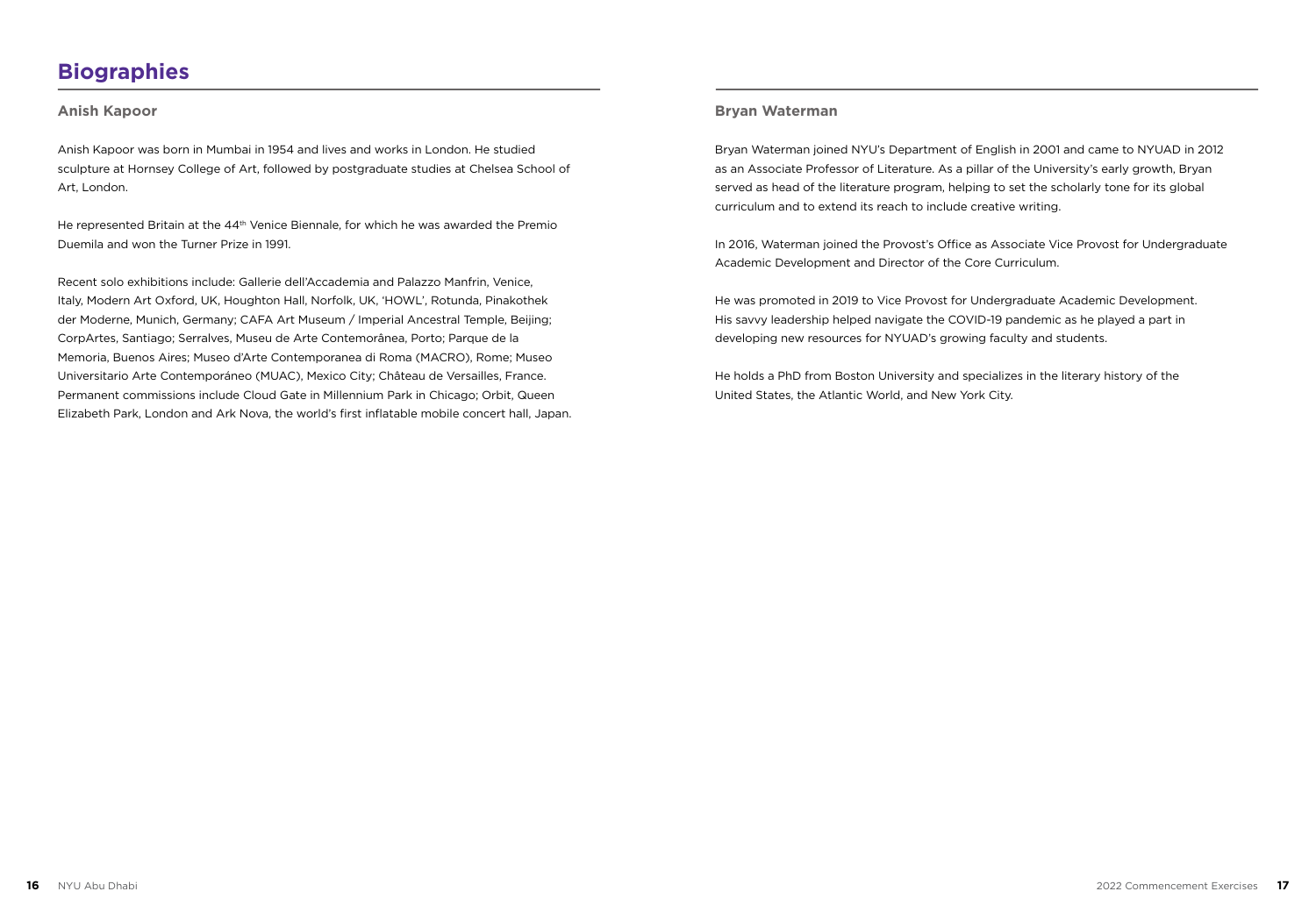**Hessa AlAbbas Welcome Speaker Class of 2022** 

Hessa grew up in the UAE and, as an Engineering major herself, has been actively involved in the Engineering division as a student mentor for her peers. She is on the Student Government Engineering Committee, and works as a research assistant with Professor Kemal Celik. Hessa has been very engaged in UAE cultural programs, interned with Community Outreach, and led the American Society of Civil Engineering and UAE Majlis student interest groups on campus.

**Yusril Nurhidayat Student Speaker Class of 2022** 

Yusril grew up in Indonesia and has majored in Social Research and Public Policy with a minor in Theater. Yusril has been a Sufara'a UAE Cultural Ambassador, First Year Dialogue Facilitator, and has been a leader in the Human Rights Advocacy student interest group. Yusril has worked with Community Outreach and Community-Based Learning. He has served on the Student Government, the NYU Global Student Council, and the Arts and Humanities Undergraduate Curriculum Committee. Yusril has been a leader in the dance society, started the frst acapella group on campus. Yusril has also represented the university at two Model United Nations Conferences abroad.

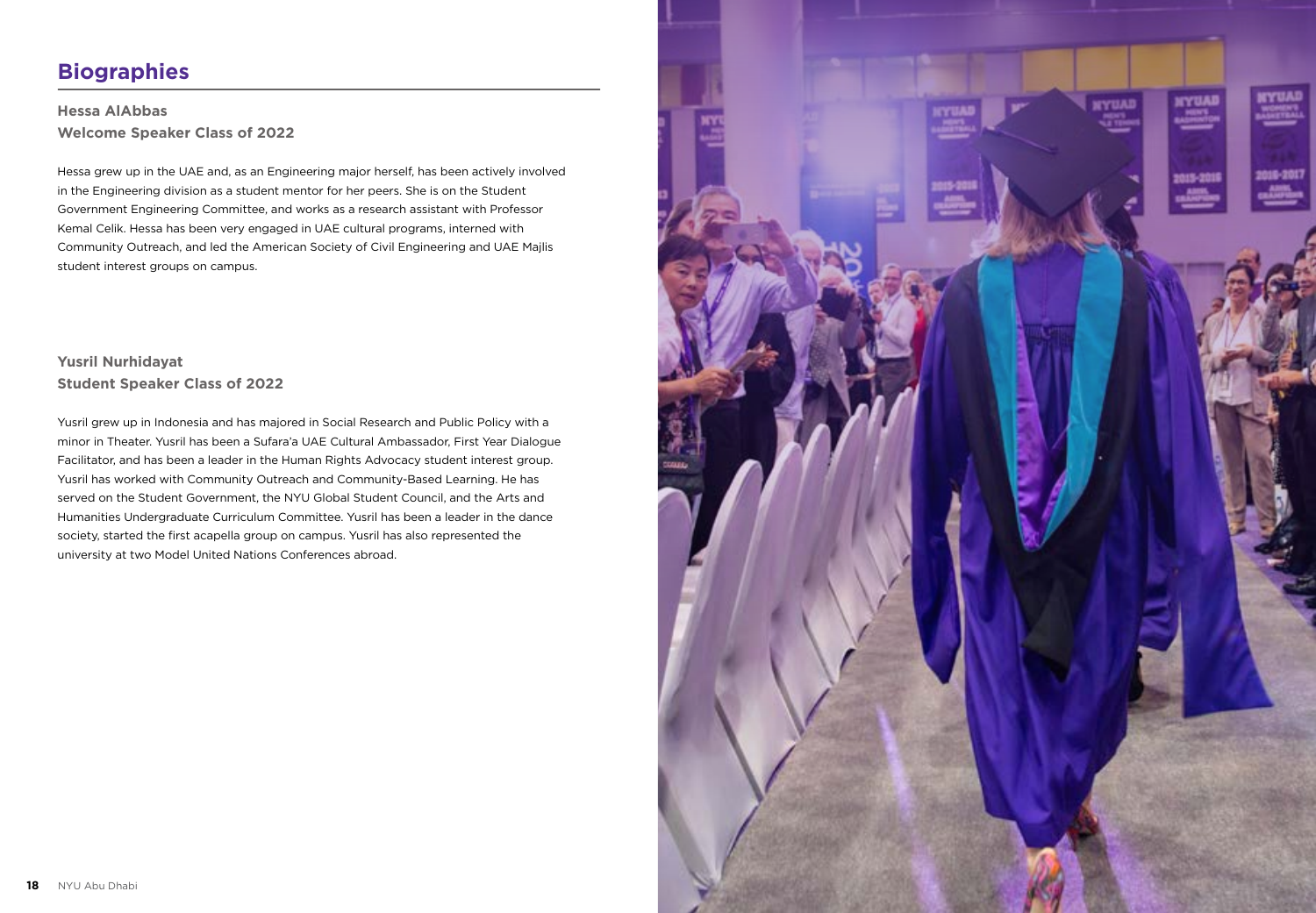## **Academic Heraldry**

The caps, gowns, and hoods worn today by participants in these Commencement exercises follow the tradition of the attire of teachers and students in the Middle Ages.

Those who have earned the bachelor's degree wear a gown with semi-stiff yoke, long pleated front, and intricate shirring across the shoulders and back; the gown is also distinguished by long, pointed sleeves. The holders of the master's degree wear a similar gown, but the sleeve is square and closed at the end. Bachelor's and master's degree recipients wear the traditional square mortarboard with black tassel. Honors Scholars, baccalaureate degree recipients who have earned a 3.5 or higher cumulative grade point average based on a minimum of 30 graded credits, wear a distinctive gold tassel adorned with the New York University Honors Scholar emblem in cloisonné.

Those possessing the doctoral degree wear gowns with broad velvet panels down the front. This velvet trimming may be either black or the color of the field of learning represented by the degree.

Much of the color and meaning of the costumes is found in the hoods worn by holders of doctoral and master's degrees. These are silk-lined with the color or colors of the institution conferring the degree.

### **Honors**

#### **New York University Honors Scholars**

The New York University Honors Scholar award (which is also known as the Founders' Day Award at NYU's Washington Square campus) is given to the top 40 percent of students in the graduating class. These students have emerged as exceptional scholars in NYU Abu Dhabi's highly selective and competitive academic community. University Honors Scholars wear a golden tassel in place of the standard tassel during Commencement.

#### **Phi Beta Kappa**

As a part of New York University, NYU Abu Dhabi's top students are considered for membership in NYU's chapter of The Phi Beta Kappa Society, the oldest academic honor society in the United States. Membership in Phi Beta Kappa shows commitment to the liberal arts and sciences, and to freedom of inquiry and expression. Weight is given to the breadth and depth of the student's study in the liberal arts, and they are required to complete coursework in certain specified areas as well as exhibit good moral character. The final selection for membership is by a committee of faculty in New York who are themselves members of Phi Beta Kappa chapters.

#### **Graduation Honors**

NYU Abu Dhabi, following the practice of US colleges and universities, awards honors based on the cumulative grade point average at the time of graduation. Summa cum laude (highest honors) is awarded to the top 5 percent of students within each division. Magna cum laude (high honors) is awarded to the next 10 percent of students within each division. Cum laude (honors) is awarded to the next 15 percent of students within each division. As final grade point averages were not available at the time of printing, these awards will be announced at a later date.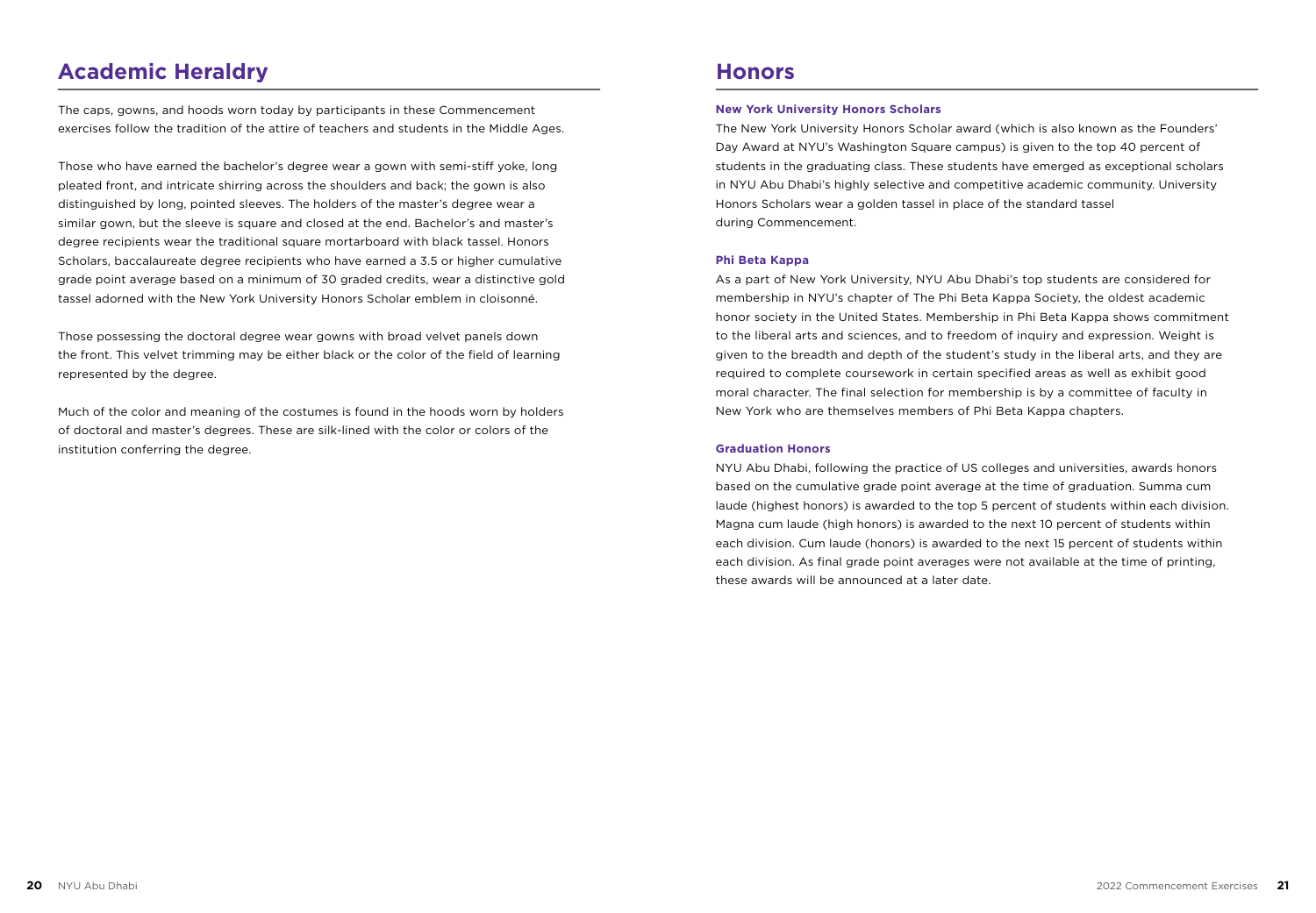## **Acknowledgements**

On behalf of NYU Abu Dhabi, the Office of External Relationswishes to extend its appreciation and gratitude to the many members of the NYU Abu Dhabi and NYU communities who have contributed to the 2022 Commencement ceremony.

#### **The RealAD Show Cast**

Asel Kularatne Enid Emmanuel Mollel Kevin Kuriakose Joseph Lily Zahwa Khamizan Mary Collins Pavlo Odnonozdriev Savion Garcia Suzan Sadek Tatyana Brown Usman Ali

#### **Additional Contributors to The RealAD Show Music Video**

Matteo Marciano, Assistant Professor of Music Technology Chi-Ting Tsai Ellie Allen Jiire Smith Liam Richards Mary Collins Shyalina Muthumudalige Yerkebulan Imanbayev Zachary Raye Ziad Azzam

#### **NYU Abu Dhabi Torch Design**

Arfa Rehman, *Class of 2015*  Erin Meekhof, *Class of 2014*  Mariko Kuroda, *Class of 2016*  Gofredo Puccetti, *Assistant Professor of Visual Arts* 

#### **NYU Abu Dhabi Senior Year Experience Committee**

Aayush Aayron Deo, *Class of 2022 Representative to the Student Government*  Ana-Maria Radu, *Class of 2023*  Chosom Ezeifemeelu, *Class of 2022*  Lachlan Pham, *Class of 2022*  Lin Ye, *Class of 2022*  Mark Penjueli, *Class of 2022*  Naeema Mohammed Sageer, *Class of 2022*  Tatiana Houhou, *Class of 2022* 

### **NYU Abu Dhabi Offices of the Vice Chancellor and Provost**

**NYU Abu Dhabi Student Life** 

**NYU Abu Dhabi Office of the Registrar** 

**NYU Abu Dhabi Audio Visual Services** 

**NYU Abu Dhabi's 2022 Commencement Exercises are produced by the Office of External Relations** 



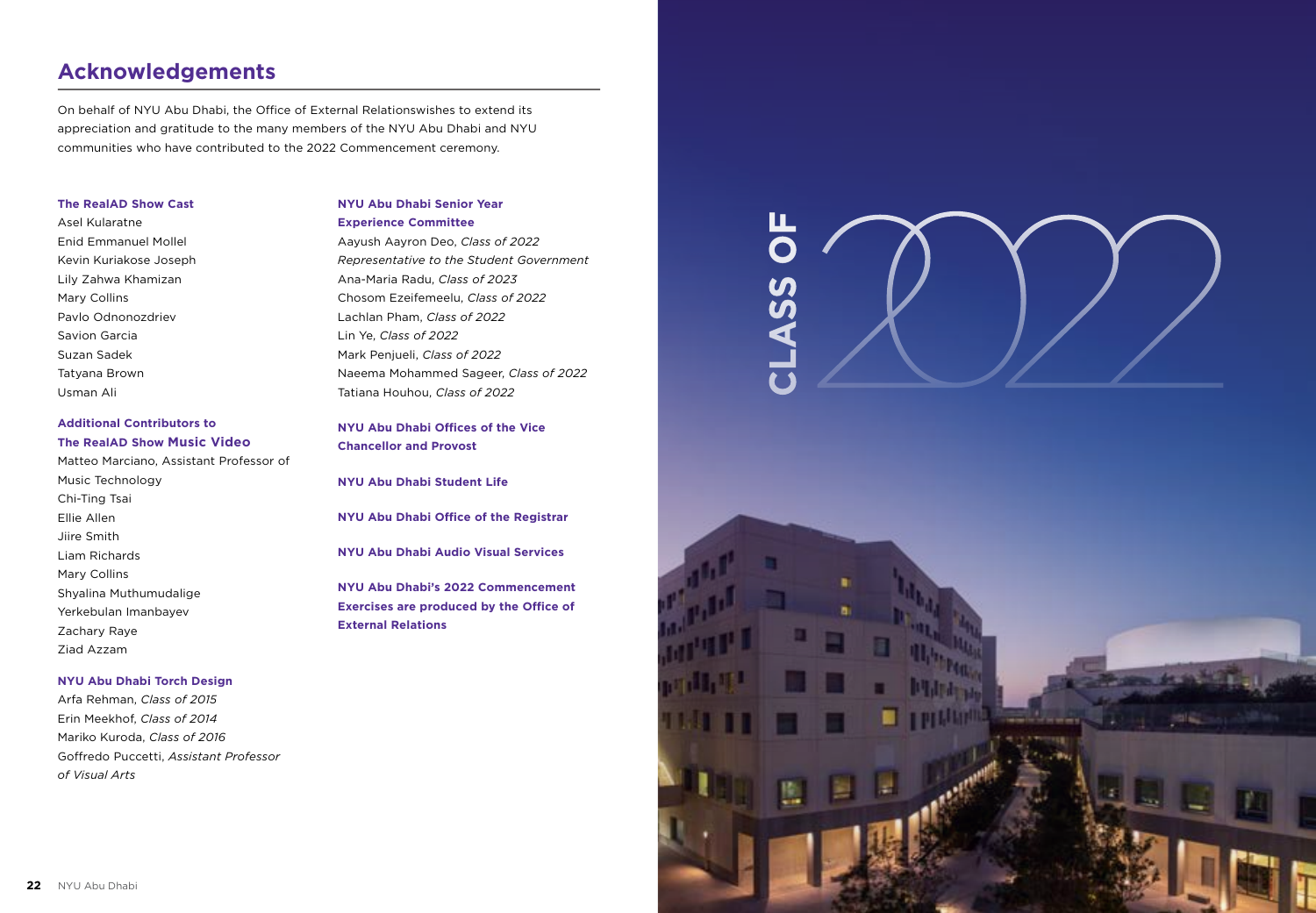**Abbas, Maryam**  BA, Economics / Social Research and Public Policy Dubai, United Arab Emirates

**Abdelmoneim, Nour**  BS, Computer Science\* Alexandria, Egypt

**Abdul Hadi, Rebal Mohammed**  BA, Social Research and Public Policy Dubai, United Arab Emirates

**Abida, Yesmine**  BA, History / Arab Crossroads Studies Nabeul, Tunisia

**Abrahim, Waad Alfatih**  BA, Interactive Media Falls Church, Virginia, United States

**Abualhassan, Mohammad**  BS, Computer Science Dubai, United Arab Emirates

**Adawi, Ayham Taisir**  BS, Biology\* Amman, Jordan

**Afaneh, Sarah**  BA, Literature and Creative Writing / Social Research and Public Policy Palestine

**Aguilar Belmont, Maria Jose**  BA, Economics Mexico City, Mexico

**Ajiri, Koki**  BA, Social Research and Public Policy\* Tokyo, Japan

**Akilzhanova, Aiya**  BA, Film and New Media / Social Research and Public Policy\* Pavlodar, Kazakhstan

**Akosah, Gideon Agyemang Yeboah**  BS, Computer Science Kumasi, Ghana

**Al Ali, Mohamed Humaid Husain Eissa**  BA, Social Research and Public Policy Abu Dhabi, United Arab Emirates

**Al Ameemi, Shamsa**  BA, Social Research and Public Policy Abu Dhabi, United Arab Emirates

**Al Braiki, Noura S.**  BA, Social Research and Public Policy / Psychology Dubai, United Arab Emirates

**Al Dzheref, Leila**  BA, Literature and Creative Writing\* Damascus, Syria

**Al Gergawi, Joud**  BA, Social Research and Public Policy Dubai, United Arab Emirates

 BA, Economics **Al Hamed, Afra** 

**Al Jallaf, Alia Saeed**  BA, Legal Studies Abu Dhabi, United Arab Emirates

**Al Jneibi, Aisha**  BA, Social Research and Public Policy Abu Dhabi, United Arab Emirates

**Al Khoori, Shamma Mohamed**  BA, Social Research and Public Policy Abu Dhabi, United Arab Emirates

**Al Marzooqi, Mansour**  BA, Social Research and Public Policy Abu Dhabi, United Arab Emirates

**Al Marzooqi, Maryam Khalifa**  BA, Economics\* Abu Dhabi, United Arab Emirates

**Al Musalli, Ahmed**  BA, Economics Ras Al Khaimah, United Arab Emirates

**Al Mutawa, Hind Faisal**  BA, Legal Studies Dubai, United Arab Emirates

**Al Qubaisi, Rashid**  BA, Interactive Media Abu Dhabi, United Arab Emirates

**Al-Qubaisi, Najla Butti**  BS, Civil Engineering Abu Dhabi, United Arab Emirates

**Al Shamsi, Laila**  BA, Legal Studies Dubai, United Arab Emirates

**Al Zaabi, Fatema Jasem**  BA, Economics Abu Dhabi, United Arab Emirates

**Al Zaabi, Sara**  BA, Social Research and Public Policy / Economics Abu Dhabi, United Arab Emirates

**Alabbar, Asma**  BA, Film and New Media Dubai, United Arab Emirates

**AlAbbas, Hessa**  BS, Civil Engineering Dubai, United Arab Emirates

**Alansari, Mazen Humaid Redha**  BA, Social Research and Public Policy Dubai, United Arab Emirates

**AlAttar, Noora**  BA, Social Research and Public Policy / Political Science Dubai, United Arab Emirates

**Albreiki, Mohamed Mohsen Awadh Omar Albreiki**  BA, Economics Abu Dhabi, United Arab Emirates

**Alcoser Chong, Paulin Alfonso**  BS, Computer Science Tijuana, Mexico

**Alfahim, Shamsa**  BA, Political Science / Social Research and Public Policy Abu Dhabi, United Arab Emirates

**Alhabtari, Mansoor Khaled Mohamed Kuleib**  BA, Psychology Abu Dhabi, United Arab Emirates

**Al-Haddadin, Tamer Shibley**  BA, Economics Amman, Jordan

**AlHashli AlShamsi, Zayed Ahmed Ali**  BA, Social Research and Public Policy Abu Dhabi, United Arab Emirates

\* طلاب الشرف جامعة نيويورك، # فاي بيتا كابا للشرف جامعة نيويورك، # Kappa Kappa Beta Kappa الألب الشرف جامعة نيويورك، # فاي بيتا كابا Kappa الألب الشرف جامعة نيويورك، # فاي بيتا كابا Kappa الألب الشرف جامعة نيويورك، # فاي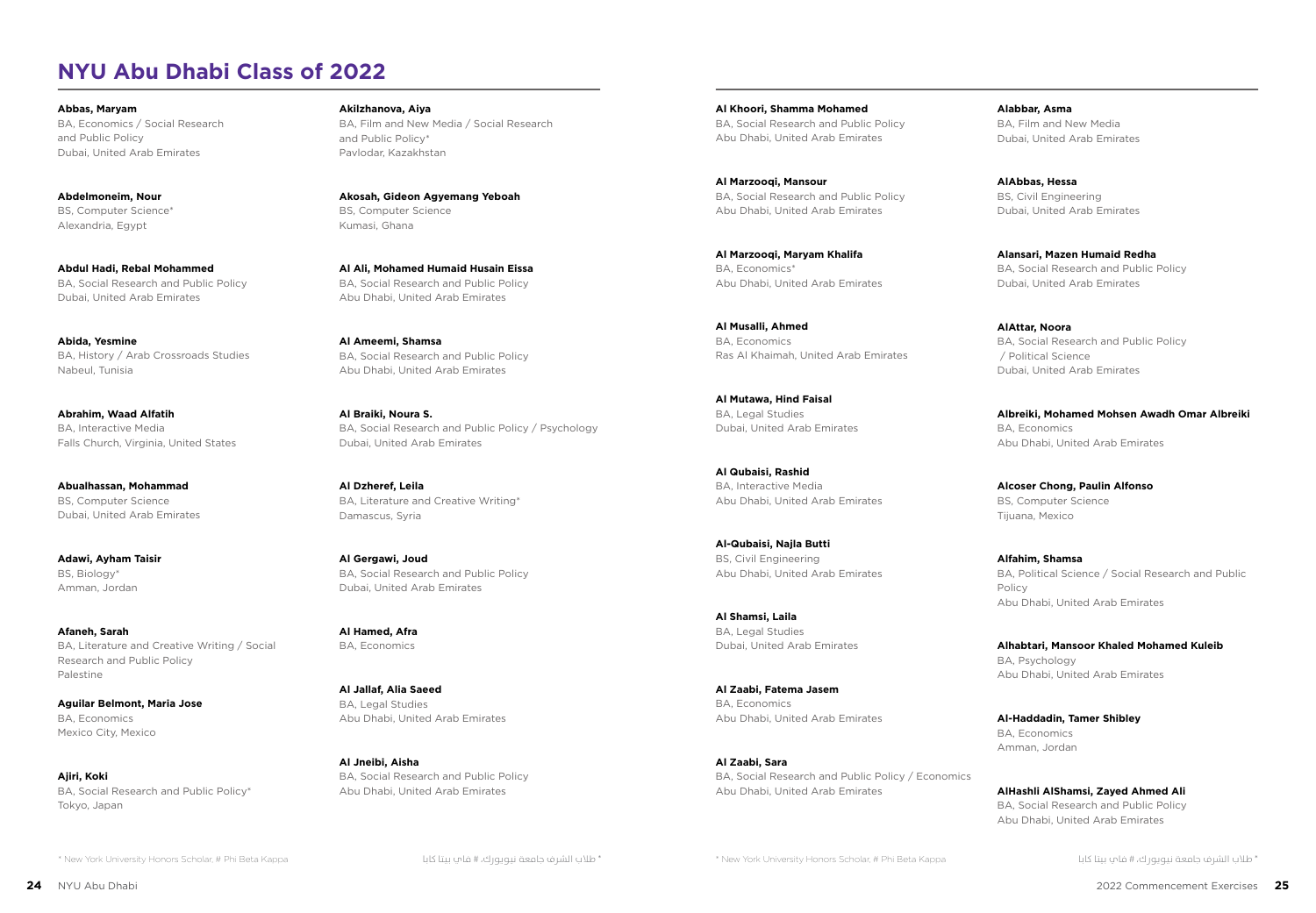**Alhawi, Haya Hassan**  BA, Legal Studies / Art and Art History Dubai, United Arab Emirates

**Alhosani, Fahad Abdulla Abdulhameed Ibrahim**  BA, Economics Abu Dhabi, United Arab Emirates

**Alhosani, Mohamed Abdulla**  BS, Computer Engineering Abu Dhabi, United Arab Emirates

**Alhumaidi, Saoud**  BA, Economics Al Ain, United Arab Emirates

**Ali Hassan, Adam**  BS, Computer Engineering Beirut, Lebanon

**Ali, Usman**  BS, Computer Science\* Islamabad, Pakistan

**Alisawi, Sara**  BA, Economics Abu Dhabi, United Arab Emirates

**Alketbi, Bakheetah Awadh Tareef Mohamed**  BA, Social Research and Public Policy Abu Dhabi, United Arab Emirates

**Alkhoori, Sadeq Mohammed**  BA, Film and New Media Sharjah, United Arab Emirates

**Almaazmi, Fatima Ahmed**  BA, Art and Art History Ajman, United Arab Emirates **Almahmood, Ahmed Mohammed**  BA, Social Research and Public Policy Dubai, United Arab Emirates

**AlMakkawy, Hana**  BA, Theater Abu Dhabi, United Arab Emirates

**Almansoori, Noof Kemaidesh**  BA, Economics Abu Dhabi, United Arab Emirates

**Almansoori, Saoud**  BS, Computer Engineering Abu Dhabi, United Arab Emirates

**Almarzooqi, Sara Abdulla Khalil Ali**  BS, Biology Abu Dhabi, United Arab Emirates

**Almehairi, Amna Khalid**  BA, Arab Crossroads Studies Dubai, United Arab Emirates

**Almheiri, Abdulla Mohamed**  BA, Economics Abu Dhabi, United Arab Emirates

**Almheiri, Moaza**  BA, Political Science Dubai, United Arab Emirates

**Almohtadi, Ahmad Mohd Tawfque Mohd Tahir A**  BS, Electrical Engineering Dubai, United Arab Emirates

**Almubarak, Hadeel Tawfeeq Yousof Alshaikhabdulla**  BA, Art and Art History Abu Dhabi, United Arab Emirates

**Almulla, Amina Ibrahim**  BA, Film and New Media Dubai, United Arab Emirates

**AlQadi, Mahmoud Loay**  BA, Economics Dubai, United Arab Emirates

**Alrahbi, Fatema**  BS, Biology Abu Dhabi, United Arab Emirates

**Alremeithi, Alyazia Khalifa Salem Khalifa Rashid A**  BA, Interactive Media / Art and Art History Abu Dhabi, United Arab Emirates

**Alremeithi, Maha Abdulrahman**  BA, Social Research and Public Policy Abu Dhabi, United Arab Emirates

**Alremeithi, Shamma**  BA, Social Research and Public Policy Abu Dhabi, United Arab Emirates

 BA, Legal Studies **AlSawaleh AlShehhi, Lamya** 

**Alshehhi, Mariam Abdulla Mohamed Sulaiman**  BA, Film and New Media Abu Dhabi, United Arab Emirates

**AlShirawi, Mohammad Khalid**  BA, Social Research and Public Policy Dubai, United Arab Emirates

**AlTantawi, Abdulrahman**  BS, Mechanical Engineering Amman, Jordan

**Alyammahi, Leen Saeed Hassan Saeed**  BA, Legal Studies Fujairah, United Arab Emirates

**Alzaabi, Salama Ali Hamad Lakhraim**  BS, Computer Engineering Abu Dhabi, United Arab Emirates

**Amer, Mariam**  BA, Psychology / Film and New Media Cairo, Egypt

**Ancona Velasco, Andres**  BA, Economics Mexico City, Mexico

**Ancupane, Amelija**  BS, Civil Engineering\* Riga, Latvia

**Ansari, Hamza Nadeem**  BS, Mechanical Engineering Islamabad, Pakistan

**Ansari, Suman Razi**  BA, Social Research and Public Policy\* Karachi, Pakistan

**Ariqat, Hala Raied**  BA, Legal Studies Abu Dhabi, United Arab Emirates

**Arnita, Serena**  BA, Film and New Media Achrafieh, Lebanon

**Arora, Prabhav**  BS, Computer Science Dehradun, India

\* طلاب الشرف جامعة نيويورك، # فاي بيتا كابا للشرف جامعة نيويورك، # Kappa Kappa Beta Kappa الألب الشرف جامعة نيويورك، # فاي بيتا كابا Kappa الألب الشرف جامعة نيويورك، # فاي بيتا كابا Kappa الألب الشرف جامعة نيويورك، # فاي

**26** NYU Abu Dhabi 2022 Commencement Exercises **27**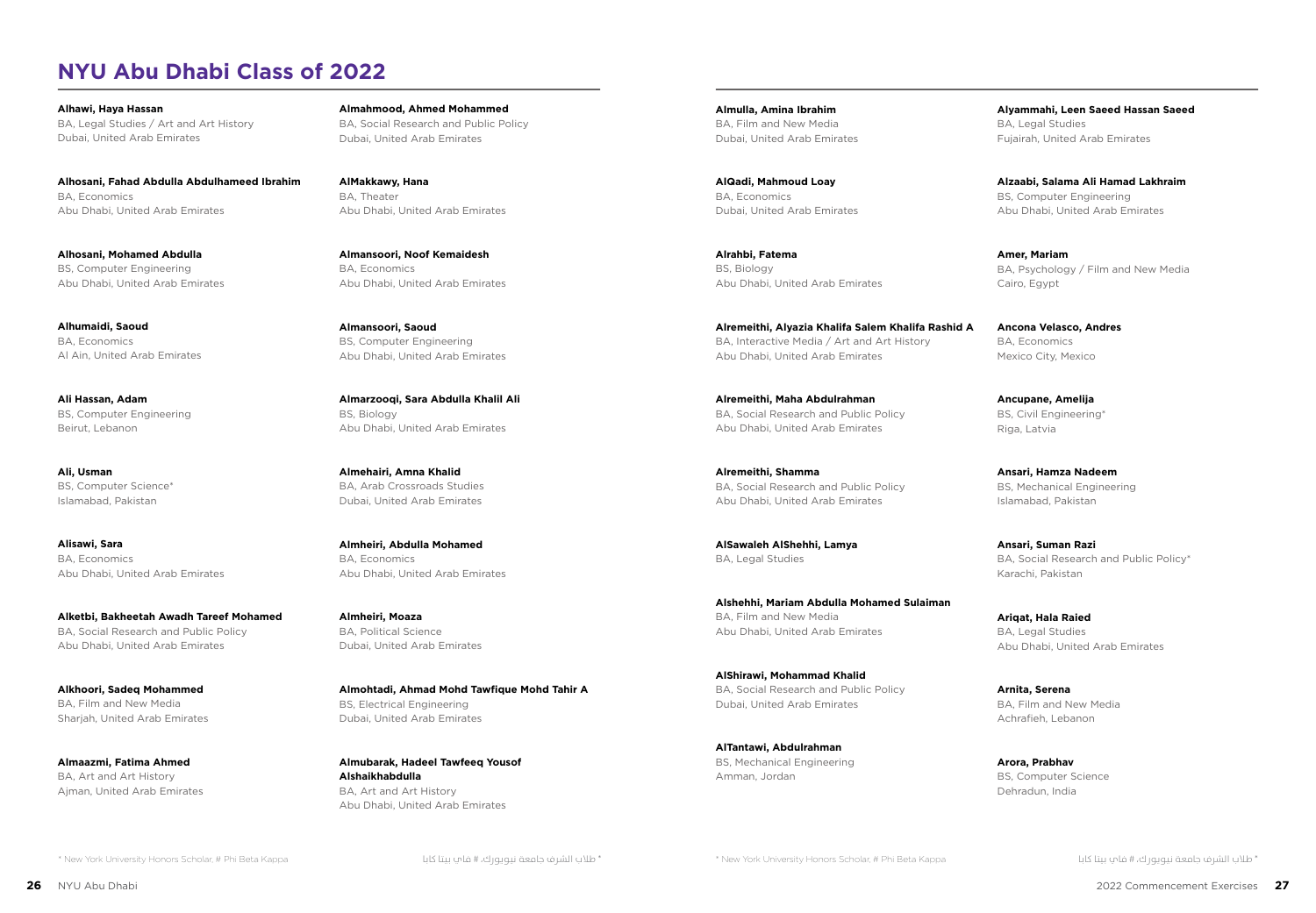**Asiri, Tala**  BA, Interactive Media / Film and New Media Amman, Jordan

**Atallah, Adam**  BA, Film and New Media Beirut, Lebanon

**Ba'ara, Sara**  BS, Computer Engineering\* Amman, Jordan

**Ballaith, Mothawi Faisal**  BA, Legal Studies Abu Dhabi, United Arab Emirates

**Barada, Seleen**  BS, Biology Beirut, Lebanon

**Bayaraa, Odmaa**  BS, Biology Ulaanbaatar, Mongolia

**Bekkoucha, Myriam**  BA, Economics\* Algiers, Algeria

**Belete, Minda**  BA, Economics Addis Ababa, Ethiopia

**Benchekroun, Kenza**  BA, Legal Studies Rabat, Morocco

**Berdica, Uljad**  BS, Electrical Engineering\* Tirana, Albania

**Bhattarai, Prajjwal**  BS, Computer Science / Mathematics\* Kathmandu, Nepal

**Blatnik, Ana**  BA, Legal Studies\* Laško, Slovenia

**Borodynia, Yelyzaveta**  BS, Biology / Psychology Kremenchuk, Ukraine

 **Bray, Oscar** BA, Literature and Creative Writing Hong Kong

**Brnovic, Marko**  BS, Physics / Mathematics\* Podgorica, Montenegro

**Broad, Emily Grace**  BA, Art and Art History\* Apex, North Carolina, United States

**Brown, Tatyana Ivelisse**  BA, Social Research and Public Policy San Antonio, Texas, United States

**Buckshee, Devang**  BA, Literature and Creative Writing / Economics Mumbai, India

**Busaibe, Yasmine**  BS, Chemistry Abu Dhabi, United Arab Emirates

**Campanile, Gianluca Francesco**  BA, Economics Berkhamsted, United Kingdom

**Chang, Sunna**  BS, Chemistry Seoul, South Korea

**Chavele-Dastamani, Sofa**  BS, General Engineering Athens, Greece

**Chawa, Sennah**  BA, Economics Beirut, Lebanon

**Chen, Pei-Chun**  BS, Computer Science Tainan, Taiwan

**Cheng, Li**  BA, Political Science Cologne, Germany

**Chiu, Yu-Chi**  BA, Legal Studies Taipei, Taiwan

**Cho, Seon Yeong**  BS, Chemistry Daejeon, South Korea

**Cho, Sung Hwa**  BA, Political Science\* Seoul, South Korea

**Cho, Woo Hyun**  BS, Biology\* Hanam, South Korea

**Choi, Jun**  BA, Economics Seoul, South Korea **Chouljian, Jacob Woyat**  BS, Mechanical Engineering\* Honolulu, United States

**Cipste, Adele Bea**  BA, Art and Art History / Film and New Media\* Riga, Latvia

**Collins, Mary**  BA, Literature and Creative Writing\* Michigan, United States

**Contreras, Janine Micahella Garcia**  BS, Biology Bulacan, Philippines

**Danial, Muhammad**  BA, Economics\* Karachi, Pakistan

**Dasgupta, Karno**  BA, Theater / Literature and Creative Writing\* Kathmandu, Nepal

**de Beer, Daniel James**  BS, Computer Science Nelspruit, South Africa

**De Paola Monteiro De Sa, Giovanna**  BA, Political Science Rio de Janeiro, Brazil

**Debicki, Mikolaj Artur**  BS, Computer Science Malbork, Poland

**Dekedek, Dania Ammar**  BA, Social Research and Public Policy / Political Science\* Amman, Jordan

\* طلاب الشرف جامعة نيويورك، # فاي بيتا كابا للشرف جامعة نيويورك، # Kappa Kappa Beta Kappa الألب الشرف جامعة نيويورك، # فاي بيتا كابا Kappa الألب الشرف جامعة نيويورك، # فاي بيتا كابا Kappa الألب الشرف جامعة نيويورك، # فاي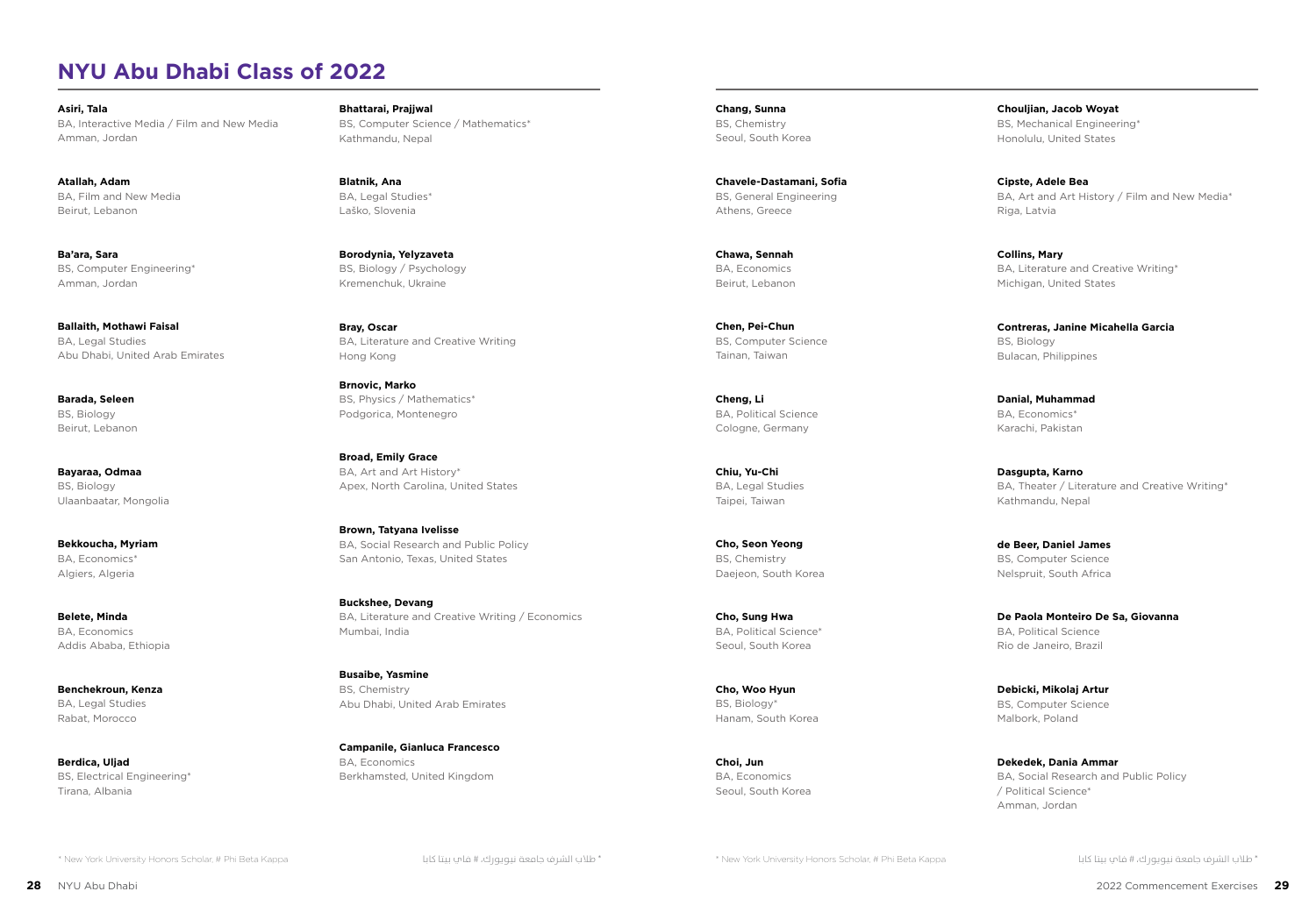**Denekew, Tsedenia Workneh**  BS, Biology Addis Ababa, Ethiopia

**Deo, Aayush Aayron**  BS, Computer Science Ba, Fiji

**Dey, Tamoghna**  BA, Film and New Media Chittagong, Bangladesh

**Dias, Stefanie Celine**  BS, Mechanical Engineering Gweru, Zimbabwe

**Dicmane, Keita Alaida**  BA, Political Science Riga, Latvia

**Drabova, Ivana**  BA, Economics Zilina, Slovakia

**Eatamadi, Noor**  BA, Social Research and Public Policy Abu Dhabi, United Arab Emirates

**Eatamadi, Sondos**  BA, Psychology Abu Dhabi, United Arab Emirates

**El Ashwah, Ahmed Adham**  BS, Mechanical Engineering Alexandria, Egypt

**El-azhab, Lina "Leo"**  BA, Interactive Media Abu Dhabi, United Arab Emirates **Elias, Sewar Tamer** 

BS, Biology Daraa, Syria

**Elkammah, Ziad Mohamed**  BS, Electrical Engineering Cairo, Egypt

**ElMesary, Nour**  BA, Political Science, Social Research and Public Policy Cairo, Egypt

**ElSahhar, Mariam**  BS, Biology Cairo, Egypt

**Elsayed, Amina Mohamed Yahia Abdou**  BA, Art and Art History Cairo, Egypt

**Elziq, Jude Lucienne**  BA, Film and New Media / Social Research and Public Policy\* Ramallah, Palestine

**Espinosa, Sofa**  BA, Arab Crossroads Studies Dallas, Texas, United States

**Ezeifemeelu, Chisom Elsie Nwabuonu**  BA, Economics Nanka, Nigeria

**Fan, Runyao**  BS, Computer Science\* Zhengzhou, China

**Fathy Mahmoud, Haneen Ashraf Magdy**  BS, Computer Science Cairo, Egypt

**Fawzy, Karim Alaa Mohamed Elshafei Mohamed**  BA, Economics Cairo, Egypt

**Faz Nowak, Kathia**  BA, Psychology Guatemala City, Guatemala

**Fejzić, Nađa**  BS, Computer Science Sarajevo, Bosnia and Herzegovina

**Fernandez Uribe, Jaime Andres**  BA, Philosophy\* Cali, Colombia

**Filova, Mimi**  BS, Physics Gevgelija, North Macedonia

**Galic, Antonio**  BA, Legal Studies / Social Research and Public Policy Brčko, Bosnia and Herzegovina

**Garcia, Savion Mikel Yan**  BA, Social Research and Public Policy Taguig, Philippines

**Garg, Yaman**  BS, Civil Engineering\*# New Delhi, India

**Garrish, Hubert Eric**  BA, Economics Pfungstadt, Germany

**Gomez-Doyle, Lucas Gerald Pacheco**  BA, Social Research and Public Policy Chicago, Illinois, United States

**Greene, Hannah Camille**  BA, Social Research and Public Policy Baltimore, Maryland, United States

**Guantai, Leroy Gitonga**  BA, Political Science Meru, Kenya

**Gubbins, Matthew Patrick**  BA, Economics Dennis, Massashusetts, United States

**Gulzar Sharifullah, Maria**  BA, Economics Dubai, United Arab Emirates

**Haider, Shaheer**  BS, Mechanical Engineering Lahore, Pakistan

**Hamdani Hussain, Eyza Irene**  BA, Political Science Islamabad, Pakistan

**Hammam, Jaida Akram**  BA, Economics Alexandria, Egypt

**Hammond, Maya Christina**  BA, Psychology Washington DC, United States

**Hasan, Mueez**  BA, Economics\* Lahore, Pakistan

/ Political Science\* **Hawkins, Ari**  BA, Social Research and Public Policy New York City, New York, United States

\* طلاب الشرف جامعة نيويورك، # فاي بيتا كابا للشرف جامعة نيويورك، # hew York University Honors Scholar, # Phi Beta Kappa \* \* طلب الشرف جامعة نيويورك، # فاي بيتا كابا لشرف جامعة نيويورك، # فاي بيتا كابا لشرف جامعة نيويورك،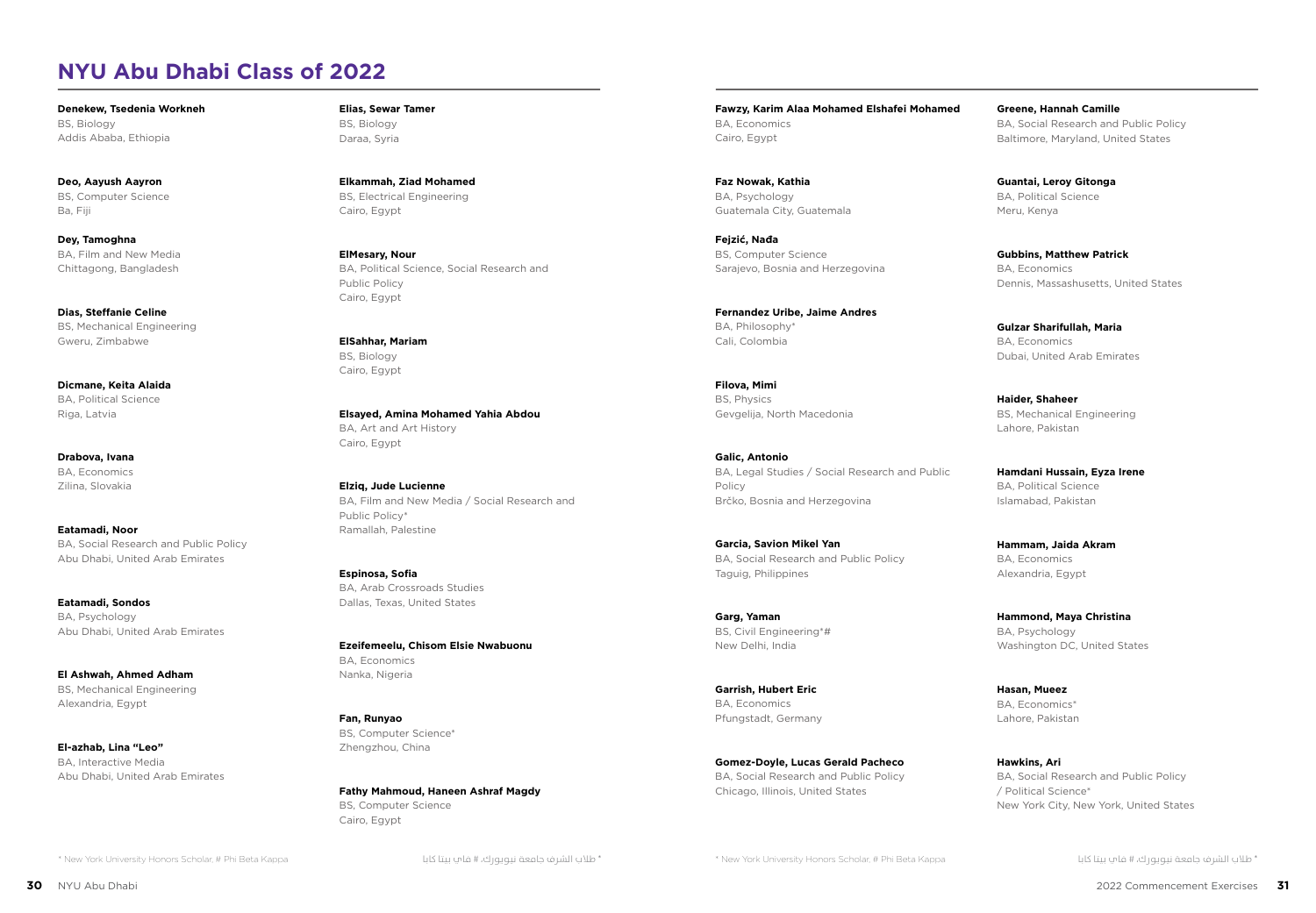**Hekfusz, Máté**  BS, Computer Science\* Csénye, Hungary

**Herzalla, Dania**  BS, Computer Science Gaza, Palestine

**Hewitt, Georgia-Leigh**  BA, Philosophy / Biology\* Merthyr Tydfil, United Kingdom

**Hiraiwa, Rina**  BA, Economics Tokyo, Japan

**Hodžić, Aiša**  BS, Computer Science Zenica, Bosnia and Herzegovina

**Holmes, Matthew Dean**  BA, Political Science Brisbane, Australia

**Houhou, Tatiana Bassem**  BS, Biology\* Beirut, Lebanon

**Hudson, Kyle Leon**  BA, Social Research and Public Policy Pottsville, United States

**Hughes, Michelle Anne**  BS, Biology\*# San Ramon, California, United States

**Hung, Wei Kai**  BA, Economics Taoyuan, Taiwan **Hussein, Omar Abdirahman Ahmed**  BS, Computer Science\* London, United Kingdom

**Huterer Prats, Daniel**  BS, Physics\* Mödling, Austria

**Hwangbo, Soohyun**  BA, Social Research and Public Policy / Economics Yangpyeong, South Korea

**Ibrahim, Liyan**  BA, Interactive Media Amman, Jordan

 BS, Physics **Ibrayev, Tengiz** 

**Ioannou, Ioannis Filippos**  BA, Economics Athens, Greece

**Iqbal, Zaina**  BA, Psychology Karachi, Pakistan

**Jaini, Pavan**  BA, Social Research and Public Policy Gurugram, India

**Jamshad, Khola**  BS, Mathematics Lahore, Pakistan

**Jan Chavez, Hayat Abdul Samad**  BA, Psychology\* Ajman, United Arab Emirates

**Jancheska, Sofja**  BS, Computer Science / Mathematics Skopje, North Macedonia

**Jiang, Muyan**  BS, Mathematics / Computer Science\* Chongging, China

**Jimoh, Yusuf Omotayo**  BS, Electrical Engineering\* Ikirun, Nigeria

**Jintcharadze, Davit**  BA, Psychology Batumi, Georgia

**Johar, Angad**  BA, Literature and Creative Writing Dehradun, India

**Joseph, Kevin Kuriakose**  BS, Mechanical Engineering Kottayam, India

**Kabbani, Rashed**  BA, Legal Studies / Film and New Media Dubai, United Arab Emirates

**Kalos, Sebastian**  BS, Physics Prague, Czech Republic

**Kang, Mina**  BS, Biology Seoul, South Korea

**Kang, Shinyi**  BA, Interactive Media / Business, Organization and Society Seoul, South Korea

**Karpauskaite, Dalia**  BA, Psychology Kaunas, Lithuania

**Kassem, Seif Amr**  BS, Computer Science Cairo, Egypt

**Kaur, Priyan**  BA, Legal Studies\* Jaipur, India

**Kedia, Gauri Vivek**  BA, Interactive Media / Art and Art History Mumbai, India

**Kempl, Zsombor**  BA, Theater Komarom, Hungary

**Khakhar, Dhvani Amit**  BS, Computer Engineering Mumbai, India

**Khalili, Maryam**  BS, Computer Science Houston, Texas, United States

**Khamizan, Lily Zahwa**  BS, Biology Kuala Lumpur, Malaysia

**Khouri, Mareya Abdulrahim**  BS, Mechanical Engineering Abu Dhabi, United Arab Emirates

**Khullar, Raushan**  BS, Computer Engineering New Delhi, India

\* طلاب الشرف جامعة نيويورك، # فاي بيتا كابا للشرف جامعة نيويورك، # hew York University Honors Scholar, # Phi Beta Kappa \* \* طلب الشرف جامعة نيويورك، # فاي بيتا كابا لشرف جامعة نيويورك، # فاي بيتا كابا لشرف جامعة نيويورك،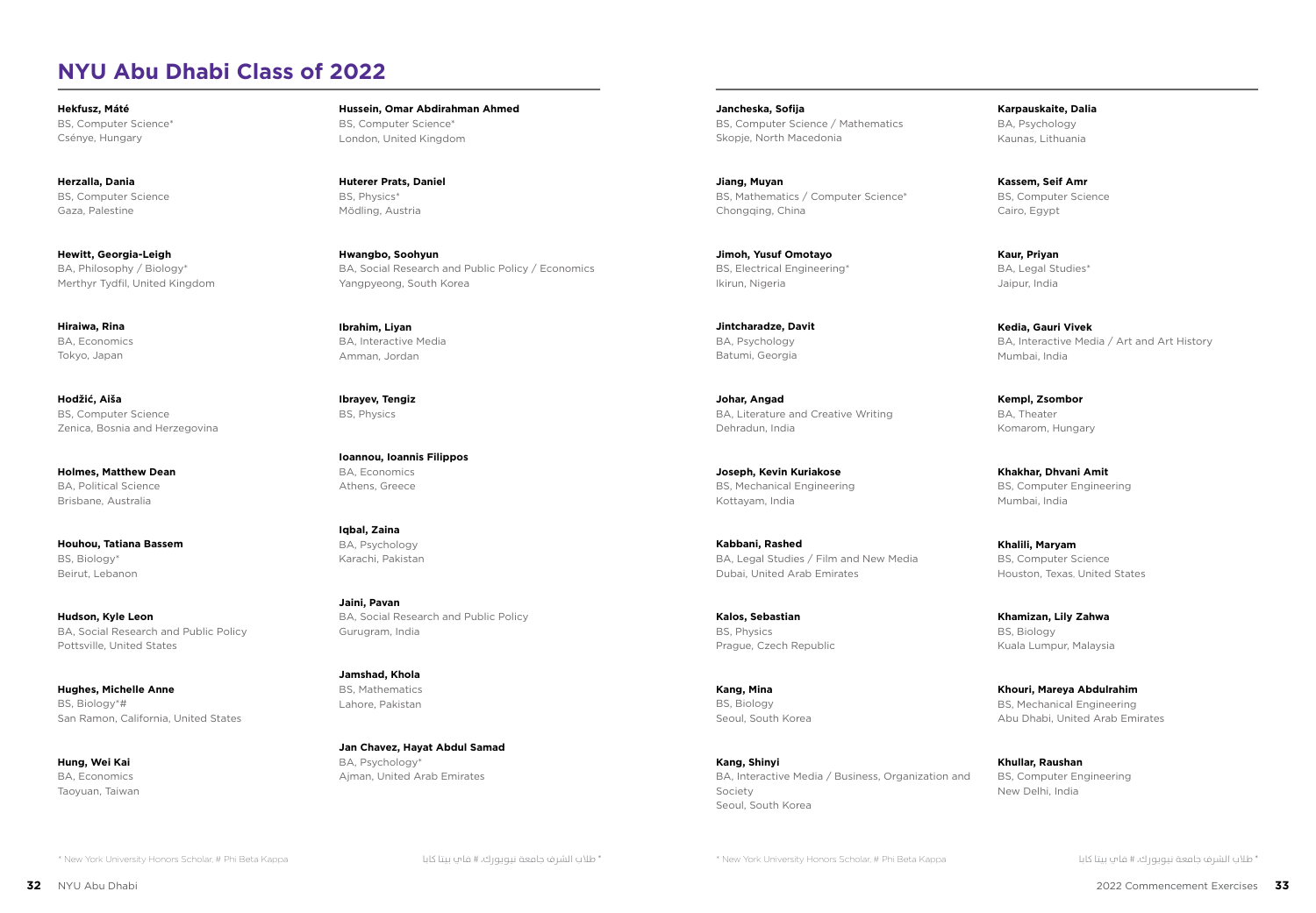**Kiedrowska, Bianka**  BA, Economics\* Gdańsk, Poland

**Kim, Hyeongseok**  BS, Computer Science\* Suncheon, South Korea

**Kim, Jihun**  BA, Economics Seoul, South Korea

**Kim, Yeonshin**  BA, Theater Gongju, South Korea

**Kim, Yoon Hee**  BA, Psychology Seoul, South Korea

**Kiss, Virag Katalin**  BA, Art and Art History Kisvárda, Hungary

**Kone, Tintie Ahmed**  BS, Electrical Engineering Ouagadougou, Burkina Faso

**Korobkova, Kateryna D**  BA, Social Research and Public Policy Khmelnitskyi, Ukraine

**Kularatne, Karunanayakage Asel Jinuka**  BA, Music Colombo, Sri Lanka

**Kwon, Yeji**  BA, Interactive Media Seoul, South Korea

**Lai, Zhi-Han Ansen**  BS, Bioengineering\* Taipei, Taiwan

**Larhlimi, Imane**  BA, Economics Mohammedia, Morocco

**Lashen, Hazem Khaled Abdelmaksoud Ali**  BS, Computer Engineering Cairo, Egypt

**Laszlo, Beata**  BA, Music\* Budapest, Hungary

**Le, Phu Thien**  BA, History / Film and New Media\* Saigon, Vietnam

**Lee, Mason Downing**  BA, Economics Taipei, Taiwan

**Lee, Sangjin**  BS, Computer Science Seoul, South Korea

**Lee, Seoyoung**  BS, Chemistry Suwon, South Korea

**Lemma, Anatoli**  BA, Social Research and Public Policy Addis Ababa, Ethiopia

**Lewis, Ewan**  BA, Political Science\* London, United Kingdom

**Li, Yihao**  BA, Art and Art History\* Shanghai, China

**Lin, Yifan**  BA, Film and New Media\* Beijing, China

**Liu, Hsin Hsiu**  BA, Film and New Media\* Taoyuan, Taiwan

**Lunin, Andrii**  BS, Computer Science\* Zaporizhzhiya, Ukraine

**Maccarthy, Price Tosin**  BA, Legal Studies\* Bolgatanga, Ghana

**Madani, Batool Sadat Foad**  BS, Chemistry Abu Dhabi, United Arab Emirates

**Madejek, Kacper Joachim**  BA, Music\* Lublin, Poland

**Mahhov, Peter Alex**  BS, Physics Tallinn, Estonia

**Maisuria, Sahil**  BA, Economics Ba, Fiji

**Manzo, Leonardo Leone**  BA, Political Science Italy

**Marcus-Willers, Aaron Frederick**  BA, Music Sonoma, California, United States

**Marwaha, Ayan**  BA, Economics New Delhi, India

**Massoud, Yara**  BS, Computer Engineering Beirut, Lebanon

 Athens, Greece **Mavridis, Foivos**  BA, Political Science

**Mbozi, Fanisi**  BA, Political Science\* Lilongwe, Malawi

**McBain, Ian Thomas**  BS, Biology Rockville, Maryland, United States

**Michelin, Allan Michael**  BS, Computer Engineering\* Bangkok, Thailand

**Miliutkin, Aleksandr**  BA, Economics\*# Samara, Russia

**Minkova, Mirela Valentinova**  BA, Political Science\* Veliko Tarnovo, Bulgaria

**Mirza, Ansar**  BA, Economics London, United Kingdom

\* طلاب الشرف جامعة نيويورك، # فاي بيتا كابا للشرف جامعة نيويورك، # New York University Honors Scholar, # Phi Beta Kappa الشرف جامعة نيويورك، # فاي بيتا كابا Kappa Beta Kappa Beta Rappa Beta Rappa فطلاب الشرف جامعة نيويورك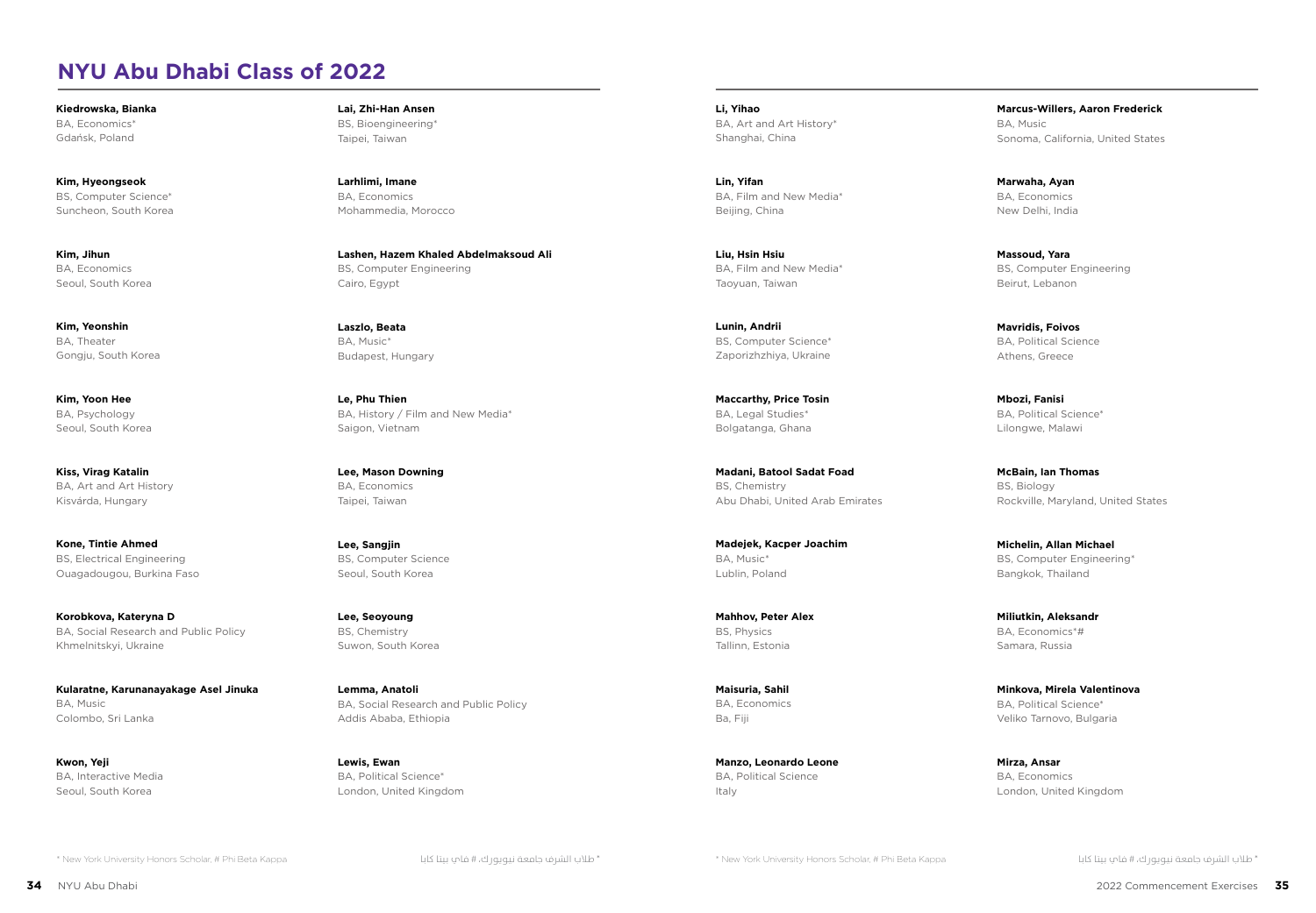**Mirza, Muhammad Wajahat**  BS, Computer Science Chakwal, Pakistan

**Mishra, Uttam Kumar**  BS, Computer Science Rautahat, Nepal

**Miyawaki, Takumi**  BS, Computer Engineering\* Chiba, Japan

**Mlekush, William Bridger**  BA, Interactive Media Oklahoma City, Oklahoma, United States

**Moghis, Museera**  BA, Social Research and Public Policy / Political Science Islamabad, Pakistan

**Mohamed, Abdullah Amr**  BS, Mechanical Engineering Cairo, Egypt

**Mohamed, Furqan Abdirahman**  BA, Social Research and Public Policy Helsinki, Finland

**Mohammed Sageer, Naeema**  BA, Film and New Media / Philosophy Kochi, India

**Mollel, Enid Emmanuel**  BA, Music Arusha, Tanzania

**Mondello, Victoria Ida**  BA, Theater Sandwich, Massachusetts, United States **Monsalve Lopera, Sara Maria**  BA, Film and New Media / Psychology Medellin, Colombia

**Morisawa, Riko**  BA, Social Research and Public Policy Tokyo, Japan

**Motlik, Sara Morgane**  BA, Psychology / Philosophy\* Berlin, Germany

**Nakagawa, Meg**  BA, Political Science Osaka, Japan

**Nalakumar Srilatha, Tusshara**  BA, Literature and Creative Writing / Psychology\* Manila, Philippines

**Nam, Yoon Kyeng**  BA, Political Science Seoul, South Korea

**Navalon, Paula**  BS, Mechanical Engineering\* Madrid, Spain

**Nenadić, Željko**  BA, Interactive Media Skopje, North Macedonia

**Ng, Yan Tung**  BA, Economics Hong Kong

**Nguyen, Long Hoang**  BS, Computer Science Ho Chi Minh, Vietnam

**Niaz, Aaqib**  BA, Economics Tashkent, Uzbekistan

**Niewiadomski, Jakub**  BS, Computer Science Warsaw, Poland

**Noer, Anna Christine Hassing**  BA, Psychology Hvidbjerg, Denmark

**Nomeikaite, Auguste**  BA, Film and New Media\* Kaunas, Lithuania

**Norman, Mark Daniel**  BA, Film and New Media Panama City, Panama

**Nurhidayat, Yusril**  BA, Social Research and Public Policy Makassar, Indonesia

**Odnonozdriev, Pavlo**  BA, Film and New Media Dnipro, Ukraine

**Oh, Yujeong**  BS, Biology Seoul, South Korea

**Oikonomou, Panagiotis**  BS, Physics / Mathematics Athens, Greece

**Ojeda Mosquera, Nataly Estefania**  BS, Biology London, United Kingdom

 BS, Computer Science **Olana, Roba Getachew** 

**Osman, Alya**  BA, Social Research and Public Policy / Film and New Media\* Cairo, Egypt

**Otchere, Cornelius**  BS, Civil Engineering\* Accra, Ghana

 BA, Interactive Media **Ould Ali, Omar** 

**Oyos, Joshua**  BA, Social Research and Public Policy\* Manila, Philippines

**Pang, Benjamin**  BA, Interactive Media Hillsborough, California, United States

**Paredes, Mikaela Andrea Quimpo**  BA, Art and Art History Manila, Philippines

 BA, Economics\* Lima, Peru **Parodi, Nicole Antonella** 

 BA, Art and Art History **Parra, Josefa Cristalina** 

**Pejchinovska, Andrijana**  BA, Philosophy Skopje, North Macedonia

**Pendergrass, Gianna**  BA, Psychology Charlotte, North Carolina, United States

\* طلاب الشرف جامعة نيويورك، # فاي بيتا كابا للشرف جامعة نيويورك، # hew York University Honors Scholar, # Phi Beta Kappa \* \* طلب الشرف جامعة نيويورك، # فاي بيتا كابا لشرف جامعة نيويورك، # فاي بيتا كابا لشرف جامعة نيويورك،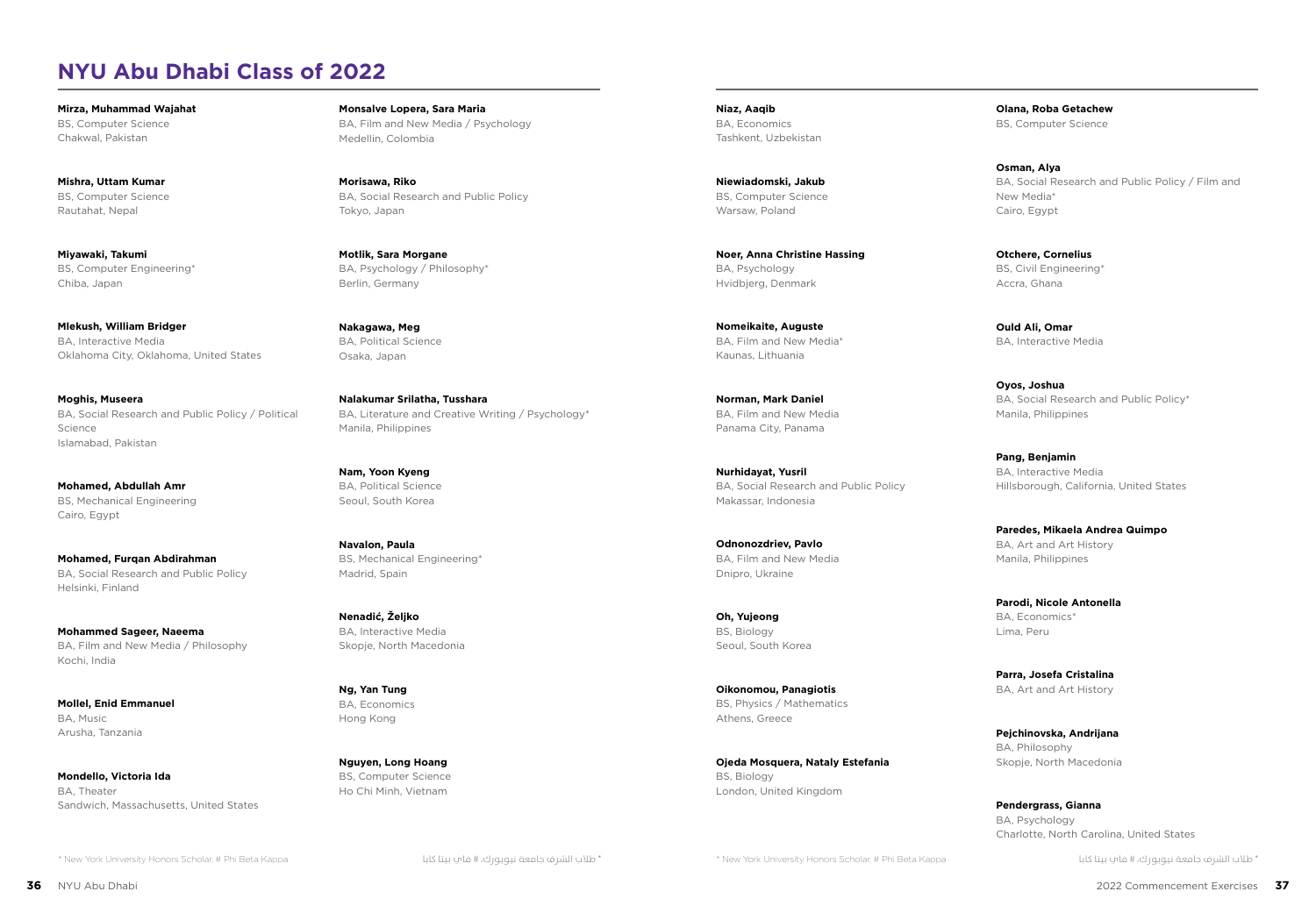**Penjueli, Mark Albert Savea**  BS, Biology Rotuma, Fiji

 BA, Social Research and Public Policy **Perrier, Alexander Lawrence** 

**Petrova, Vera**  BS, Mechanical Engineering Arkhangelsk, Russia

**Pham, Lachlan**  BS, Computer Science Melbourne, Australia

**Piasek, Martyna**  BS, Electrical Engineering\* Karnin, Poland

**Pocuchova, Jana**  BA, Interactive Media Bratislava, Slovakia

**Podmokly, Jakub Jerzy**  BS, Computer Science / Psychology\* Krakow, Poland

**Pustovoit, Anna Valentynivna**  BA, Economics Kyiv, Ukraine

**Qadir, Manahil**  BA, Economics Karachi, Pakistan

**Quimpo, Nathan Joseph Belizario**  BA, Psychology\* Manila, Philippines

**Quiñonez, Victor Manuel** 

BA, Economics\* Quito, Ecuador

**Quirós Canales, Kevin Fernando**  BS, Physics / Chemistry Heredia, Costa Rica

**Rabeh, Nadia**  BS, Chemistry Norman, Oklahoma, United States

**Raikundalia, Raj M**  BA, Economics Dallas, Texas, United States

**Reda, Nada**  BA, Social Research and Public Policy / Political Science Cairo, Egypt

**Redha, Fatima**  BS, Civil Engineering Dubai, United Arab Emirates

**Rehman, Omair**  BA, Economics Islamabad, Pakistan

**Riad, Andrew**  BA, Literature and Creative Writing / Legal Studies\* Cairo, Egypt

**Riofrio, Carlos Andres**  BA, Economics Guayaquil, Ecuador

**Rios, Isabel**  BA, Film and New Media\* Mexico City, Mexico

 BA, Political Science **Roberts, Benjamin Harris** 

**Rodriguez Duarte, Jose Alberto**  BA, Economics Almería, Spain

**Rodriguez, Luis Alberto**  BA, Economics Mexico City, Mexico

**Sadek, Suzan**  BA, Interactive Media Cairo, Egypt

**Saliba, Sarah Marie**  BS, Biology Beirut, Lebanon

**Salous, Ahmad**  BS, Computer Engineering Ramallah, Palestine

**Sameer, Ayesha**  BS, Bioengineering Colombo, Sri Lanka

**Santos, Ines Damas Pacheco Lobato**  BA, Political Science\* Lisbon, Portugal

**Scibski, Kacper Piotr**  BS, Biology Chruszczobród, Poland

**Seidaliev, Nurgazy Kanatbekovich**  BS, Computer Science Batken, Kyrgyz Republic

**Sekan, Yehowahi Nii Tetteh Boye**  BS, Mechanical Engineering Accra, Ghana \* طلاب الشرف جامعة نيويورك، # فاي بيتا كابا ستا كابا كابا الشرف جامعة نيويورك، # New York University Honors Scholar, # Phi Beta Kappa \* طلاب الشرف جامعة نيويورك، # فاي بيتا كابا Kappa Beta Rappa " طلاب الشرف جامعة نيويورك

**Selmani, Njomza**  BA, Economics\* Skopje, North Macedonia

**Senfter, Ophelia Philomena**  BA, Film and New Media\* Vienna, Austria

**Sepetovska, Elena**  BA, Economics\* Skopje, North Macedonia

**Shabbir, Fizza**  BA, Film and New Media / Literature and Creative Writing Doha, Pakistan

**Shafiq, Nuraishah Binti** BA, Literature and Creative Writing\* Penang, Malaysia

**Shahin, Melika**  BA, Art and Art History Tehran, Iran

**Shahzaib, Marium**  BA, Literature and Creative Writing / Psychology\* Karachi, Pakistan

**Shaimardanov, Alem Nurlanovich**  BS, Computer Science Nur-Sultan, Kazakhstan

 BA, Literature and Creative Writing **Shin, Hyein** 

**Shin, Yujin**  BA, Economics Seoul, South Korea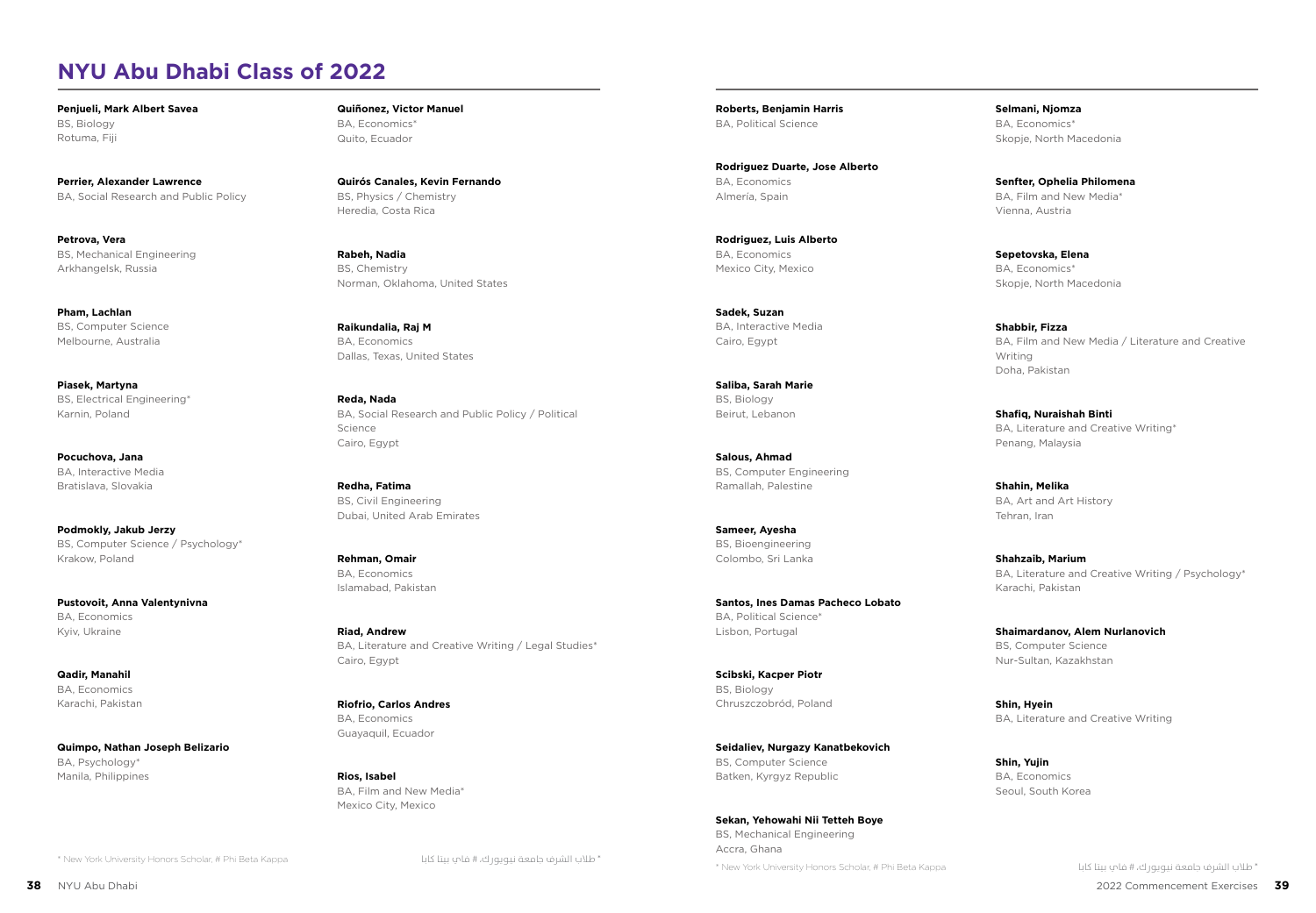**Shrestha, Aayusha**  BS, Computer Science Kathmandu, Nepal

**Shuaib, Noora**  BA, Social Research and Public Policy Colombo, Sri Lanka

**Silruk, Nontaporn**  BA, Art and Art History / Film and New Media Chiang Mai, Thailand

**Silveira, Arthur Costa**  BA, History / Political Science Castanhal, Brazil

**Singh, Sameera**  BA, Political Science Jaipur, India

**Skovorodnikov, Heorhii**  BS, Computer Science Kyiv, Ukraine

**Stewart, Martin**  BS, Computer Science Montevideo, Uruguay

**Stratulat, Laura**  BA, Art and Art History Braila, Romania

**Sukhova, Daria**  BA, Music St. Petersburg, Russia

**Suleiman, Ibrahim**  BS, Mathematics\* Abuja, Nigeria

**Summers, Melia Noel**  BA, Political Science Middlebury, Vermont, United States

**Sun, Pangna**  BA, Interactive Media Siem Reap, Cambodia

**Sunnuma, Fuseini Shaibu**  BS, Computer Science Jirapa, Ghana

**Taylor, Mayson Vaun**  BA, Philosophy Tipton, United Kingdom

**Teeti, Saad H**  BS, Computer Science Nablus, Palestine

**Thabet, Sara**  BA, Legal Studies / Political Science Taiz, Yemen

**BA.** Economics **Tham, Ming Ee**  Kuala Lumpur, Malaysia

**Thewarathanthri, Dinindu Prabhashwara**  BS, Mathematics Colombo, Sri Lanka

**Tinson, Toby Frederick**  BA, Music\* Céret, France

**Todorova, Katrin Nikolaeva**  BA, Theater Ruse, Bulgaria

**Todorova, Zdravka S**  BA, Economics Plovdiv, Bulgaria

**Toudouze, Matthew David**  BA, Economics Dallas, Texas, United States

**Tyagi, Abhyudaya**  BA, Political Science / Economics New Delhi, India

**Utrera, Mariano Alberto**  BS, Bioengineering Guatemala City, Guatemala

**Vasile, Vladimir**  BA, Economics\* Călărași, Romania

**Veziroglu, Ilayda**  BA, Psychology Istanbul, Turkey

**Villanueva, Adrian Joshua**  BS, Chemistry Taguig, Philippines

**Vulanović, Pavle**  BS, Physics\* Nikšić, Montenegro

**Wan, Laiyiran**  BA, History Wuhan, China

**Wang, Zhe**  BA, Economics Xinjiang, China

**Wilbrink, Maja**  BA, Social Research and Public Policy Brisbane, Australia

**Yanarateş, Alper Kaan**  BA, Economics Ankara, Turkey

 BA, Economics **Yang, Lee Chen** 

**Yasser, Mohammad**  BS, Physics Aurangabaddie, India

**Ye, Lin**  BA, Philosophy / Psychology\* Guangzhou, China

**Yushchenko, Sophia Victoria**  BA, Legal Studies Kyiv, Ukraine

 BA, Philosophy **Zani, Tania** 

**Zarooni, Asma Ayoub**  BA, Economics Abu Dhabi, United Arab Emirates

**Zhakaibekova, Aruzhan**  BA, Social Research and Public Policy Astana, Kazakhstan

**Zhu, Jiaqi**  BA, Film and New Media / Art and Art History Suzhou, China

\* طلاب الشرف جامعة نيويورك، # فاي بيتا كابا للسرف جامعة نيويورك، # فاي بيتا كابا لا Kappa Beta Kappa الأطلب الشرف جامعة نيويورك، وسمعة نيويورك، # فاي بيتا كابا له الشرف جامعة نيويورك، # فاي بيتا كابا له كابا له الشرف جامع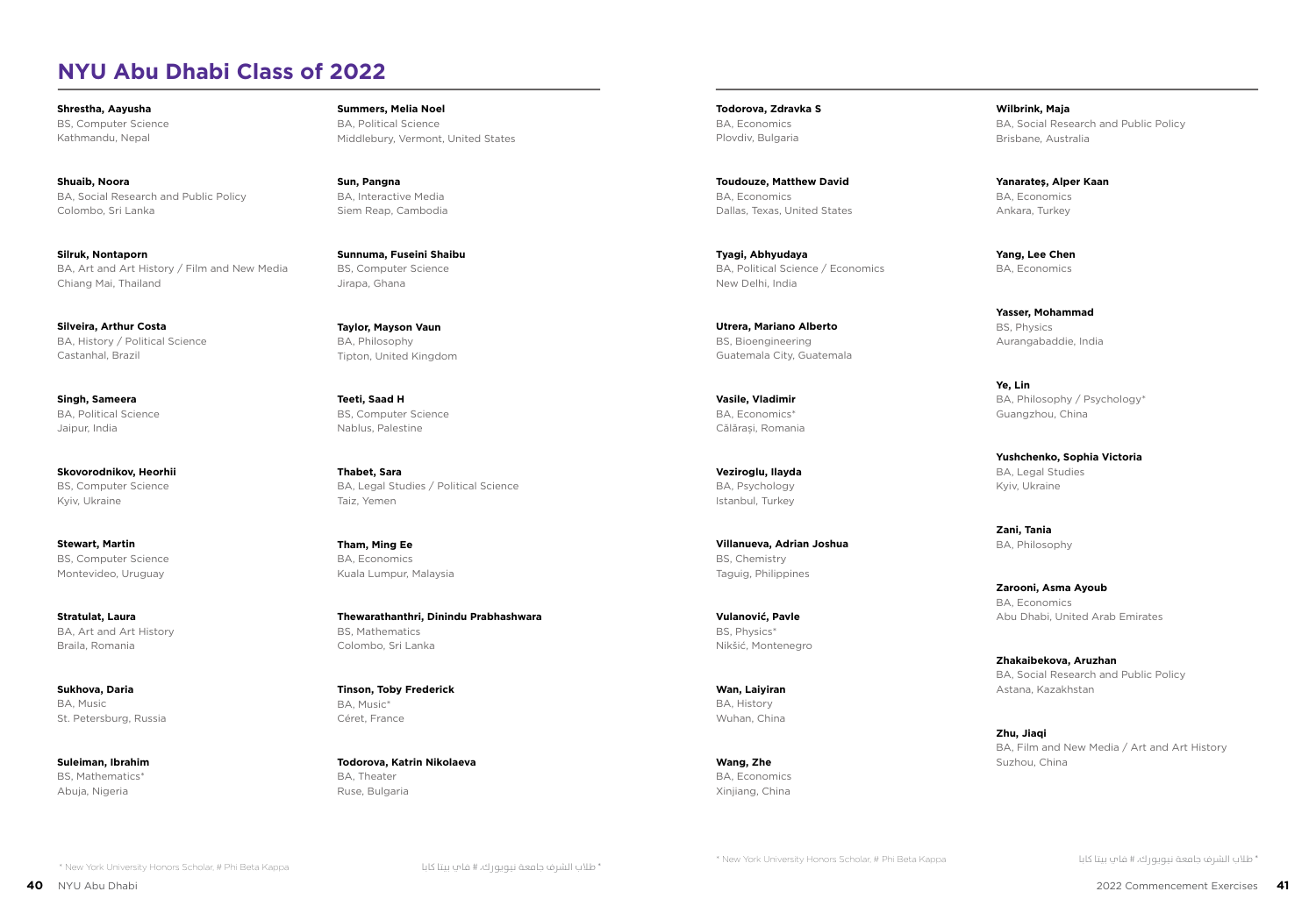#### **Visiting Students**

**Alsuwaidi, Dana**  BA, Economics Abu Dhabi, United Arab Emirates

BA, Data Science **Bai, Xue**  Shanghai, China

**Black, Khayla**  BSc, Physics Benicia, California, United States

BA, Business and Marketing<br>Suzhou, China **Cheng, Jiayi** 

BA, Interactive Media Arts<br>Giza, Egypt **Elhussein Helaly, Mostafa** 

**Enelamah, Chisom**  BA, Global Liberal Studies London, United Kingdom

BA, Computer Science **Fei, Yannan**  Liaoning Province, China

BA, Computer Science<br>Suzhou, China **Han, Xinyao** 

**BA, Biology Lu, Jiaxing** 

Harbin, China

**Melikyan, Robert**  BS, Data Science / Business and Finance Dubai, United Arab Emirates

**Robles, Nadien**  BA, Business and Finance Yuma, Arizona, United States

**Scott, Cheree**  BA, Film and Television Philadelphia, Pennsylvania, United States

**BA, Computer Science Wang, Xinyao**  Liaoning Province, Shenyang, China

BA, Interactive Media Arts<br>Shanghai, China **Wang Qin, Elizabeth** 

BA, Data Science **Xu, Ke**  Shanghai, China

#### **Undergraduation**

**Sofa Guevara Aragon**  Bachelor of Arts Economics (Social Science)

## **NYU Abu Dhabi Class of 2022 NYU Abu Dhabi Class of 2022 Masters Students**

**AlDhaheri, Faisal**  MSc, Economics Al Ain, United Arab Emirates

**AlKhazraji, Mohammad**  MSc, Economics Dubai, United Arab Emirates

**Badri, Amal Mohamed**  MSc, Economics Dubai, United Arab Emirates

**ElRafei, Farah**  MSc, Economics Cairo, Egypt

**Gan, Chenyue**  MSc, Economics Xiamen, China

**Kanji, Humaid**  MSc, Economics Dubai, United Arab Emirates

**Orozco Saenz, Angela Maria**  MSc, Economics Cali, Colombia

**Samuel, Deeptha Shar**  MSc, Economics

**Shahi, Keshar**  MS, Economics Achham, Nepal

**Tolpa, Karol Jan**  MS, Economics Rzeszow, Poland

\* New York University Honors Scholar, # Phi Beta Kappa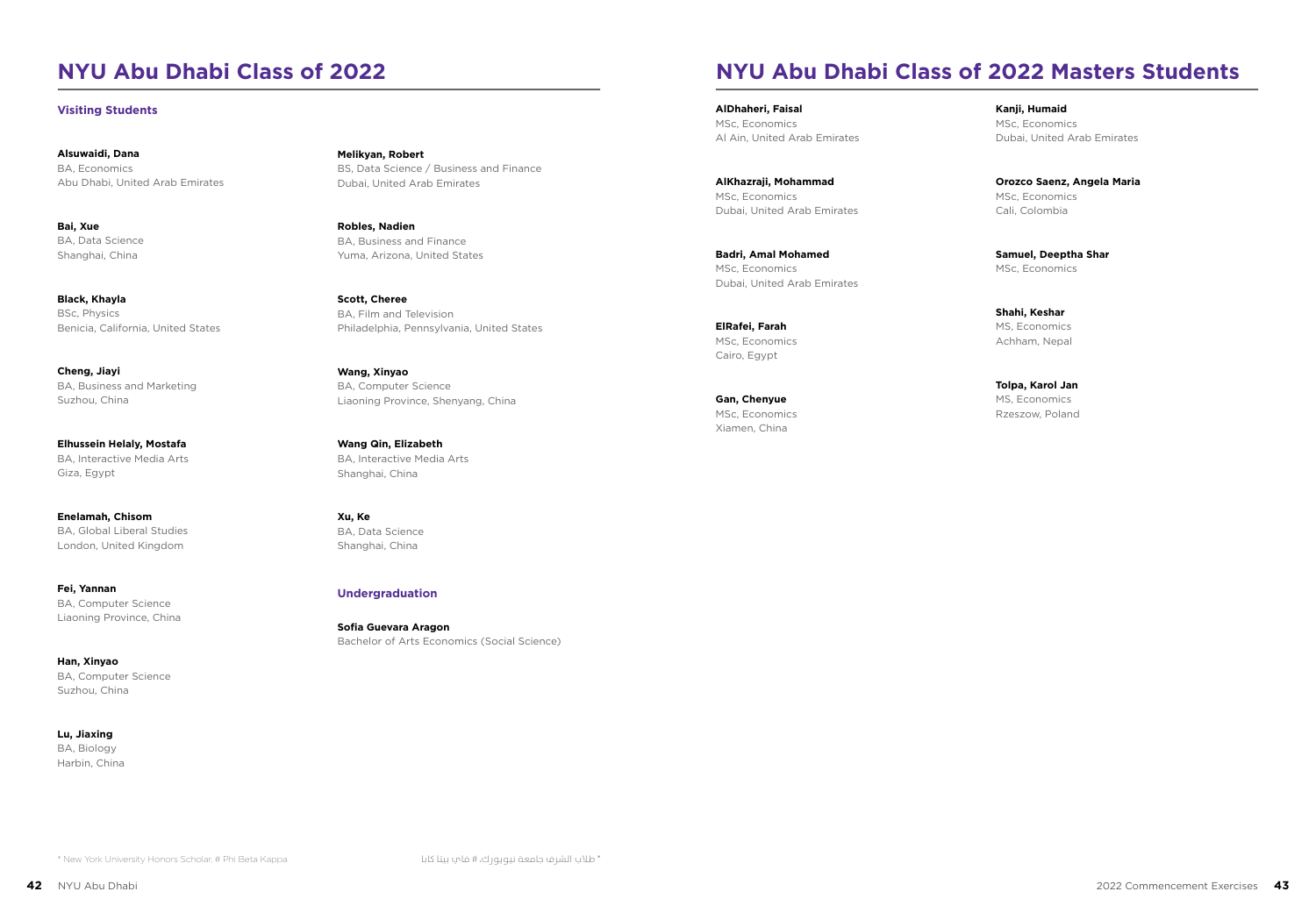## **NYU Abu Dhabi Class of 2022 PhD Candidates دكالارلشعاا يمي**

البطانة الحريرية مثلا مؤسسات اكاديمية وشهادات مختلفة حسب اللون والتصميم. تعكس القيعات والرداء الحامعم، التم يرتديها الخريجون اليوم فمر احتفالات التخريج العادات والتقاليد لأزياء الأساتذة والطلاب فب العصور الوسطي. وفي هذه الأثواب رقوز محددة لا يعرفها الجميع فتحدد

برتمي الحاصلين علم درجة البكالوريوس ثوبا مع نير شبه مرن، مع ثنية طويلة علم الجبهة، وثنية معقودة علم الكتفين والظهر، يتميز بالآكمام الطويلة المدببة. اما حملة شهادة الماجستير فيرتدون نوبا مماثلا ذو اكمام مربعة. ويرتدي حملة درجتي البكالوريوس والماجستير القلنسوة الجامعية المربعة التقليدية مع شرابة سوداء، باستثناء طلاب الشرف الحاصلين من ذوب معدل تراكمب يبلغ 3.5 فما فوق،<br>فإنهم يرتدون شرابة الذهب المميزة والمزيّنة بشعار جامعة نيويورك. فانهم برتدون شراية الذهب المميزة والمزتنة بشعار حامعة نيويورك.

اما اولئك الحاملين لدرجة الدكتوراه فإنهم يرتدون الثوب ذو الفتحات الواسعة فب الجهة الأمامية والمزيّن بتشذيب مخملي آسود آو ملون حسب التخصص الأكاديمي.

# **ف رلشائز اجو**

### لائحة الشرف - جامعة نيويورك

خصصت جائزة جامعة نيويورك (المعروفة باسم جائزة يوم المؤسسين فب حرم ساحة واشنطن فب جامعة نيويورك) لأفضل آربعين بالمئة من الخريجين حسب المعدل التراكمي. وقد ضمت دفعات جامعة نيويورك أبوظبي عدداً كبيراً من المتفوقين علم مستوم جامعات نيويورك التي تتكون من نخبة الطلبة بطبيعة الحال ويمكن تمييزهم من خلال الشرابة الذهبية علم قبعة التخرج.

### فا *ي* بيتا كا با

كجزء من جامعة نيويورك، فإنه يتم ترشيح أفضل طلاب جامعة نيويورك أبوظبي للحصول علم عضوية في جمعية "فاي بيتا كابا" التي تعتبر أقدم جمعية شرفية أكاديمية في الولايات المتحدة وتعتبر دليلا على الالتزام بالاداب والعلوم الليبرالية وحرية البحث والتعبير، كما تشير إلى سعة وعمق تفكير لدراسة الطلاب في الفنون الليبرالية، كما يُطلب منهم إكمال دورات تدريبية في مجالات محددة ومعينة، بالإضافة إلى اظهار محاسن الأخلاق. وتشرف على اختبارات العضوية فب الجمعية لجنة من أعضاء هيئة التدريس في ني ويورك.

### نكريم طلاب لوحة الشرف

تتبع جامعة نيويورك أبوظبي نفس نظام رتب الشرف المتبع في الجامعات الأمريكية بناء على المعدل التراكمب وقت التخرج، فلا يحظم بأعلم مراتب الشرف "سوما كم لاودا" سوم الخمسة بالمئة من أوائل المتفوقى وتليها "ماغنا كم لاودا" للعشرة بالمئة التالية، وبعدها مرتبة "كم لاودا" للخمسة عشر بالمئة التالية. تعلن الحامعة عن هذه التفاصيل بعد حساب الدرجات النهائية.

**Abdrabou, Wael**  PhD, Biology Abu Dhabi, United Arab Emirates

**Al Handawi, Marieh Bassam**  PhD, Chemistry Aleppo, Syria

**Alhussein, Hussam**  PhD, Mechanical and Aerospace Engineering Irbid, Jordan

**Carberry Mogan, Shane**  PhD, Mechanical and Aerospace Engineering

**Carrothers, Jasmine**  PhD, Chemistry Charlotte, North Carolina, United States

**Glia, Ayoub**  PhD, Mechanical and Aerospace Engineering Rabat, Morocco

**Halabi, Jad Mahmoud**  PhD, Chemistry Barouk, Lebanon

**Hussein, Shaneela Arshad**  PhD, Chemistry Manchester, United Kingdom **Limaye, Nimisha** 

PhD, Electrical Engineering Mumbai, India

**Raza Mahmoud, Syed**  PhD, Biology Karachi, Pakistan

**Sarkar, Esha**  PhD, Electrical Engineering

**Sierra, Daniel**  PhD, Transportation Planning and Engineering Monterrey, Mexico

**Singh Baban, Navajit**  PhD, Mechanical and Aerospace Engineering Sitamarhi, India

**Sofela, Samuel**  PhD, Engineering Ogun, Nigeria

**Sun, Jiayun**  PhD, Transportation Planning and Engineering Lanzhou, China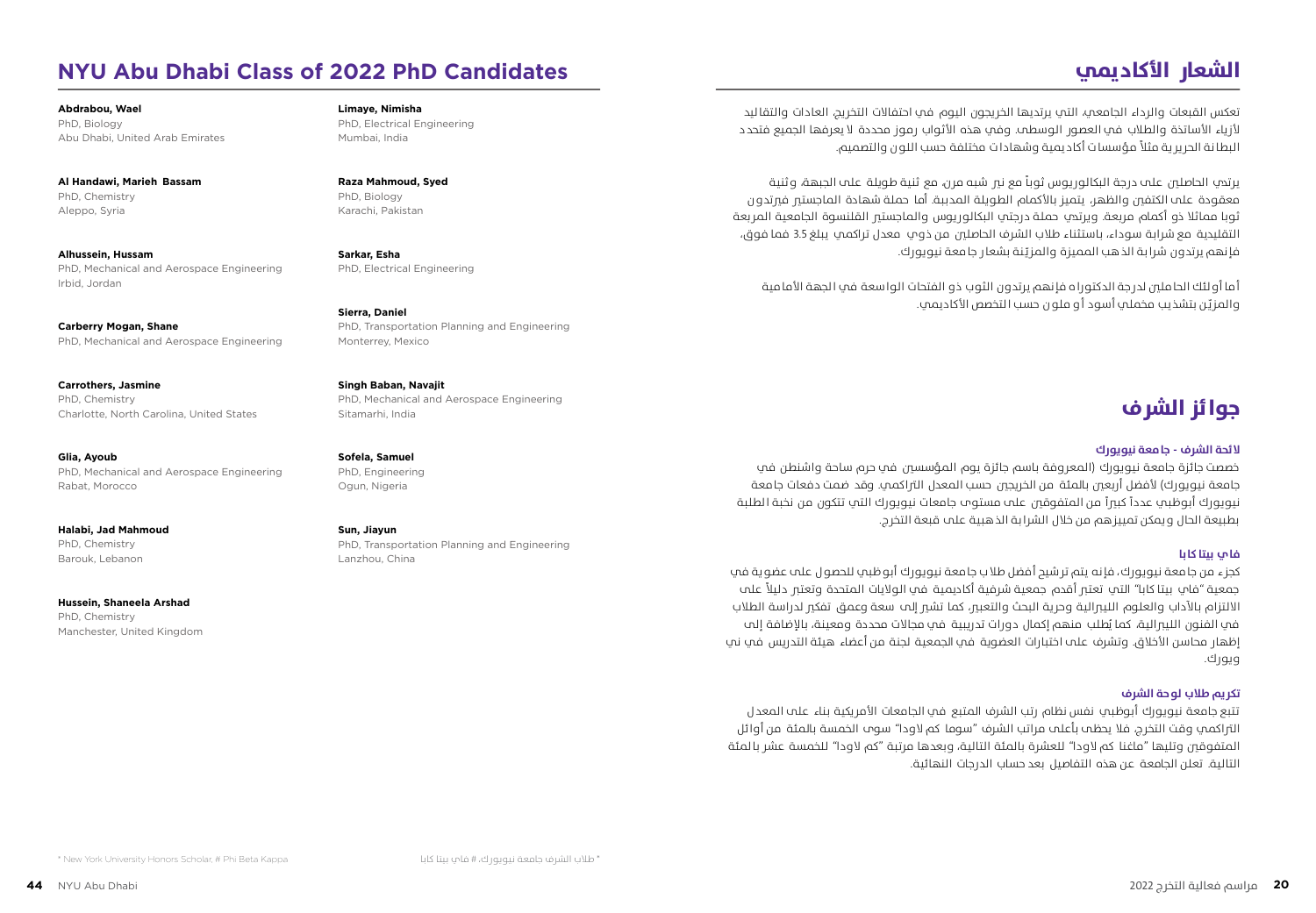حصة العباس **فعة لدحية فت�تالالكلمة ا 2022**

ساهمت الخريجة الإماراتية حصة العباس خلال دراستها الهندسة فى عدد من الطرق المختلفة، فتولت مهمة الإرشاد لعدد من الطلاب في السنوات الأولم من الدراسة كما أنها من ممثلي قسم الهندسة في لجنة الحكومة الطلابية. إضافة إلى ذلك فقد شاركت حصة في عدد من البرامج الثقافية كما تدربت مع طاقم التواصل المجتمعي في الجامعة وقادت رابطة المهندسين الأمريكية وجمعية المجلس الإماراتي في الجامعة. تعمل حصة حالياً مساعدة أبحاث مع الأستاذ كمال تشيليك.

> يسريل نورهدايات **فعة دسم باث لمتحدا 2022**

تضمنت اهتمامات يسريل خلال سنين الدراسة عدداً من المجالات الثقافية حيث تبوأ منصب سفي ثقافي ضمن مجموعة السفراء ومنسق حوارات طلاب السنة الأولى وقيادة مجموعة حقوق الإنسان الطلابية إضافة إلى تدربه في التواصل المجتمعي وخدمته ضمن فريق التعلم المجتمعي والحكومة الطلابية في حرم الجامعة وضمن المجلس الدولي لطلاب جامعة نيويورك كما مثل الجامعة فب إثنين من مؤتمرات الأمم المتحدة النموذجية. نال يسريل شهادة البكالوريوس بتخصص الأبحاث الاجتماعية والسياسة العامة مع تخصص ثانوي في فنون المسرح وقد اشترك في العديد من النشاطات الفنية ومنها قيادة رابطة الرقص فب الجامعة وتأسيس الفرقة الغنائية.

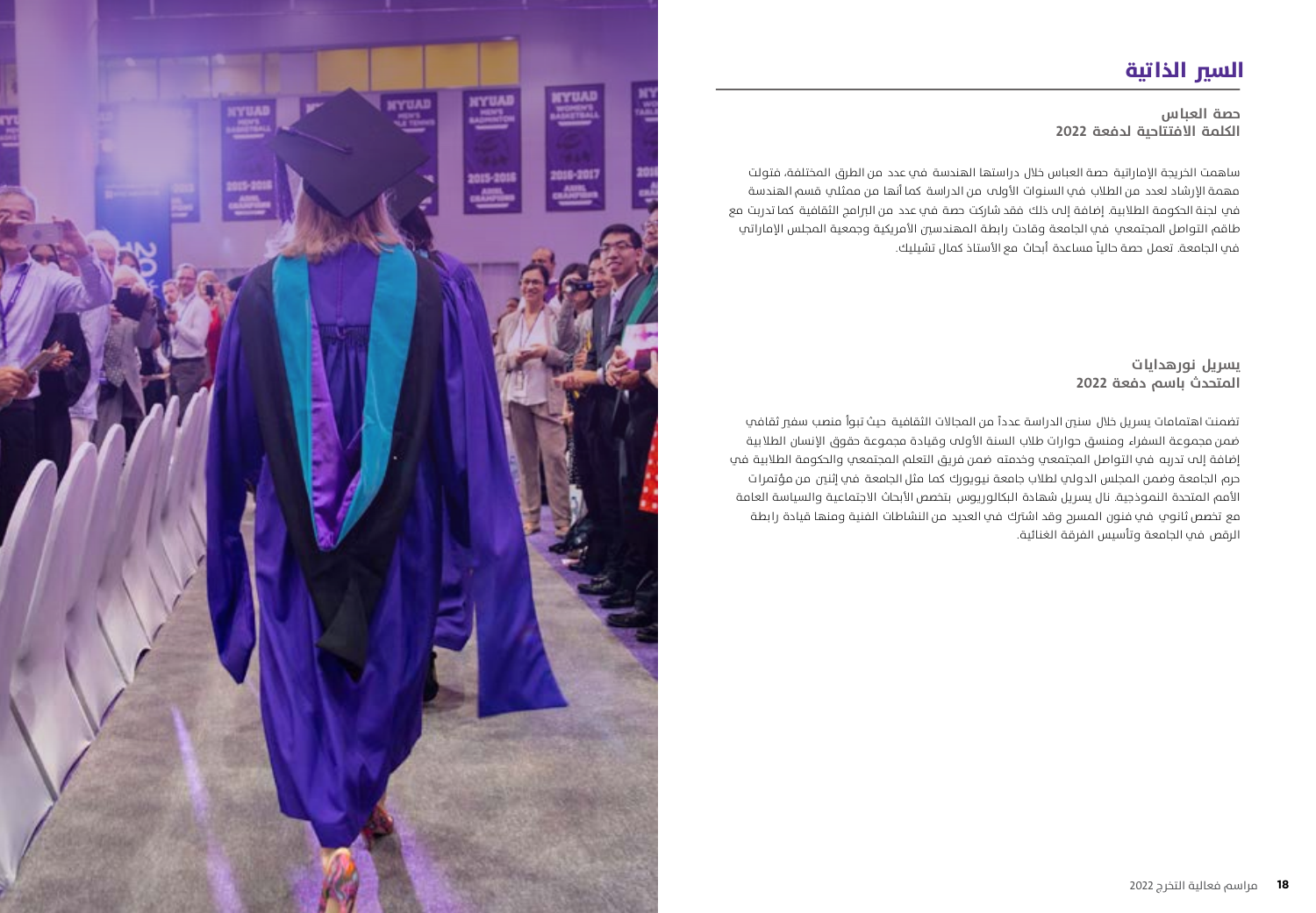### **ر بوكانيش ألسيد ا** فنان بريطاني متخصص في فن النحت وفن التركيب والفن المفاهيمي

ولد أنيش كابور في مومباب في عام 1954 ويعيش حالياً في لندن حيث يعمل فناناً. درس أنيش الفن في كلية هورنزي للفنون وواصل دراساته العليا في كلية تشيلسي للفن.

ومن ابرز إنجازات الفنان تمثيله لبريطانيا في بينالي البندقية 44 عام 1990 حيث نال جائزة الآلفية الثانية، وفوزه بجائزة تيرنر للفن عام 1991.

ومن أبرز معارضه الفردية في الفترة الأخيرة نذكر معرض معهد وقصر مانفرين في البندقية، إيطاليا ومعرض أكسفورد للفن الحديث في المملكة المتحدة ومعرض هوتون في نورفولك في المملكة المتحدة ومعرض "هاول" في معرض الفن الحديث في ميونخ، ألمانيا ومعرض الفن في المعبد الامعاطوري في بكين ومعرض كوربارتيس في سانتياغو، تشيلي ومعرض سيرالفيس في متحف الفن المعاصر في بورته البرتغال ومعرضه في حديقة الذاكرة في بوينوس آيرس، الأرجنتين ومعرضه في متحف الفن المعاصر في روما، إيطاليا ومعرضه في متحف الجامعة للفن المعاصر في مدينة مكسيكو نالمكسنك ومعرضه فم قصر فرسام، فرنسا.

تتضمن أعماله الدائمة منحوتات كلاود غيت (2004) فب منتزه الألفية بمدينة شيكاغو وأوربيت (2012) في منتزه الملكة إليزابيث بلندن وآرك نوفا التي تعتب أول صالة عروض موسيقية متنقلة في العالم والتي شيدها في اليابان (2013).

### براين ووترمان

انضم بريان ووترمان إلى قسم اللغة الإنجليزية في جامعة نيويورك عام 2001 وانتقل إلى جامعة نيويورك أبوظبي عام 2012 بمنصب أستاذ مشارك في الأدب. ساهم الأستاذ بريان في بناء برامج الجامعة منذ أولم أيامها حينما تولم رئاسة قسم الأدب من خلال تنويع المحتوم والمنهاج الأكاديمي وإضافة مادة الكتابة الإبداعية.

ارتقم بريان في المناصب إلى أن تولى منصب نائب عميد الجامعة لشؤون التطوير الأكاديمي. وتعتبر جهود بريان من أهم، أسباب نجاح الجامعة في التغلب على جائحة كوفيد19- في الفترة الأخيرة، لما قدمه من مساهمات في مجال القيادة وموارد جديدة مكنت الطلاب والأساتذة من تعديل المناهج تناسباً مع الظروف التي مروا بها. يتخصص الأستاذ بريان في تاريخ الأدب في الولايات المتحدة الأمريكية والعالم الأطلسب ومدينة نيويورك، ويحمل شهادة الدكتوراه من جامعة بوسطن.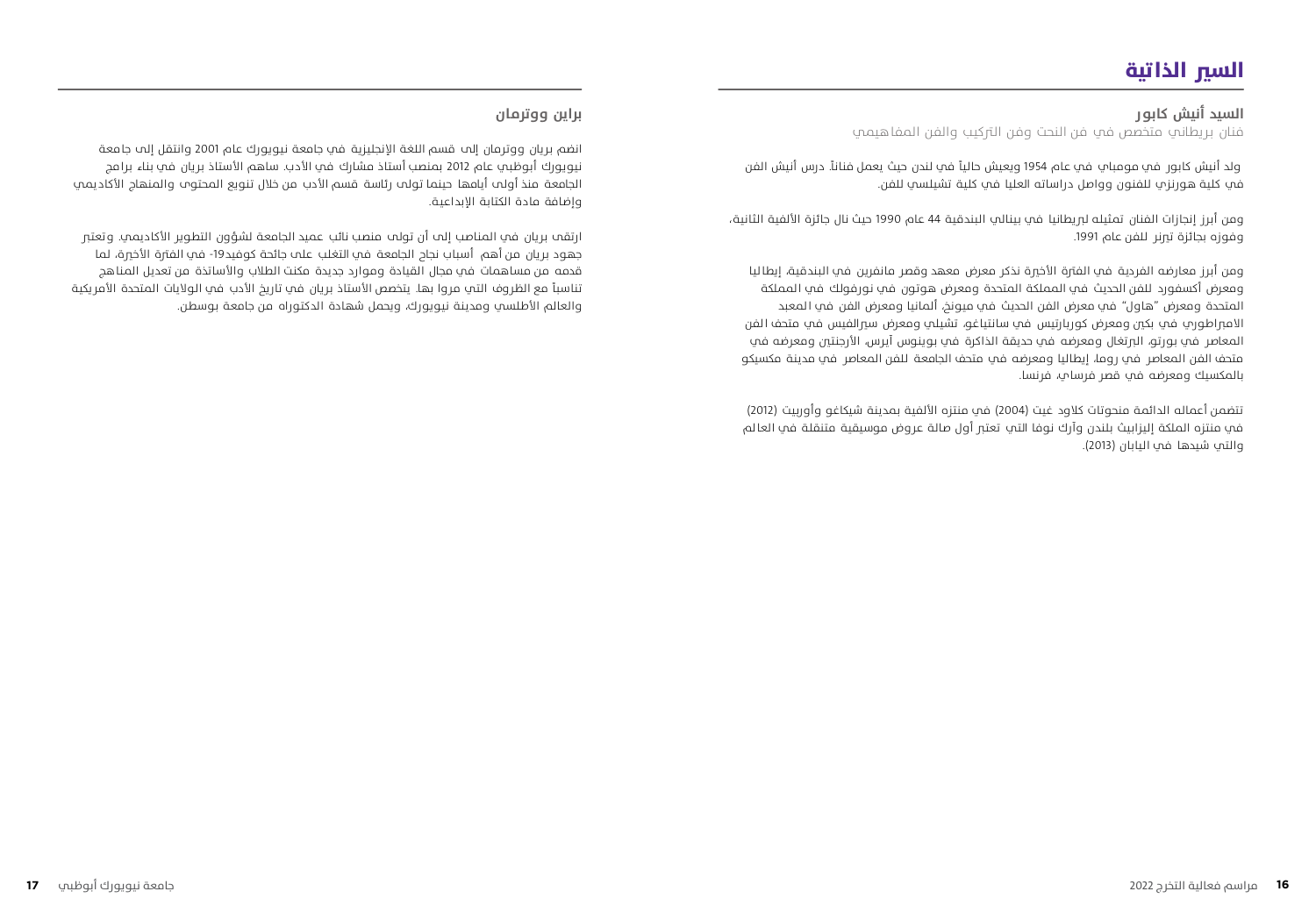**لي رفايل كا**

نائب رئيس مشارك، قسم شؤون الطلاب

يتولم كايل فارلي عدة مهام في قسم الحياة الجامعية بجامعة نيويورك أبوظبي، ضمن عمله كنائب رئيس الجامعة المشارك لشؤون الطلبة. ومن مسؤولياته الإشراف الاستراتيجي علم مجموعة من البرامج والموارد التي تساهم فب تحقيق رؤية الجامعة والوصول إلى هدفها وهو أن ترسخ مكانتها كمصدر للإلهام الفكري والثقافي والاجتماعي في الدولة وعلى مستوى العالم. بعد أن أكمل فارلي دراساته في مجال تاريخ الولايات المتحدة الأمريكية، كرّس مساره المهني لإثراء تجارب الطلاب خلال حياتهم الأكاديمية بهدف تمكينهم من تحديد طموحاتهم وأهدافهم بوضوج وقد دفعه إيمانه بأهمية دراسة الإنسانيات إلى العمل في أعلى مستويات قيادة المؤسسات التعليمية، وتصميم البرامج الثقافية والترفيهية التب تمكن الطلاب من تحديد هدفهم وشغفهم خلال فترة وجودهم فب الجامعة وترجمة تجاربهم إلى نتائج شخصية ومهنية. وقد سعم إلى توسعة آفاق أجيال من الطلبة ووعيهم على مدار خمسة عشر عاماً مضت في الولايات المتحدة وأستراليا وسنغافورة والإمارات العربية المتحدة.

وفي منصب عميد كلية جوناثان أدواردز في حامعة بيل، ساهم فارلي في تدريس المواد الأكاديمية وفي الإشراف المباشر علم أكثر من ألف طالب. وفي أستراليا، شغل منصب عميد الدراسات العليا في مجموعة أكاديميات أستراليا. وقبل انضمامه إلى جامعة نيويورك أبوظبي، شغل فارلى منصب أول عميد للطلاب في كلية پيل-إن يو إس - وهي ثمرة شراكة بين جامعة پيل وجامعة سنغافورة الوطنية -فور تأسيسها حيث ساهم في بناء وتطوير أنظمة الدعم والإثراء لأول جامعة إنسانيات في سنغافورة تضم سكن داخلب حيث ساهم فب تأسيس هياكل الدعم لهيئة طلابية عالمية.

ويتضمن دوره الحالي مسؤوليات عدة منها التعليم السكني وحوار الثقافات والحياة الروحية والقيادة والتطوير الوظيفي وإشراك الطلاب وتوجيه الطلاب الجدد وشؤون الصحة واللياقة البدنية والرياضة.

يحمل فارلب درجة البكالوريوس فب الفلسفة والتاريخ من كلية كالفن، ودرجة الدكتوراه فب التاريخ من حامعة بنسلفانيا.

### د. إل<del>ي</del>ن ر. ستوفان

مديرة العلوم والأبحاث، مؤسسة سميثسونيان

تشرف الدكتورة إلين ستوفان على المتاحف ومراكز الأبحاث العلمية والمكتبات ومراكز الأرشيف التابعة لمؤسسة سميثسونيان، بالإضافة إلى مكتب العلاقات الدولية ودار سميثسونيان للنشر الأكاديمي وبرنامج الغوص العلمي. وقبل استلامها هذا المنصب، عملت إلين في ذات المؤسسة في منصب مديرة متحف السميثسونيان للطيران والفضاء.

عملت إلي سابقاً في وكالة الفضاء الأمريكية حيث شغلت منصب العالم الأقدم حيث كانت المستشارة الرئيسية لمدير الوكالة حول مسائل البرامج العلمية والتخطيط الاستراتيجي، بعد تدرجها في عدة مناصب علمية عليا ضمن الوكالة وتحديداً في مختب النفاثات.

تشغل إلين منصباً في الفريق العلمي لمشروع مركبة دراغونفلاي الذي يسعم لاستكشاف القمر تايتان.

تحمل إلى شهادته الدكتوراه والماحستم من حامعة براون وقد حازت البكالوريوس من كلية ولياه، أند مارس.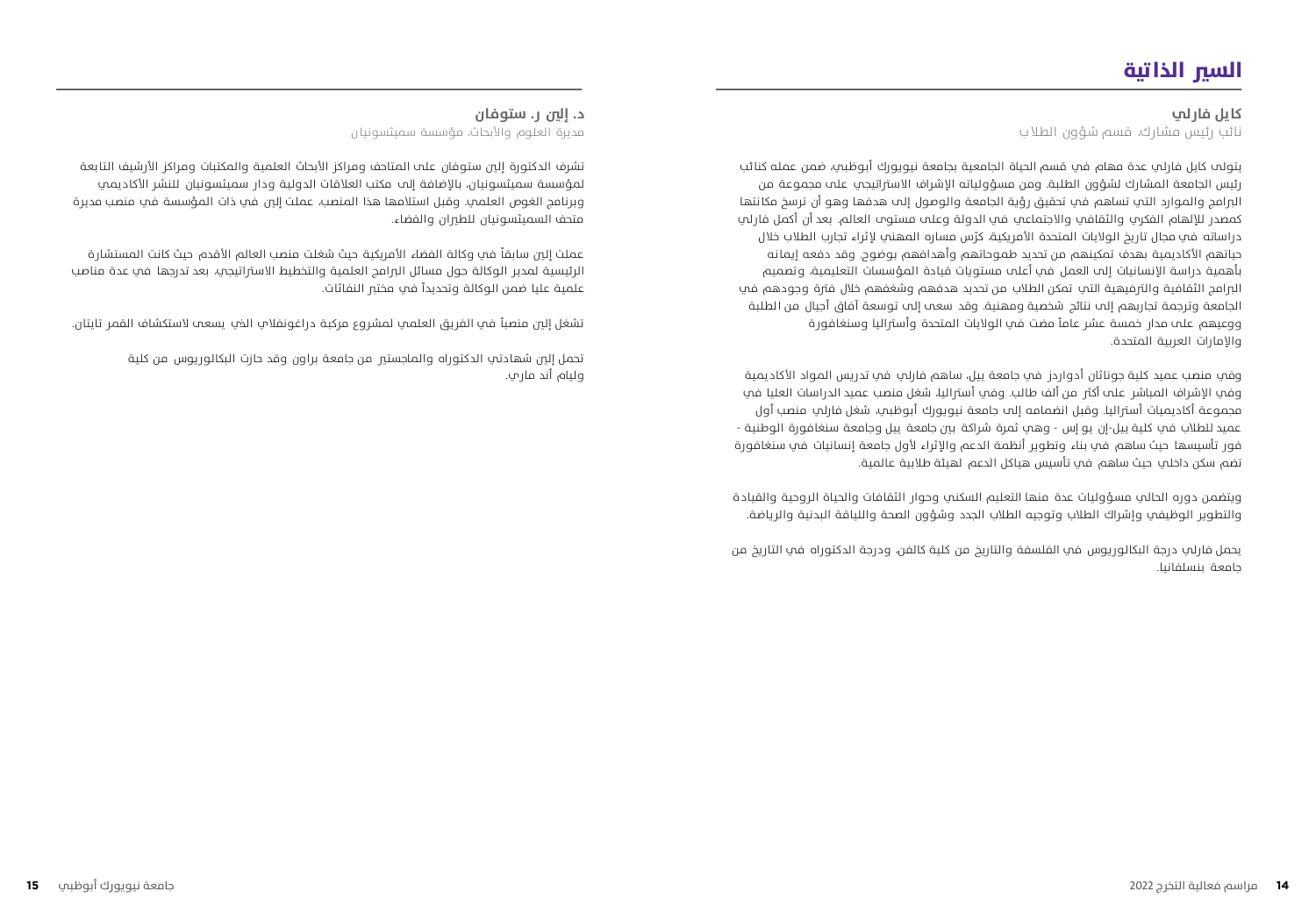مارييت ويسترمان

نائب رئيس جامعة نيويورك أبوظبي

تقلدت مارييت ويسترمان منصب نائب رئيس جامعة نيويورك أبوظبي وأستاذة الفنون والإنسانيات م عافي .2019

استاذة كرسب بوليت غودارد قبل انتقالها إلى جامعة نيويورك ابوظبب للمرة الآولى فب 2002 تضمنت مناصبها السابقة عدداً من الأدوار القيادية في عدة مؤسسات تعليمية، فقد شغلت منصب نائب المدير التنفيذي لمؤسسة ميلون، بعد ترأسها معهد الفنون الجميلة في جامعة نيويورك كونها لتتولب منصب عميد الجامعة.

وقبل ذلك، شغلت الدكتورة مارييت منصب الرئيس المشارك للأبحاث فص مؤسسة كلارك للفن ضمن جامعة رتجرز حيث عملت أستاذة أيضاً.

للدكتورة ويسترمان عدد من المؤلفات في مجالات عدة، من الفن في بلدها هولندا إلى الإنسانيات والإرث الإنسانب والتنوع والإشراك، وتتركز أبحاثها حالياً فب منظور الأدبان السماوية لمفهوم حنة عدن.

نالت الدكتورة مارييت شهادة البكالوريوس بمرتبة الشرف من كلية وليامز حيث تأهلت لجمعية فاب بيتا كابا قبل دراستها في معهد الفنون الجميلة بجامعة نيويورك حيث نالت شهادتي الماجستي والدكتوراه.

## أر لي بيترز

عميد جامعة نيويورك أبوظيب

قبل انضمامه إلى جامعة نيويورك أبوظبي في سبتمبر 2020، تولي أرلي بيترز منصب بروفيسور بنجامين باول المتميز في الرياضيات بجامعة ديوك، كما شغل سابقاً منصب عميد الشؤون الأكاديمية في كلية ترينيتي للفنون والعلوم، ونائب مشارك للعميد لشؤون التعليم الجامعي في جامعة ديوك.

وقبل انضمامه إلى جامعة ديوك، عمل الدكتور أرلى بيترز كأستاذ مساعد للرياضيات في جامعة برينستون ومدرساً للرياضيات البحتة في معهد ماساتشوستس للتكنولوجيا.

يعتبر الدكتور ارلب باحثا اكاديميا مرموقا وقد نشر عددا من المقالات فب اهم الدوريات العلمية وخمسة كتب، كما تشمل اهتماماته البحثية الفيزياء الرياضية والأساليب العلمية في إدارة الأعمال، مع التركيز علم الرياضيات المالية وريادة الأعمال والابتكار فمي مجالات العلوم والتكنولوجيا والهندسة والرياضيات في الدول النامية. وقد كان للدكتور أراي دور رياحي في طرح النظرية الرياضية للمفعول العدسب التثاقلب ذو الانحراف الضعيف، كما طور أيضاً تطبيقات هذه النظرية.

نال الدكتور أرلى درجة الدكتوراه في الرياضيات من معهد ماساتشوستس للتكنولوجيا بعد تخرجه بشهادتي البكالوريوس والماجستي في الرياضيات والفيزياء من كلية هانتر بجامعة سيتي فپ نيويورك.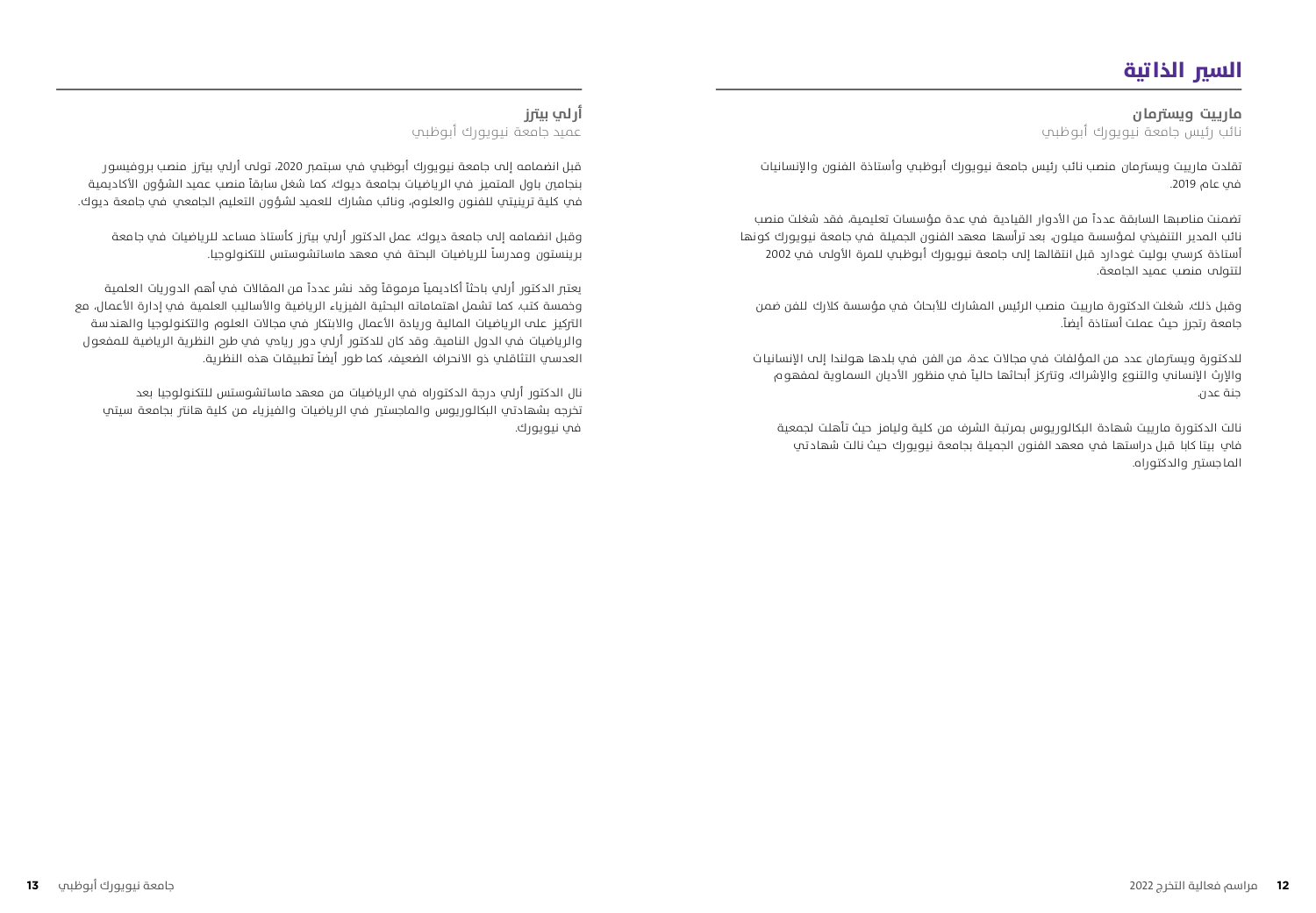**رميلياو . كلي يب**

رئيس مجلس أمناء جامعة نيويورك

أسس ويليام ر. باركلي شركة "ويليام ر. باركلي" عام 1967 وهي شركة قابضة للتأمين على الممتلكات والتأمين ضد الحوادث تصنف ضمن الشركات الـ 500 الكبرم. أسس السيد باركلم، علم مدار حياته الوظيفية، عدداً من الشركات العامة والخاصة، لا تزال معظمها تحت إدارته.

تخرج السيد باركلي من جامعة نيوپورك (كلية ستيرن عام 66) وكلية هارفرد لإدارة الأعمال. ويتولم منصب رئيس مجلس أمناء جامعة نيويورك، وعمل في عدة وظائف في جامعة نيويورك لمدة ثلاثة عقود تقريباً، بما في ذلك منصب رئيس مجلس المشرفين في كلية ستيرن للأعمال، وعضو مجلس أمناء مركز لانغون الطبب في جامعة نيويورك، كما أنه شغل منصب نائب رئيس مجلس أمناء جامعة نيويورك. وتولم أيضاً منصب نائب رئيس مجلس إدارة جامعة جورجتاون، كما شغل منصب نائب رئيس مجلس أمناء جامعة كونيتيكت.

نال السيد باركلب علب مدار الأعوام الماضية العديد من الجوائز تقديراً لأعماله وأنشطته المدنية والخبرية، مثل درجة الدكتوراه الفخرية فمر القانون من كلية مبرسمر وحائزة تشارلز والدو هاسكينز من كلية ستيرن للأعمال في جامعة نيويورك كما حصل في عام 2011 على جائزة فالنتين موت التي يمنحها مركز لانغون الطبي تقديراً للقيادة والدعم المتميز وطويل الأمد.

### اندر و هامیلتو ن

رئيس جامعة نيويورك

قبل تقلده منصب الرئيس السادس عشر لجامعة نيويورك، شغل اندرو هاميلتون سابقا منصب نائب رئيس جامعة أوكسفورد وهو أعلم منصب في الجامعة، بعد عمله في عدد من الجامعات المرموقة من جامعة برينستون إلى جامعة بيتسبيءَ وجامعة پيل حيث شغل منصب عميد الجامعة. خلال مسي ته المهنية واصل الدكتور هاميلتون أنشطته العلمية إلى اليوم بما في ذلك مختبر أبحاث في جامعة نيويور ك.

يعتب الدكتور هاميلتون من ألمع علماء الكيمياء وهو زميل الجمعية الملكية، ويركز ـفي أبحاثه علم العناصر المشتركة التب تجمع بين الكيمياء العضوية والحيوية. نال الدكتور هاميلتون درجة البكالوريوس بامتياز من جامعة إكستن ودرجة الماجستي من جامعة كولومبيا البريطانية، ودرجة الدكتوراه من جامعة كامبر يدج.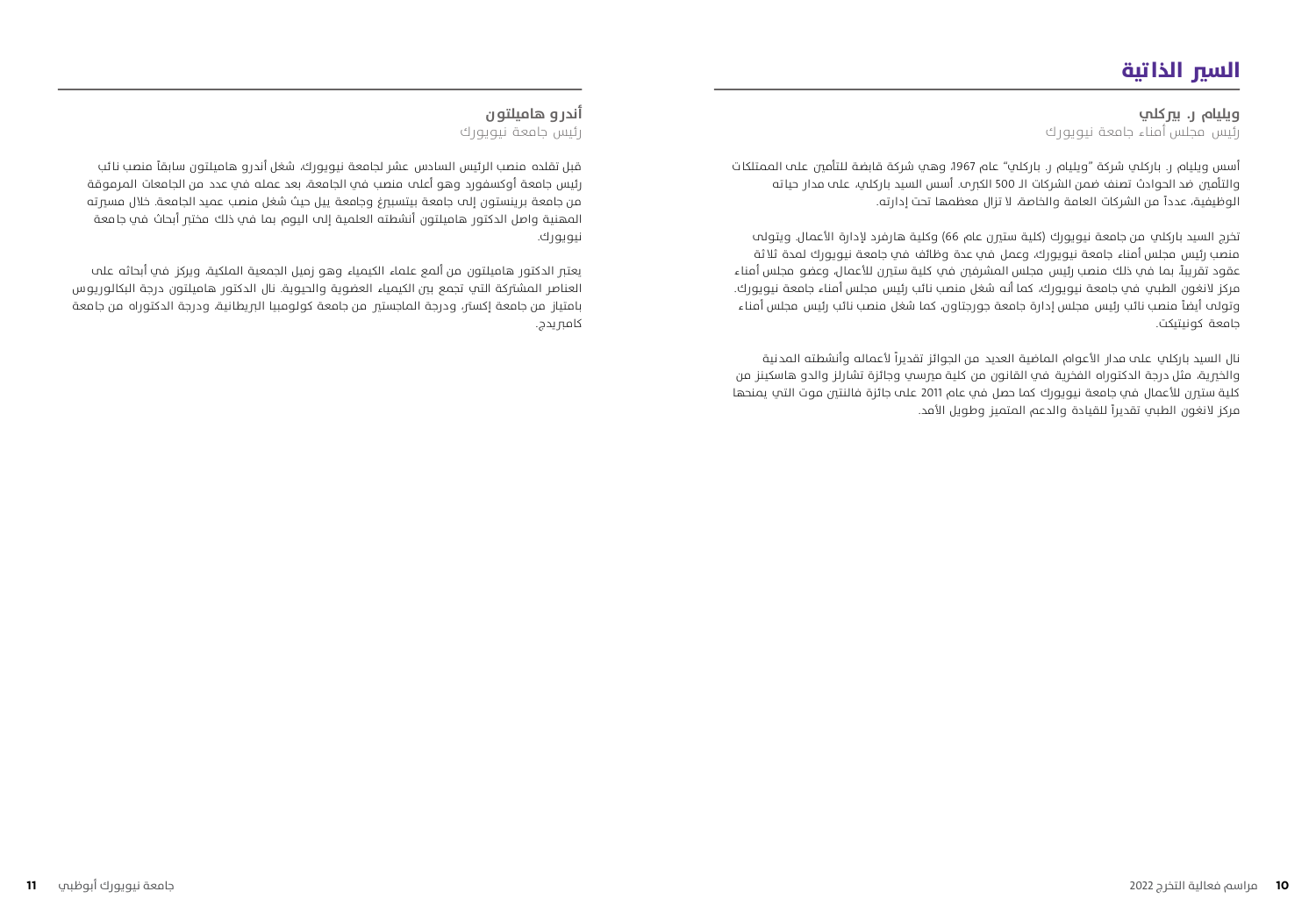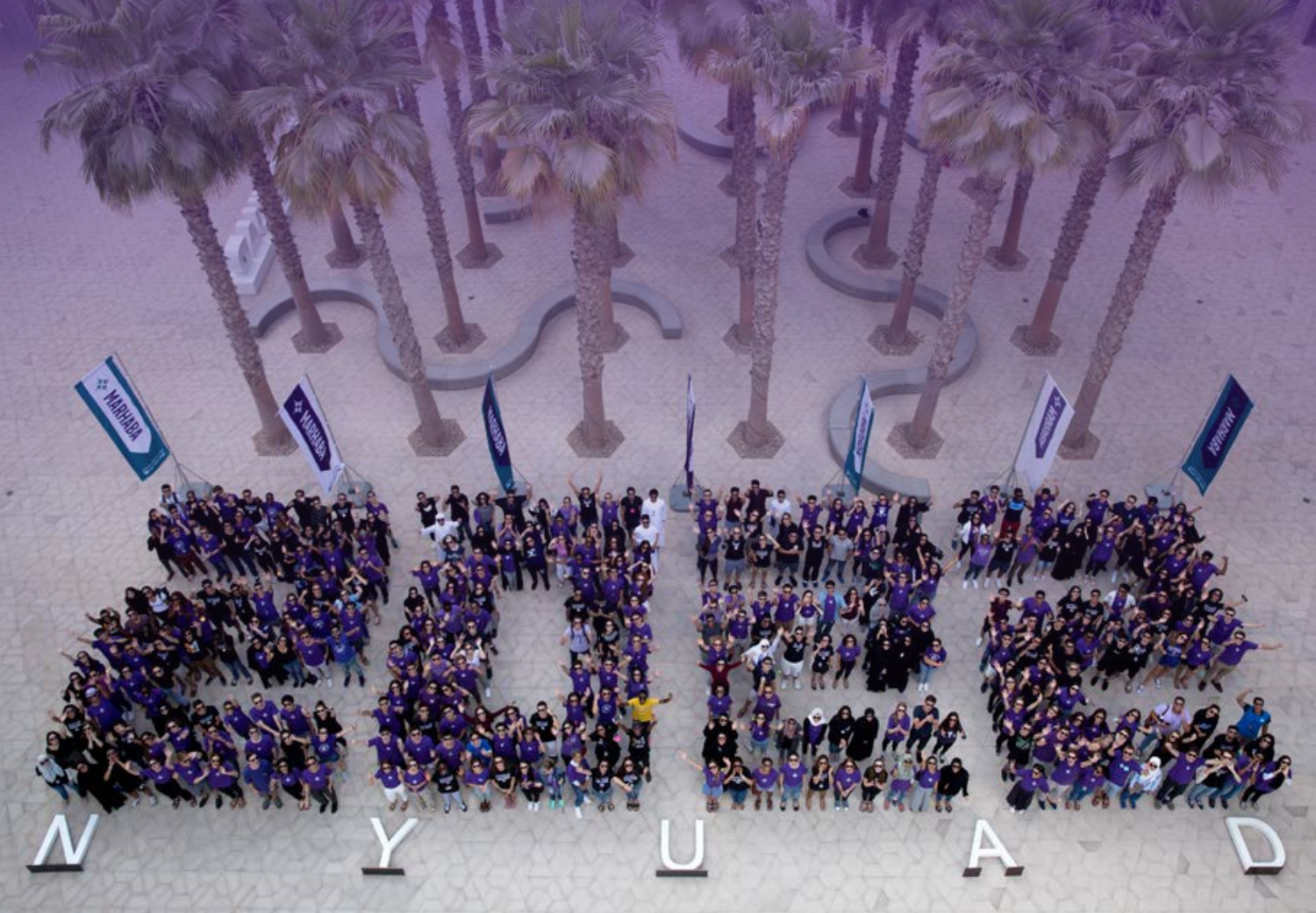## تاريخ جامعة نيويو<u>ر</u>ك

لطالما كانت جامعة نيويورك مرحا اكاديميا رائدا فقد حرصت قيادة الجامعة منذ تاسيسها فب 1831 على توفي التعليم للطلاب من الطبقة الوسطى بالتركيز علم هويتها الحضرية وتحضي الطلاب لمسارات مهنية من منظور عالمي يميِّز مراكزها التسعة عشر.

الجامعة العالمية التي تضم ابوظبي وشنغهاي إضافة إلى احد عشر مركزا اكاديميا حول العالم، لتحتل واليوم تعد جامعة نيويورك واحدة من جامعات العالم الأولم في مجال البحوث لما تزدان به من أساتذة وباحثين عالميين يعملون علم برامج أكاديمية ذائعة الصيت تجتذب آلاف المتقدمين بطلبات القبول فلا يحظم به سوم واحد من أصل كل ثمانية. تعتب مدينة نيويورك المركز الأساسي لشبكة بذلك مركز الطليعة في مجال التعليم العالمي وفيما يتعلق بعدد الطلاب الأجانب وعدد الطلاب الذين يواصلون دراستهم خارج الولايات المتحدة الأمريكية.

الذي يضفي على مناهجها بعداً إضافياً واتساعاً في الافاق قل نظيره. تلتزم الجامعة بمسؤوليتها الطلابي وخصوصاً من يمثِّل المكون الطلابي تقربياً كل ولاية في الولايات المتحدة الأمريكية كما يضم طلاباً من 133 دولة حول العالم، فتستمد الجامعة قوتها من هذا التنوّع الذي نراه فم خلفيات الأساتذة وأفراد الادارة في تحقيق الحراك الاحتماعي وتتبوأ مركزاً متقدما يبن الحامعات المرموقة فيما يتعلق بتنوع المكوت

حيث إشراك الفئات الاقتصادية الدنيا والذين يمثلون أولم جيل من أسرهم في التعليم العالي.

تعتبر جامعة نيويورك من أكبر الجامعات الخاصة فى الولايات المتحدة الأمريكية وتضم أكثر من 65000 من الطلاب الذين يتلقون أعلم مستويات التعليم الأكاديمي في بيئة تدعم الأبحاث بما يوازي مليار دولار سنوياً. تضم الجامعة أساتذة حائزين على أرفع التكريمات في مجالاتهم كما تنتج أعلى نسب من براءات الاختراع وحقوق التصنيع علم مستوم جامعات الولايات المتحدة الأمريكية. إضافة إلم كل هذا فتزخر قوائم الخرىحى بأسماء طلاب واصلوا تحقيق نحاحهم فص مساراتهم المهنية والعلمية والفنية والحكومية في شتم أنحاء العالم.

## تاريخ جامعة نيويورك ابوظبي

بدأ الإعداد لتأسيس جامعة نيويورك أبوظبي قبل وقت طويل من وصول الطلاب الذين نحتفل بهم اليوام إلى الجامعة. ولدت فكرة الجامعة في مارس 2006 وبنيت على هدف يتمثل في إنشاء مؤسسة أمر يكية عالمية للعلوم الإنسانية والبحوث في دولة الإمارات العربية المتحدة لتقدم فرصة تعليمية فريدة من نوعها، تستقطب ألمع الطلاب والأكاديميين من داخل الدولة وخارجها.

وقدمت الجامعة الفرصة التعليمية الأولمر في يوليو 2008 بإطلاقها برنامج منحة الشيخ محمد بن زايد للتعليم العالى، وهو برنامج سنوى للإثراء الأكاديمي وتنمية القدرات القيادية على مدار العام - وهو مستمر حتى اليوم - يلتحق به الطلاب الجامعيون المتميزون المسجلون في الجامعات الاتحادية في دولة الإمارات العربية المتحدة. وفي يوليو 2011 أطلقت الجامعة برنامج الأكاديمية الصيفية الذي يهدف إلى مقل طلاب المرحلة الثانوية الإماراتيين على مدى ثمانية عشر شهراً وتجهيزهم بالمهارات الأكادىمية المتقدمة.

حيث يقدم المعهد منصة حيوية للخطاب الفكري فب العاصمة أبوظبى، وقد استضاف آكثر من 1600 حدثاً كما استضاف معهد حامعة نيويورك أيوظيمر فمر عام 2008 أولمر فعالياته العامة فمر قاعة المعمورة لإطلاق سلسلة من المؤتمرات الأكادىمىة، وورش العمل، والمحاضرات، وعروض الأنفلاه، والعروض الفنية، وفعالية إلى اليوه.

أفتتح معهد الأبحاث في عام 2010 ليصبح مركزا عالميا للأبحاث المتطورة والرائدة ومركزا للدراسات والنشاطات الثقافية. ساهم المعهد فب تآسيس آكثر من ثمانين مختبرا ومشروعا فب الجامعة وعشرين مركزاً للأبحاث تقودها نخبة من المفكرين والعلماء في مجالات العلوم والتقنية والهندسة. في نوفمبر من عام 2013 تأهلت الطالبة شما المزروعي لمنحة رودس الإمارات لتصبح أولت المكر مين بهذه المنحة من طلاب حامعة نيويورك أبوظيم، وقد سبقت بذلك معاليها التي تدرجت لتتبوأ منصب وزيرة الدولة لشؤون الشباب غرها من طلاب الحامعة الذين نالوا المنحة والذين يصل عددهم الب 16.

لتضم اليوم أكثر من 1834 طالباً يمثلون أكثر من 120 بلداً وينطقون بأكثر من 115 لغة، بالإضافة إلى أكثر من احتفلت الجامعة في سبتمبر من عام 2021 بمرور عشرة أعوام على تأسيسها وتخرج دفعة جديدة من الخريجين الذين انطلقوا لمواصلة مسارات مهنية وأكاديمية مختلفة فب كبرم الشركات وأرقم الجامعات حول العالم. ومن الجدير بالذكر أن نسبة 95 بالمئة من الخريجين يحصلون على وظيفة أو مقعد دراسي لمواصلة تحصيلهم الأكاديمي خلال ستة أشهر من التخرج وخلال عشر سنين مضت، واصلت الجامعة نموها 114 من طلاب الدراسات العليا.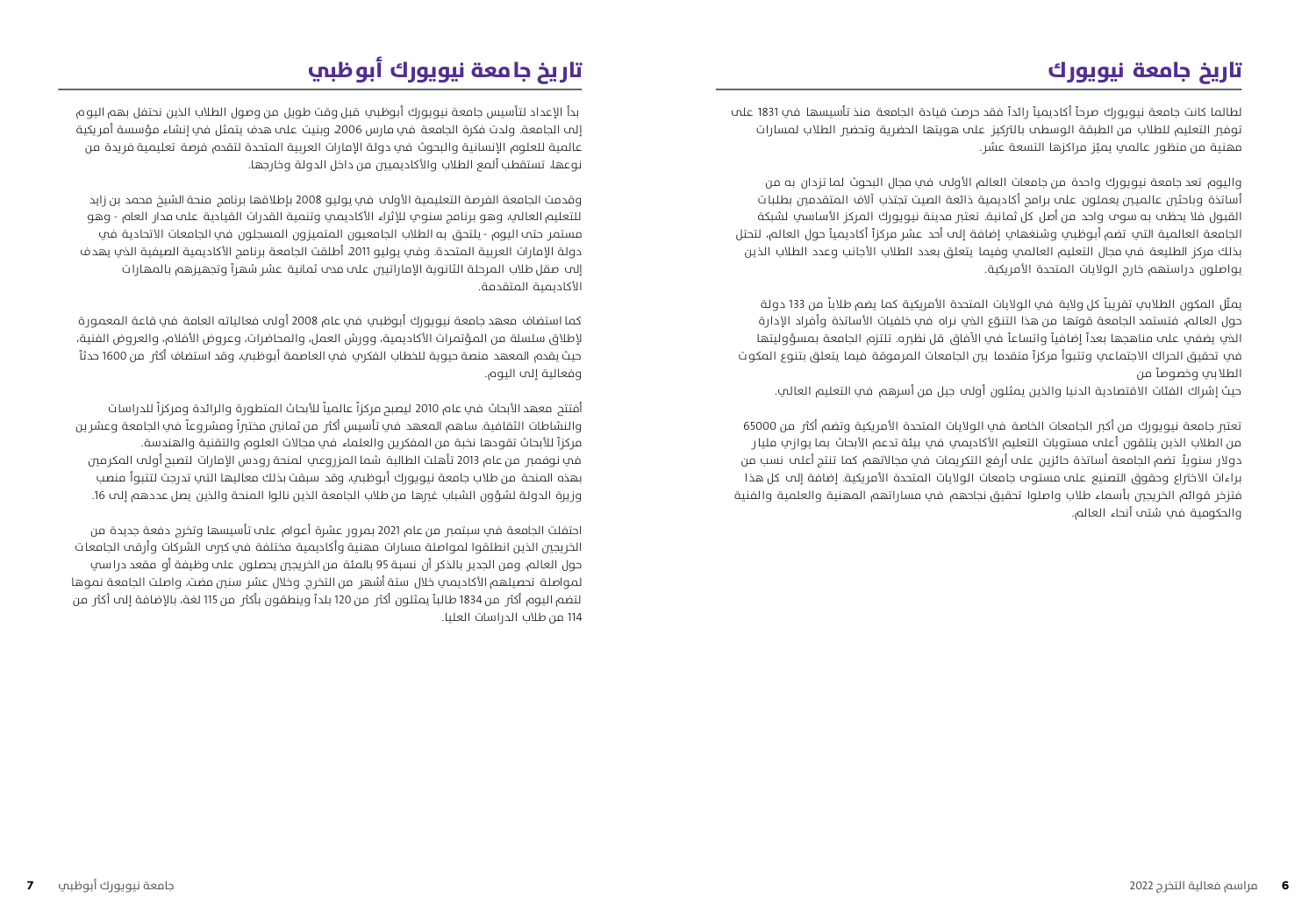## **فعة دج تخرلية فعاسم ارم 2022**

### **يع دتوكلمة**

بريان ووترمان .<br>أستاذ مشارك فب الأدب، نائب عميد الجامعة للتطوير الأكاديمي تقدم الجائزة نائب الرئيس ويسترمان

### جائزة الخريج المتميز- جامعة نيويورك أبوظبي

ديا فاني، دفعة عام 2017

الفكرية والآخلاقية المعقدة والعمل الدؤوب نحو عالم اكثر وحدة وتسامحا وتفاعلا. تقدم جائزة الخريج المتميز في نسختها الرابعة تكريماً لجهود وعمل الخريج الذي يجسد القيم الأساسية لجامعة نيويورك أبوظبم، وهم السعم إلى التطور الفكرم والإبداعم والتعامل الإيجابم مع الأطر بقدمها كايل فارلى، نائب رئيس مشارك، قسم شؤون الطلاب

### نقديم الخريج<u>ين</u>

بتقدم عمداء الأقسام الأكاديمية لنداء الخريجن تباعاً لاستلام الشهادات من عميد الحامعة قبل تهنئتهم من الرئيس هاميلتون ونائب الرئيس ويسترمان. يرحمر من الحضور اليقاء فمر أماكنهم إلى حين إعلان الرئيس هاميلتون رسمياً عن التخرج.

> الاداب والعلوم الإنسانية أوام أمكبا

> > **سة لهندا** سامر مدانات

**م لعلوا** مارتا لوسادا

العلوم الاجتماعية باولا إنغلاند

> **ن ورئازلالطلبة ا** كارول براندت

### مراسم تسليم الشعلة

فو تيان توبي لي، بكالوريوس الآداب بيفان تشو، دفعة 2023

ترمز شعلة جامعة نيويورك إلم "الهيئة الآكاديمية ورسالتها"؛ ولطالما شكلت جزءا اساسيا من الهوية الجوهرية للجامعة منذ عام 1911، واحد المراسم الرئيسية لحفل التخرج فيها منذ عام 1938. وتعاون مجموعة من المصممين في جامعة نيويورك ابوظبي عام 2014 لابتكار شعلة خاصة تستقي الإلهام من إرث الشعلة الأصلية وتجسد في الوقت ذاته عناصر من التراث الثقافي المحلي.

ولتسليم الشعلة مراسم مستوحاة من تلك التب تعتمدها جامعة نيويورك حيث يقوم احد كبار اعضاء هيئة التدريس بتمريرها إلى اصغر المرشحين لنيل شهادة البكالوريوس سنا. اما فب جامعة نيويورك ابوظبي، فتسلم الشعلة من احد اعضاء خريجي هذا العام إلى احد طلاب دفعة العام المقبل.

### إعلان التخرج الرسمي

الرئيس هاميلتون

### **مية لختااغنية لا**

فريق العرض المسرح<sup>ي The RealAD Show</sup> "We Are Not Strangers" أ غنية

### **لحفل امختا**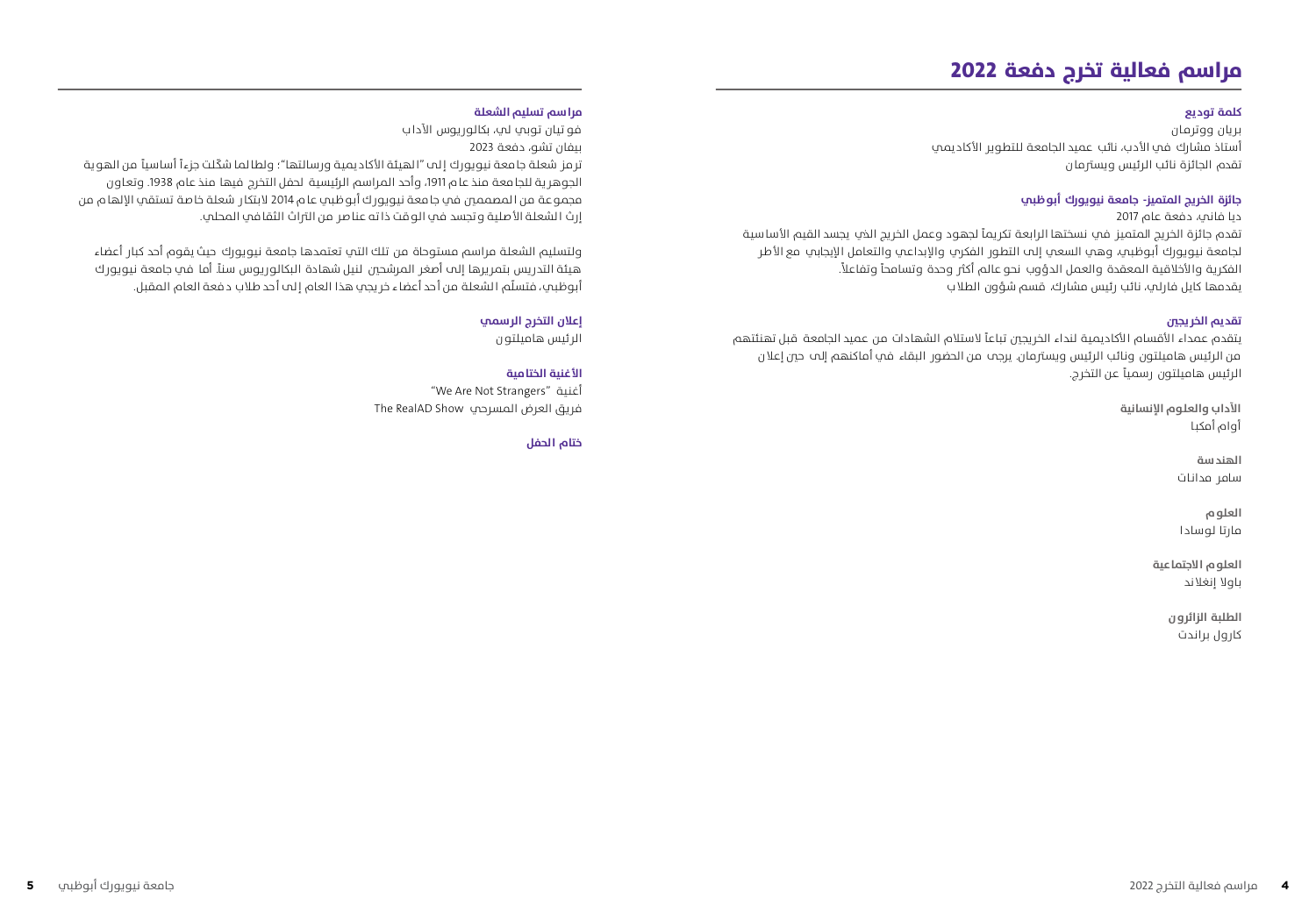## **فعة دج تخرلية فعاسم ارم 2022**

### **لم العب وكم**

دخول موكب أعلام دولة الإمارات العربية المتحدة والولايات المتحدة الأمريكية، يحملها طلاب جامعة نيويورك أبوظبي وأساتذتها، يتبعها موكب أعلام جامعة نيويورك ويوبورك أبوظبي.

#### **م عافعة لدية ارلاملة حا 2022**

لين يه

### دخول الخريجين

الآداب والإنسانيات الهندسة العلوم العلوم الاجتماعية الطلاب الزائرون

### **كب لمواد ارفأبقية**

المحلس الاستشارب لنائب رئبس حامعة نيويورك أيوظيب قيادة شؤون الطلبة في جامعة نيويورك أبوظبي

### أساتذة جامعة نيويورك أبوظبي

**لحفل ائد قا**

### **لشعلةاكب مو**

فو تيان توبي لي, بكالوريوس الآداب بيفان تشو، دفعة 2023 بقية الضيوف بما فيهم قيادات جامعتي نيويورك أبوظبي ونيويورك والمتحدثون باسم الخريجين والطلاب المكرمون وعمداء أقسام الجامعة وممثلو مجلس أمناء جامعة نيويورك وضيوف الشرف.

> النشيد الوطني لدولة الإمارات العربية المتحدة النشيد الوطني للولايات المتحدة الأمريكية

### الإعلان رسمياً عن تخريج طلاب الدفعة

آرلپ بيترز عميد جامعة نيويورك أبوظبمي

كلمة ترحيبية لطلاب جامعة نيويورك آبوظبي حصة العباس، بكالوريوس العلوم

### كلمة رئيس مجلس آمناء جامعة نيويورك آبوظبي ويليام ر. ب<u>بر</u>كلي رئيس مجلس آمناء جامعة نيويورك

### عرض مقطع فيديو تكريمي لطلاب دفعة عام 2022

المتحدث باسم الطلاب الخريج<u>ي</u>ن يسريل نورهدايات، بكالوريوس الآداب

### كلمة نائب رئيس جامعة نيويورك ابوظبي

مارييت ويسترمان

### تسليم جائزة "بيانو" بجامعة نيويورك أبوظبي

أودما بايارا، بكالوريوس العلوم

تُمنح جائزة "بيانو"، التي دشنت في العام الماضي، سنوياً إلى أحد الخريجي الذين يجسدون تفاني عميد الحامعة السابق فابيو بيانو لجعل جامعتنا صرحاً للعلم والتميز. وستكون حائزة "بيانو" بمثابة تذكار لمحتمعنا الأكادىمم بأهمية دمج البحث والتميز والخدمة فمرحياة حامعة نيويورك أيوظيم، علمرغرار النموذج الذب وضعه لنا فابيو بيانو في عقدنا الأول. يسلمها أرلب بي<del>آ</del>رز، عميد الجامعة

### كلمة رئيس جامعة نيويورك

أندرو هاميلتون

### **ف رلشاضيف كلمة**

إلين ستوفان مع مقدمة من الرئيس هاميلتون

### تسليم جائزة القيادة العا لمية

### د. إلين ستوفان

تمنح 'جائزة القيادة العالمية' من جامعة نيويورك آبوظبي إلى شخصية مُلهمة تجسد مبادئ وقيم الجامعة المتمثلة في النهوض بالمجتمع والاحتفاء بتنوعه والمضي قدماً نحو عالم قائم على المسؤولية والعدل والسلام. يقده الجائزة الرئيس هاميلتون

### المتحدث الرئيسي

أنيش كابور تقدمها نائب الرئيس ويسترمان

### تسليم جائزة القيادة العالمية

أنيش كابور

ثمنح 'جائزة القيادة العالمية' من جامعة نيويورك آبوظبي إلى شخصية مُلهمة تجسد مبادماً وقيم الجامعة المتمثلة فب النهوض بالمجتمع والاحتفاء بتنوعه والمضب قدمآ نحو عالم قائم على المسؤولية والعدل والسلام. تقدم الجائزة نائب الرئيس ويسترمان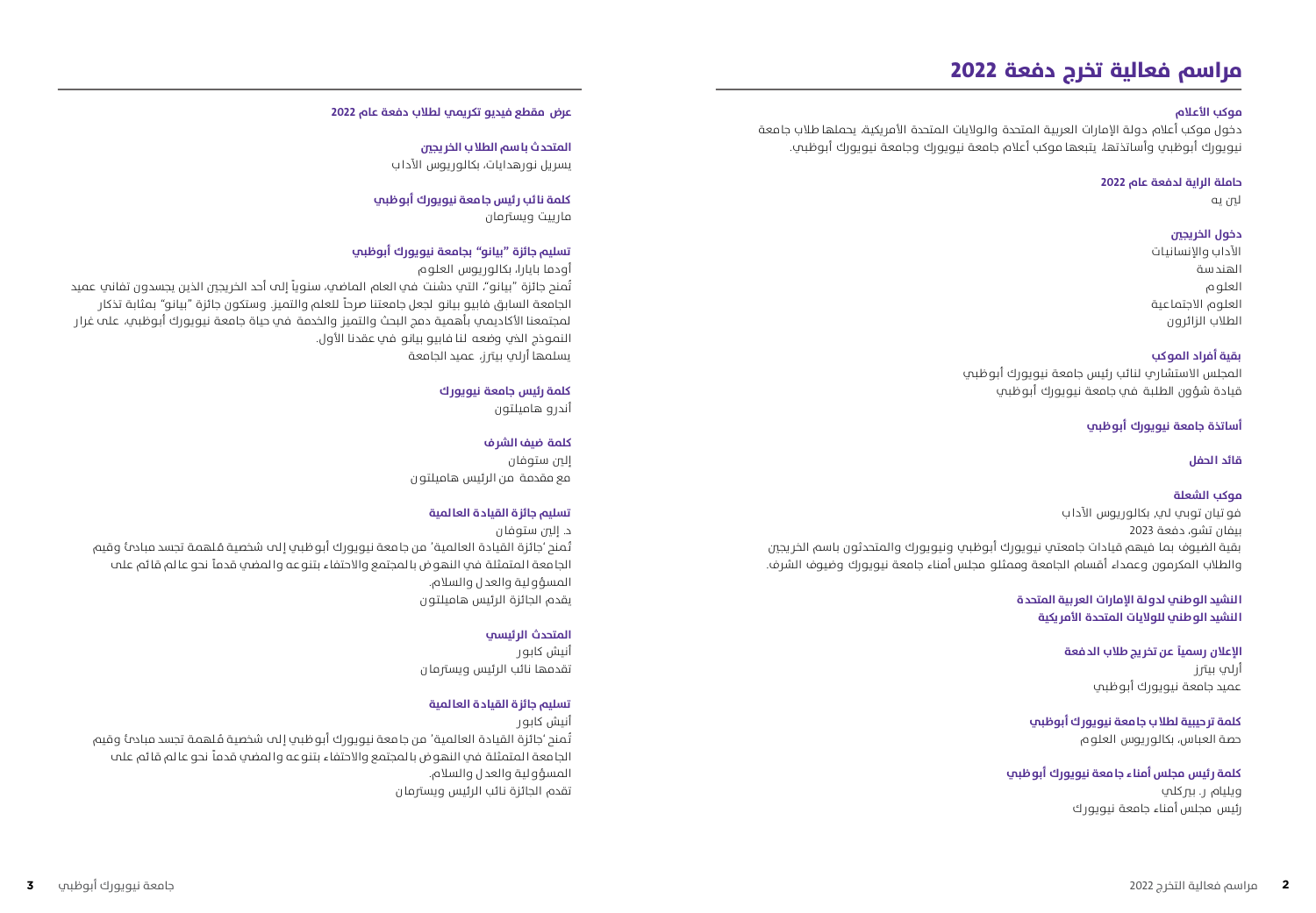

### تحيةمن ر ئيسجامعة نيويور كونائب ر ئيس جامعةنيويور ك ابوظبي

نشكركم على حضوركم معنا في هذه المناسبة المميزة، فعالية تخرج الدفعة التاسعة من طلاب جامعة نيويورك أبوظبي.

نكرم اليوم طلاب دفعة عام 2022 الاستثنائيون.

.<br>لقد احتزنا حائحة كوفيد معاً وها قد احتمعنا لنكرم. بانجازاتكم. في أول تخرج في جامعة نيويورك أيوظيب منذ تفشي مرض كوفيد-19.

لقد حئتم إلى حامعة نيويورك أيوظيم من مختلف أنحاء العالم، وستغادرونها حاملين حصاد تجربة علمية خريدة، جمعتكم مع نخبة من أبرز الأساتذة ومجموعة من الطلاب المتفوقين الذين يمثلون أكثر من 115 دولة، وساهمتم في تعزيز وترسيخ مكانة الجامعة الرائدة. إن العالم في أمس الحاجة إلى قدرتكم على التعاون لتحقيق المصالح المشتركة ويناء محتمعات شاملة وتطوير حلول خلاقة على درجة من الوعي والمسؤولية وتطبيقها بنجاح.

بانضمامكم لمجموعة خريجي هذه الجامعة التي أصبح تعدادهم 2000 طالب، فإنكم أصبحتم ضمن نصف مليون شخص من خريجي جامعة نيويورك حول العالم، بما في ذلك خريجي جامعة نيويورك الأم والجامعة في شانغهاي. ولهذا حيثما أخذتكم مساراتكم المهنية، فإنكم ستبقون علم مقربة من خريج آخر يجسد مثلكم صفات الجرأة والتعاون والعزم.

فب هذه الفعالية التب تجمعنا هنا، فقد ساهموا دون شك فب نجاح دفعة 2022 وجعل هذه المناسبة وبهذه المناسبة، يطيب لي أن أتوجه بالشكر إلى جميع أولياء أمور طلبتنا وأصدقاءهم وأن أرحب بهم ممكنة .

أيها الطلاب: إننا نودعكم بفخر، ونتطلع إلى متابعة إنجازاتكم حيثما اخترتم العمل، آملين أن نراكم مرة أخرم فمرحرم جامعة نيويورك أبوظبم حيث ستجدون ترحيباً فم أم وقت.

مع أطيب التحيات والتمنيات بالنجاح الدائم،

Adres D. HSke

**ن ميلتوهاو رندأ ن ماتيسوي�يت رما**

aried

نائيس جامعة نيويورك معتمد بوشيوم بوشيونيوم بوفيونيونيوم بورغايونيوم بورغلبي